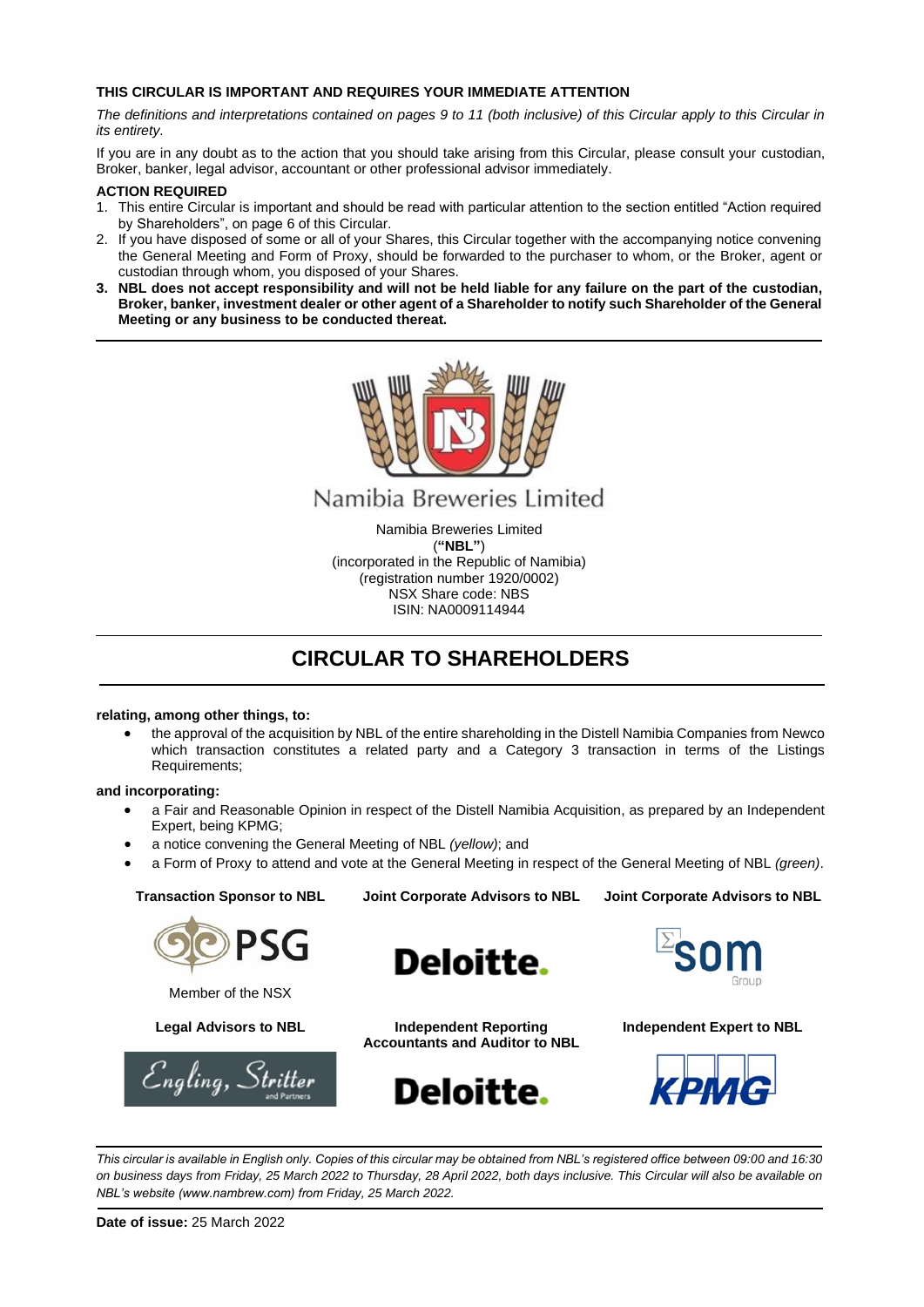## <span id="page-1-0"></span>**CORPORATE INFORMATION**

#### **Directors of NBL**

Marco Wenk (Managing Director) Waldemar von Lieres (Finance Director) Sven Thieme (Chairman) # Hendrik van der Westhuizen # Hans-Bruno Gerdes # Peter Grüttemeyer # Günther Hanke *(alternate to S Thieme)* # Laura McLeod-Katjirua # Vetumbuavi Mungunda \* # Roland Pirmez # Afra Schimming-Chase \* # Steven Siemer # Pascal Sabrie *(alternate to R Pirmez)* # *\* Independent* # *Non-Executive*

## **Transaction Sponsor to NBL**

PSG Wealth Management (Namibia) (Proprietary) Limited (Registration number 98/528) A Member of the NSX PSG @ SPACE, c/o Thorer and Feld Street Windhoek, Namibia (P.O. Box 196, Windhoek, Namibia) e-mail: brian@psg.com.na

## **Legal advisors to NBL**

Engling, Stritter & Partners 12 Love Street Windhoek, Namibia (P.O. Box 43, Windhoek, Namibia) e-mail: hgerdes@englinglaw.com.na

## **Independent Reporting Accountant and Auditor to NBL**

Deloitte & Touche Registered Accountants and Auditors ICAN Practice number 9407 Deloitte Building, Maerua Mall complex, Jan Jonker Road, Windhoek, Namibia (P.O. Box 47, Windhoek, Namibia) e-mail: mailnamibia@deloitte.co.za

## **Company Secretary and registered address of NBL**

Ohlthaver & List Centre (Proprietary) Limited Alexander Forbes House, 7th Floor - South Block, 23-33, Fidel Castro Street Windhoek, Namibia (P.O. Box 16, Windhoek, Namibia) e-mail: #Legal@ol.na

## **Transfer Secretaries of NBL**

Transfer Secretaries (Proprietary) Limited 4 Robert Mugabe Avenue Entrance from Burg Street Windhoek, Namibia (P.O. Box 2401, Windhoek, Namibia) e-mail: ts@nsx.com.na

## **Joint Corporate Advisors to NBL**

Deloitte Capital Proprietary Limited (Registration number 2010/009339/07) 5 Magwa Crescent, Waterfall City Midrand, 2090 South Africa (Private Bag X6, Gallo Manor, 2052) e-mail: rkopparapu@deloitte.co.za

## **Joint Corporate Advisors to NBL**

SOM Group Proprietary Limited (Registration number 2018/275827/07) Hertford Office Park Building J, First Floor, 90 Bekker Road Vorna Valley, 1686, South Africa e-mail: mike@som.co.za

## **Independent Expert to NBL**

KPMG Services Proprietary Limited (Registration number 1999/012876/07) KPMG Crescent, 85 Empire Road South Africa (Private Bag 9, Parkview, 2122, South Africa) e-mail: heather.carswell@kpmg.co.za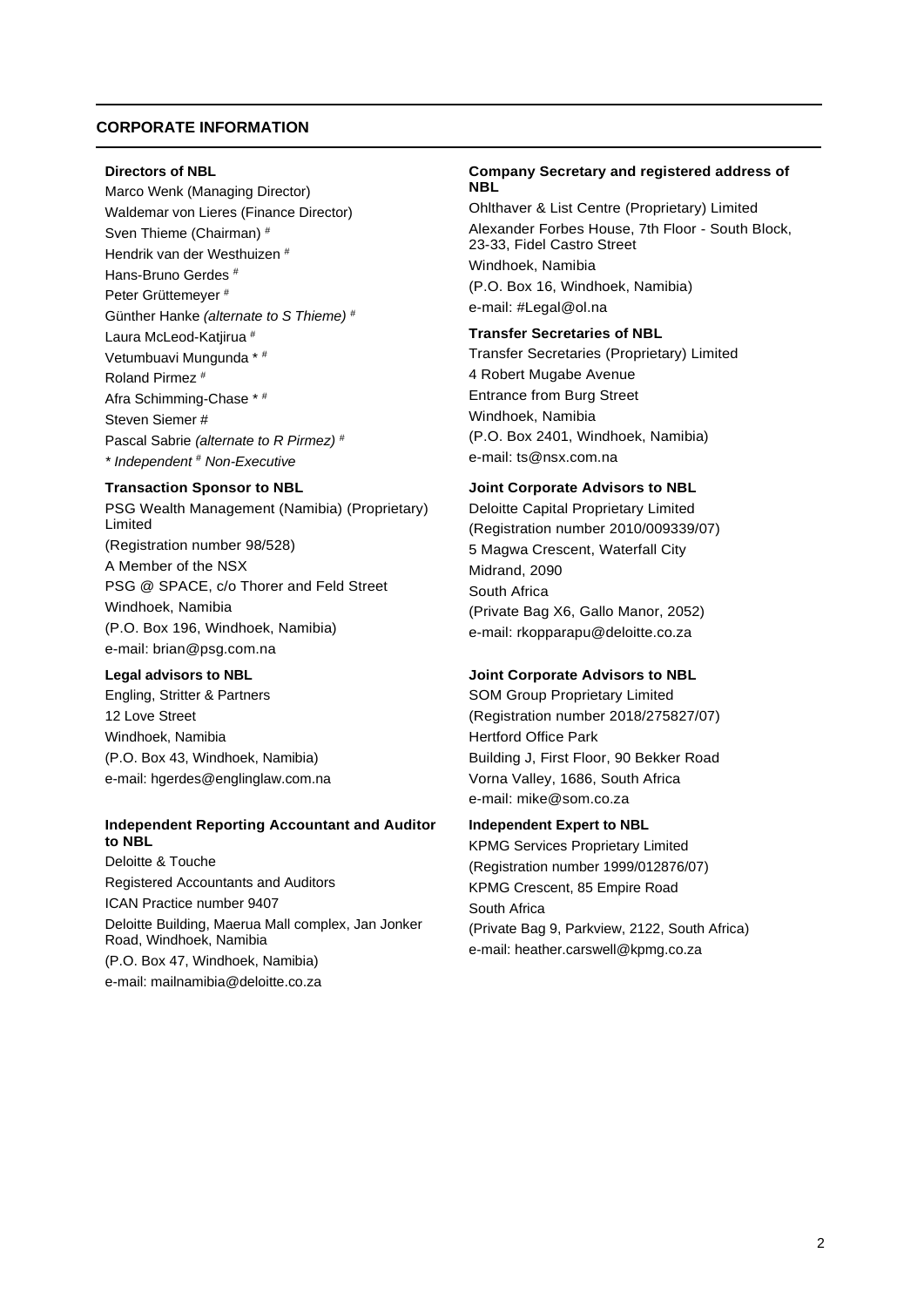## **IMPORTANT LEGAL NOTICES**

Where any term is defined within the context of any particular clause or section in this Circular, the term so defined, unless it is clear from the clause or section in question that the term so defined has limited application to the relevant clause or section, shall bear the meaning ascribed to it for all purposes in this Circular, unless the context otherwise requires. Expressions defined in this Circular shall bear the same meanings in supplements to this Circular which do not themselves contain their own definitions.

NBL certifies that to the best of its knowledge and belief there are no facts that have been omitted which would make any statement false or misleading, that all reasonable enquiries to ascertain such facts have been made and that this Circular contains all information required by applicable laws and the NSX listing requirements. The directors of NBL accept full responsibility for the accuracy of the information contained in this Circular, the annual financial statements and the annual reports of NBL and any amendments or supplements to the aforementioned documents, except as otherwise stated therein.

The NSX, Transaction Sponsor and any of their professional advisors take no responsibility for the contents of this Circular, the annual financial statements or the annual reports of NBL or the Distell Companies and any amendments or supplements to the aforementioned documents. The NSX makes no representation as to the accuracy or completeness of this Circular, the annual financial statements or the annual reports of NBL or the Distell Companies and any amendments or supplements to the aforementioned documents and expressly disclaims any liability for any loss arising from or in reliance upon the whole or any part of the aforementioned documents. The NSX approval of this Circular and listings of the NBL shares is not to be taken in any way as an indication of the merits of NBL or the NBL shares and that, to the extent permitted by law, the NSX and Transaction Sponsor will not be liable for any claim whatsoever.

NBL, having made all reasonable enquiries, confirms that this Circular contains or incorporates by reference all information which is material in the context of this Circular, that the information contained or incorporated by reference in this Circular is true and accurate in all material respects and is not misleading, that the opinions and the intentions expressed in this Circular are honestly held and that there are no other facts the omission of which would make this Circular or any such information or expression of any such opinions or intentions misleading in any material respect and that all proper enquiries have been made to verify the foregoing.

None of the Transaction Sponsor, the NSX nor any of their professional advisors have separately verified the information contained herein. Accordingly, no representation, warranty or undertaking, express or implied, is made and no responsibility is accepted by any of the Transaction Sponsor, the NSX or other professional advisors as to the accuracy or completeness of the information contained in this Circular or any other information provided by NBL. None of the Transaction Sponsor, the NSX nor any of their professional advisors accept any liability in relation to the information contained in this Circular or any other information provided by NBL in connection with the public offer.

No person has been authorised to give any information or to make any representation not contained in or not consistent with this Circular or any other information supplied in connection with the public offer and, if given or made, such information or representation must not be relied upon as having been authorised by NBL, the Transaction Sponsor or any of the professional advisors.

Each Shareholder should make its own independent investigation of the financial condition and affairs, and its own appraisal of the Distell Namibia Acquisition.

The delivery of this Circular does not at any time imply that the information contained herein concerning NBL is correct at any time subsequent to the date hereof or that any other financial statements or other information supplied in connection with this Circular is correct as at any time subsequent to the date indicated in the document containing the same.

## **FORWARD-LOOKING STATEMENTS**

This Circular contains statements about NBL and the Distell Namibia Companies that are or may be forward-looking statements. All statements other than statements of historical fact are, or may be deemed to be, forward-looking statements. These forward-looking statements are not based on historical facts, but rather reflect current expectations concerning future results and events and generally may be identified by the use of forward-looking words or phrases such as "believe", "aim", "expect", "anticipate", "intend", "foresee", "forecast", "likely", "should", "planned", "may", "estimated", "potential" or similar words and phrases.

By their nature, forward-looking statements involve risks and uncertainties because they relate to events and depend on circumstances that may or may not occur in the future. NBL cautions that forward-looking statements are not guarantees of future performance. Actual results, financial and operating conditions, liquidity and the developments within the industries in which NBL and the Distell Namibia Companies operates may differ materially from those made in, or suggested by, the forward-looking statements contained in this Circular.

All these forward-looking statements are based on estimates and assumptions made by NBL. Although NBL believes them to be reasonable, they are inherently uncertain. Such estimates, assumptions or statements may not eventuate. Factors which may cause the actual results, performance or achievements to be materially different from any future results, performance or achievements expressed or implied in those statements or assumptions include other matters not yet known to NBL and the Distell Namibia Companies or not currently considered material by NBL or the Distell Namibia Companies.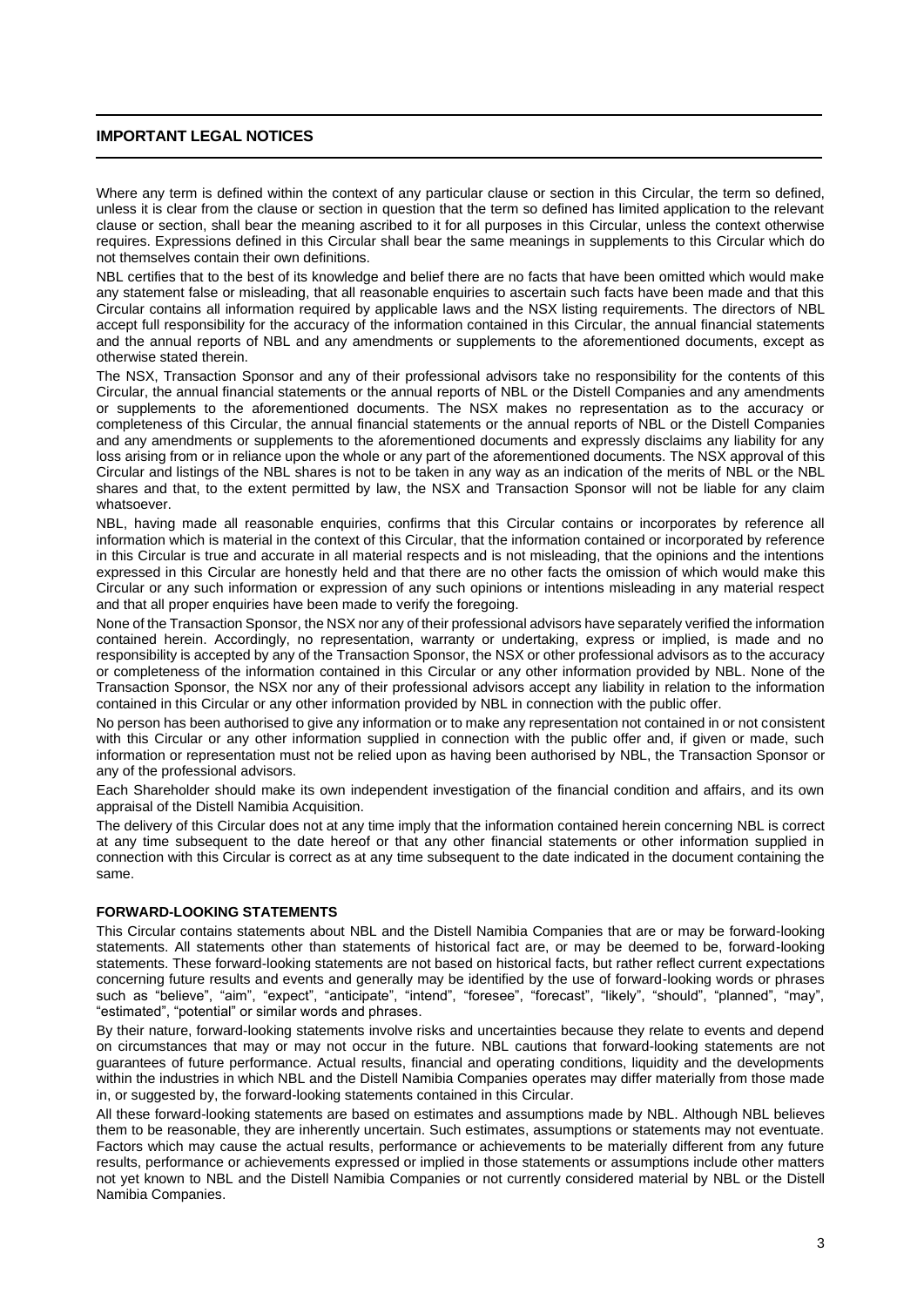Shareholders should keep in mind that any forward-looking statement made in this Circular or elsewhere is applicable only at the date on which such forward-looking statement is made. New factors that could cause the business of NBL or the Distell Namibia Companies not to develop as expected may emerge from time to time and it is not possible to predict all of them. Further, the extent to which any factor or combination of factors may cause actual results to differ materially from those contained in any forward-looking statement is not known. NBL has no duty to, and does not intend to, update or revise the forward-looking statements contained in this Circular after the date of this Circular, except as may be required by law. Any forward-looking statement have not been reviewed nor reported on by the Company's external auditors or Reporting Accountants.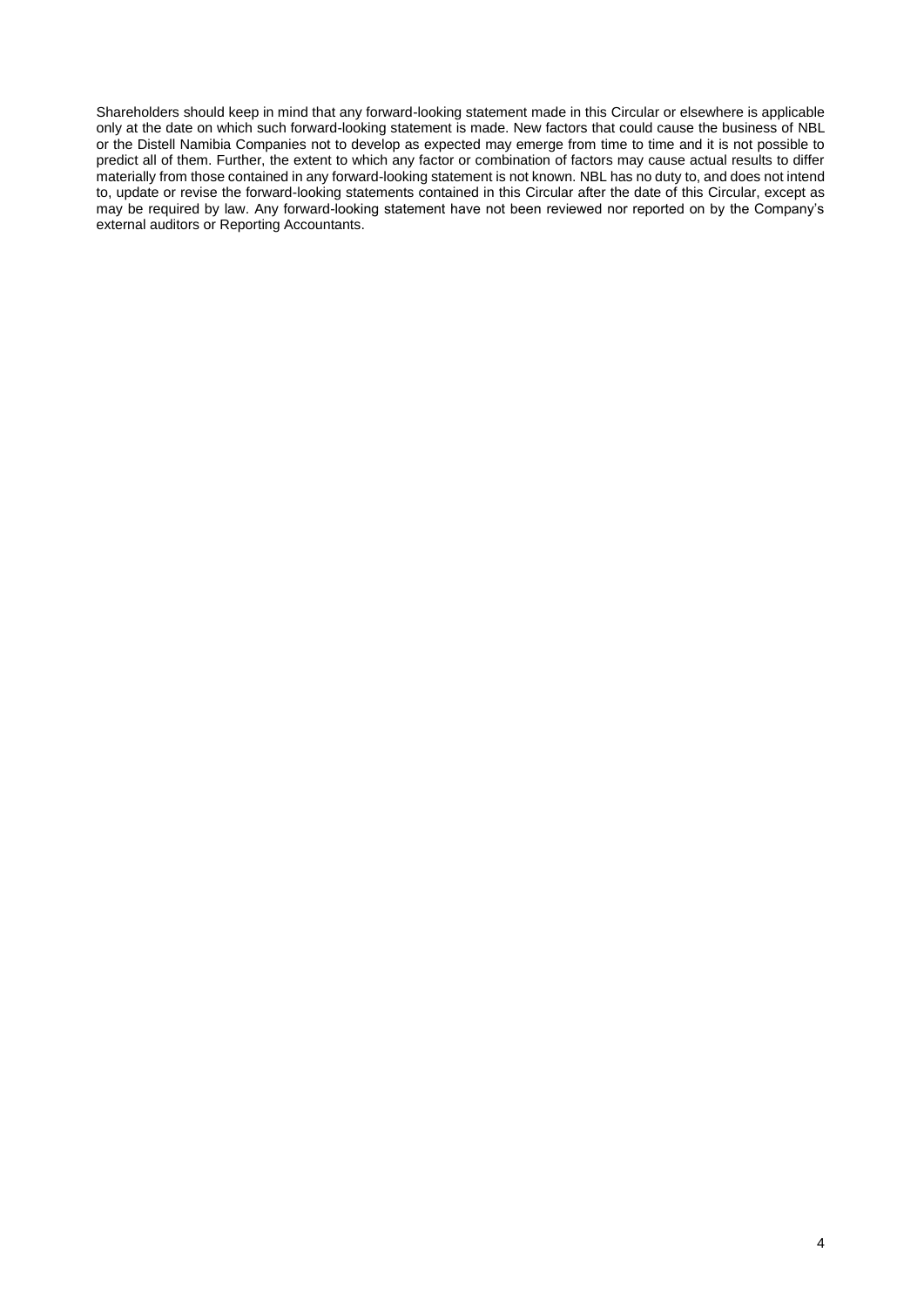## **TABLE OF CONTENTS**

|    |                                                                                        | Page |
|----|----------------------------------------------------------------------------------------|------|
|    |                                                                                        |      |
|    |                                                                                        |      |
|    |                                                                                        |      |
|    |                                                                                        |      |
|    |                                                                                        |      |
| 1. |                                                                                        |      |
| 2. |                                                                                        |      |
| 3. |                                                                                        |      |
| 4. |                                                                                        |      |
| 5. |                                                                                        |      |
| 6. |                                                                                        |      |
| 7. | REPORT OF THE INDEPENDENT EXPERT IN RESPECT OF THE DISTELL NAMIBIA ACQUISITION  17     |      |
| 8. |                                                                                        |      |
| 9. | CONFIRMATION OF SUPPORT FOR THE DISTELL NAMIBIA ACQUISITION FROM INSTITUTIONAL         |      |
|    |                                                                                        |      |
|    |                                                                                        |      |
|    |                                                                                        |      |
|    |                                                                                        |      |
|    |                                                                                        |      |
|    |                                                                                        |      |
|    |                                                                                        |      |
|    |                                                                                        |      |
|    |                                                                                        |      |
|    |                                                                                        |      |
|    |                                                                                        |      |
|    |                                                                                        |      |
|    |                                                                                        |      |
|    | ANNEXURE 2 - INDEPENDENT REPORTING ACCOUNTANT'S REPORT ON THE PRO FORMA FINANCIAL      |      |
|    | ANNEXURE 3 - FAIR AND REASONABLE OPINION IN RESPECT OF THE DISTELL NAMIBIA ACQUISITION |      |
|    |                                                                                        |      |

## **Enclosure**

- a notice convening the General Meeting of NBL (yellow); and
- a Form of Proxy to attend and vote at the General Meeting in respect of the General Meeting of NBL (green).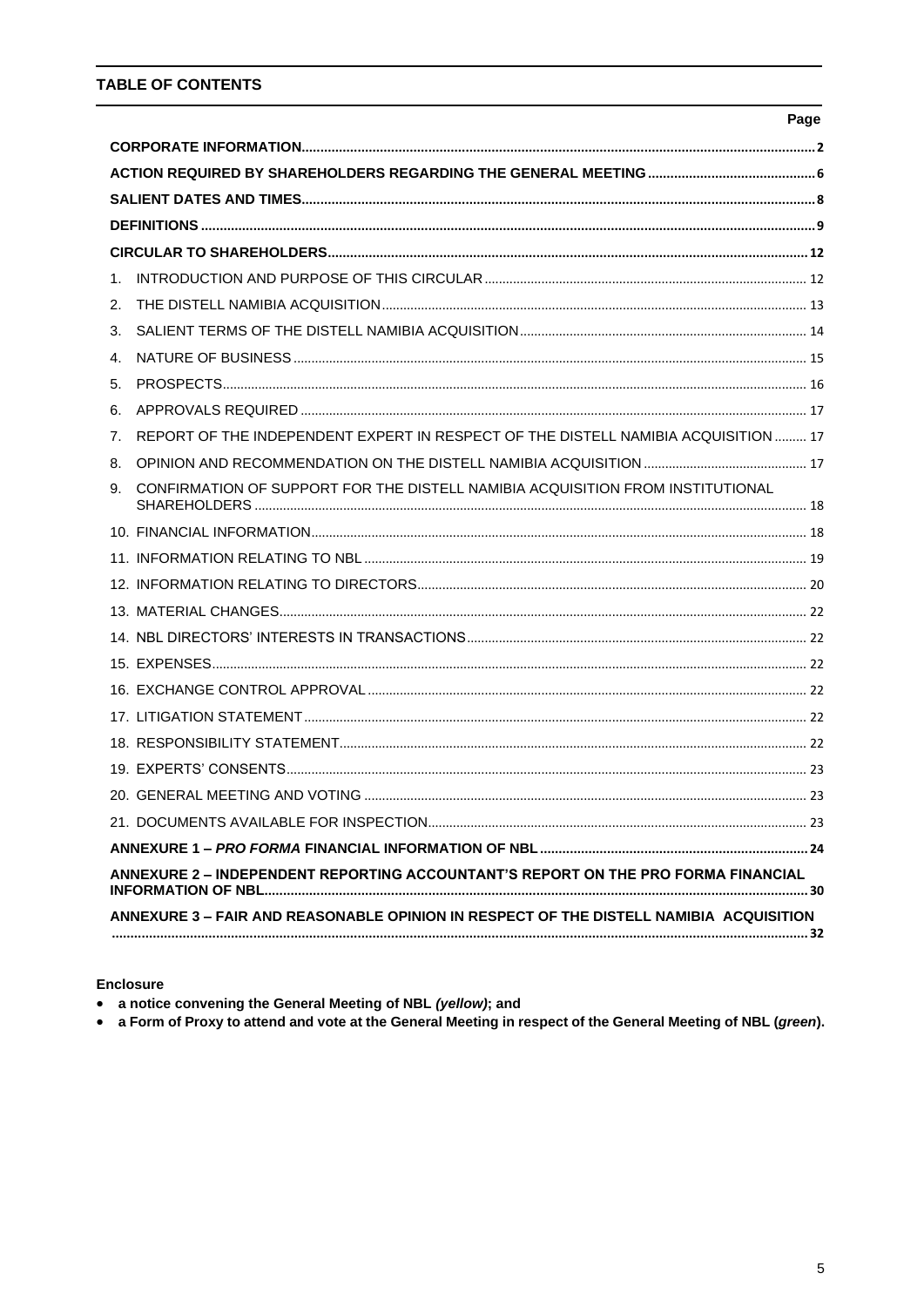## <span id="page-5-0"></span>**ACTION REQUIRED BY SHAREHOLDERS REGARDING THE GENERAL MEETING**

*The definitions and interpretations contained on pages 9 to 11 (both inclusive) of this Circular apply to this section.*

This Circular is important and requires your immediate attention. Please take careful note of the following provisions regarding the action required by Shareholders. If you are in any doubt as to what action you should take, you should consult your Broker, custodian, banker, legal advisor, accountant or other professional advisor immediately.

If you have disposed of some or all of your Shares, this Circular together with the accompanying notice convening the General Meeting and Form of Proxy, should be forwarded to the purchaser to whom, or the Broker, agent or custodian through whom, you disposed of your Shares.

This Circular contains information relating to the Distell Namibia Acquisition. You should read this Circular carefully and decide if you wish to approve the Acquisition Resolutions to be proposed at the General Meeting.

## **GENERAL MEETING**

**The General Meeting of all Shareholders will be held entirely through electronic means on Thursday, 28 April 2022, at 10:00 for the purpose of considering and, if deemed fit, passing without modification, the Acquisition Resolutions set out below in the manner required by the Companies Act and the Listings Requirements. The notice of General Meeting is attached to and forms part of this Circular. Please refer to paragraph 1 to 4 below for the relevant details regarding Shareholders' electronic participation in the deliberations of the General Meeting and the voting process at the General Meeting.**

## **1. SHAREHOLDERS WITH OWN-NAME REGISTRATION**

1.1. You may listen in to, speak during and vote at the General Meeting through an electronic participation platform.

1.2. If you are unable to attend the General Meeting, but wish to be represented thereat, you must complete and return the attached Form of Proxy *(green)*, in accordance with the instructions contained therein, and lodging it, posting it or sending it via e-mail to the Transfer Secretaries at the details below so as to be received by them by no later than 10:00 on Tuesday, 26 April 2022, before the appointed proxy exercises any of the relevant Shareholder's rights at the General Meeting (or any adjournment of the General Meeting):

*Transfer Secretaries (Proprietary) Limited 4 Robert Mugabe Avenue, Entrance from Dr Theo-Ben Gurirab Street, Windhoek, Namibia P.O. Box 2401, Windhoek, Namibia e-mail[: ts@nsx.com.na](mailto:ts@nsx.com.na)*

## **2. SHAREHOLDERS WITHOUT OWN-NAME REGISTRATION**

- 2.1. You may listen in to, speak during, and vote and vote at the General Meeting through an electronic participation platform.
- 2.2. Voting at the General Meeting:
- 2.2.1. Your custodian or Broker should contact you to ascertain how you wish to cast your vote at the General Meeting and should thereafter cast your vote in accordance with your instructions.
- 2.2.2. If your custodian or Broker has not contacted you, it is advisable for you to contact your custodian or Broker and furnish them with your voting instructions.
- 2.2.3. If your custodian or Broker does not obtain voting instructions from you, they will be obliged to vote in accordance with the instructions contained in the Custody Agreement concluded between you and your custodian or Broker.
- 2.2.4. You must **NOT** complete the attached Form of Proxy *(green)*.
- 2.3. Attendance and representation at the General Meeting
- 2.3.1. In accordance with the Custody Agreement between you and your custodian or Broker, you must advise your custodian or Broker if you wish to:
- 2.3.1.1. attend, speak and vote at the General Meeting; or
- 2.3.1.2. appoint a proxy to represent you at the General Meeting.
- 2.3.2. Your custodian or Broker should then issue the necessary letter of representation to you for you or your proxy to attend, speak and vote at the General Meeting.

**NBL does not accept responsibility and will not be held liable for any failure on the part of the custodian or Broker of a Shareholder to notify such Shareholder of the General Meeting or any business to be conducted thereat.**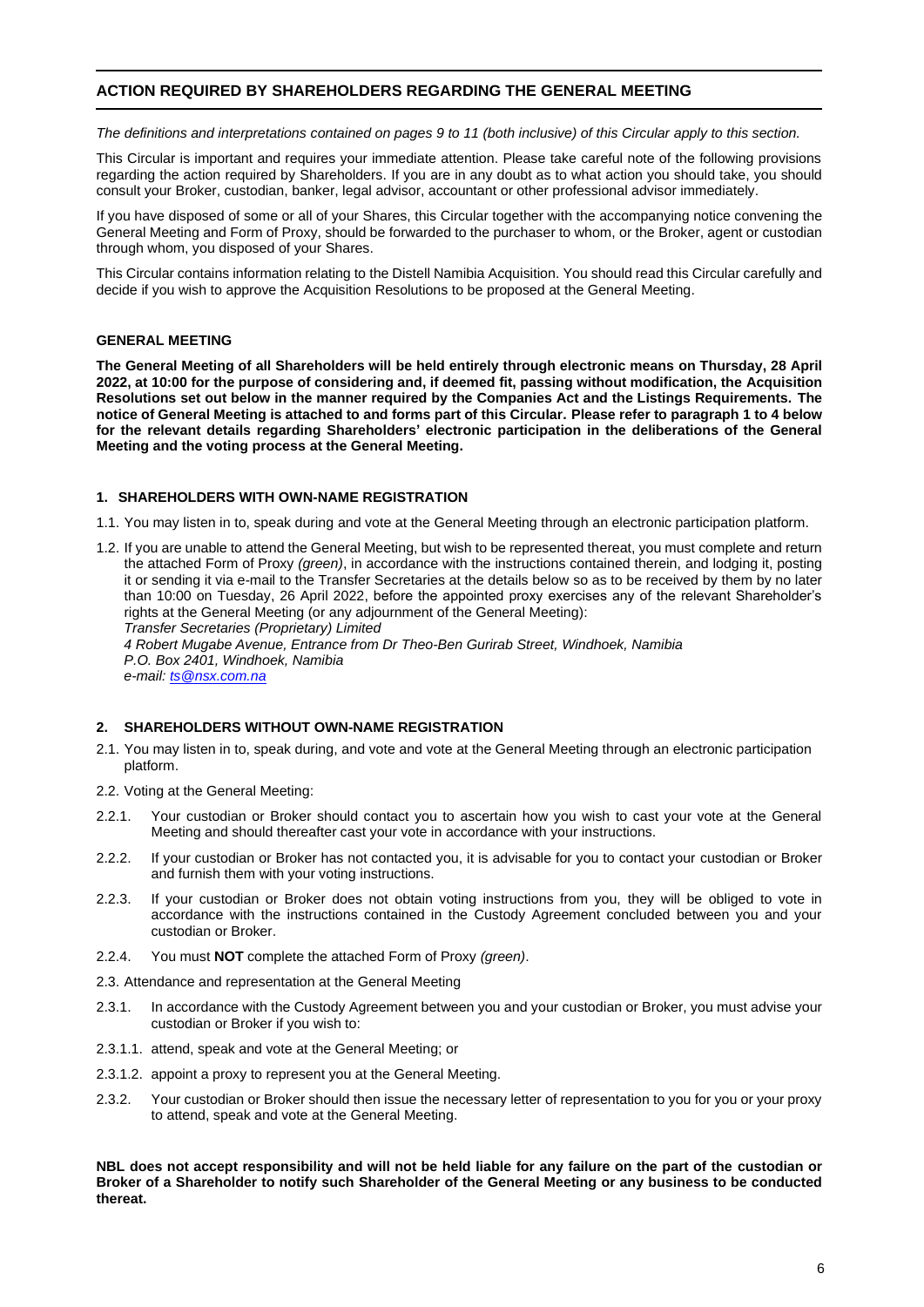## **3. ELECTRONIC PARTICPATION AT THE GENERAL MEETING**

- 3.1. In terms of Article 1 (d) of the Articles of Association of NBL, a meeting called in accordance with section 188 of the Companies Act, at which voting will be conducted or documents tabled, may be held and attended by electronic means.
- 3.2. Shareholders who are registered as such in the Register of NBL on the record date, being Friday, 22 April 2022, will be provided with a unique link and user guide via e-mail to allow them to participate via electronic means in the General Meeting on Monday, 25 April 2022.
- 3.3. Certificated Shareholders without own-name registration, should contact their Custodian or Broker in the manner and time stipulated in their agreement with their custodian or Broker:
- 3.3.1. to furnish them with their voting instructions; or
- 3.3.2. in the event that they wish to attend the meeting, to obtain the necessary authority to do so.
- 3.4. Shareholders will be able to vote during the General Meeting through an electronic participation platform.
- 3.5. The cost of the Shareholder's phone call or data usage will be at his/her own expense and will be billed separately by his/her own service provider.

## **4. THE GENERAL MEETING**

Shareholders may attend, speak and vote at the General Meeting via electronic means, or if unable or unwilling to attend the General Meeting may appoint a proxy to represent them at the General Meeting by completing the relevant Form of Proxy (*green*), attached to this Circular, in accordance with the instructions therein and return it to the Transfer Secretaries by 10:00 on Tuesday, 26 April 2022.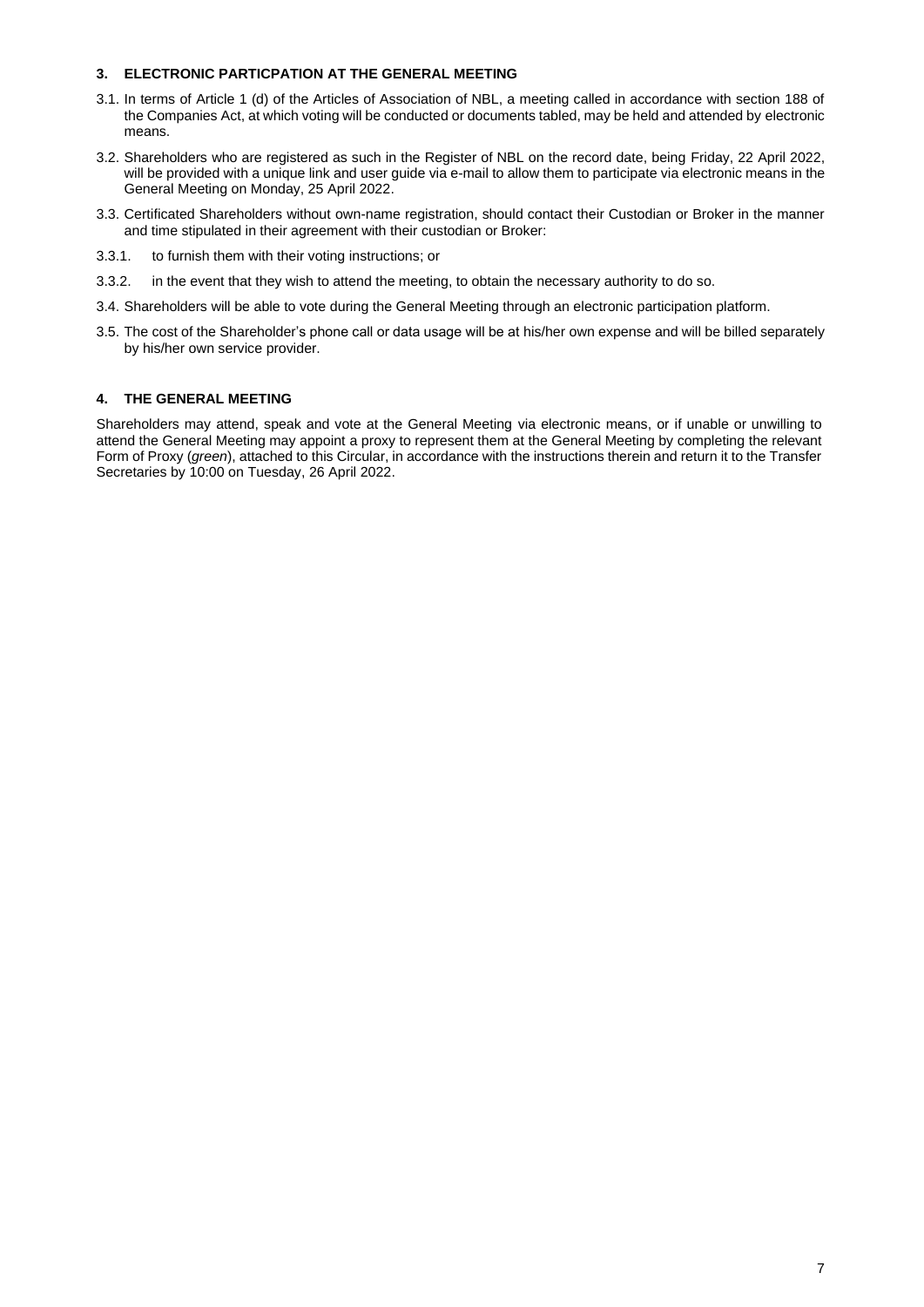## <span id="page-7-0"></span>**SALIENT DATES AND TIMES**

*The definitions and interpretations contained on pages 9 to 11 (both inclusive) of this Circular apply to these salient dates and times.*

|                                                                                                                                                                                                                                | 2022                |
|--------------------------------------------------------------------------------------------------------------------------------------------------------------------------------------------------------------------------------|---------------------|
| Record date to receive this Circular and the notice of General Meeting (yellow)                                                                                                                                                | Friday, 18 March    |
| Circular incorporating the Notice of General Meeting (yellow) and Form of Proxy (green),<br>distributed to Shareholders via post and e-mail on                                                                                 | Friday, 25 March    |
| Announcement of distribution of Circular and notice convening the General Meeting<br>released on NENS on                                                                                                                       | Friday, 25 March    |
| Announcement of distribution of Circular and notice convening the General Meeting<br>published in the Namibian press on                                                                                                        | Monday, 28 March    |
| Last day to trade Shares in order to be recorded in the Register to vote at the General<br>Meeting (see note 3 below) on                                                                                                       | Wednesday, 13 April |
| General Meeting record date, being the date on which a Shareholder must be registered<br>in the Register in order to be eligible to attend and participate in the General Meeting and<br>to vote thereat, by close of trade on | Friday, 22 April    |
| Shareholders to receive a unique link and user guide via e-mail to allow them to<br>participate via electronic means in the General Meeting                                                                                    | Monday, 25 April    |
| For administrative reasons, Forms of Proxy (green) in respect of the General Meeting to<br>be received by the Transfer Secretaries by no later than 10:00 on                                                                   | Tuesday, 26 April   |
| General Meeting held at 10:00 on                                                                                                                                                                                               | Thursday, 28 April  |
| Results of the General Meeting published on NENS on                                                                                                                                                                            | Friday, 29 April    |

## **Notes:**

- 1. All dates and times indicated above are local dates and times in Namibia.
- 2. The above dates and times are subject to amendment at the discretion of NBL. Any such amendment will be released on NENS.
- 3. Shareholders should note that transactions in Shares are settled five Business Days after such trade. Therefore, Shareholders who acquire Shares after close of trade on Wednesday, 13 April 2022, will not be eligible to attend, participate in and vote at the General Meeting.
- 4. Shareholders without own-name registration must provide their custodian or Broker with their instructions for voting at the General Meeting by the cut-off time and date stipulated by their custodian or Broker in terms of their respective Custody Agreements between them and their custodian or Broker.
- 5. If the General Meeting is adjourned or postponed, the above dates and times will change, but Forms of Proxy *(green)* submitted for the initial General Meeting will remain valid in respect of any such adjournment or postponement of the General Meeting.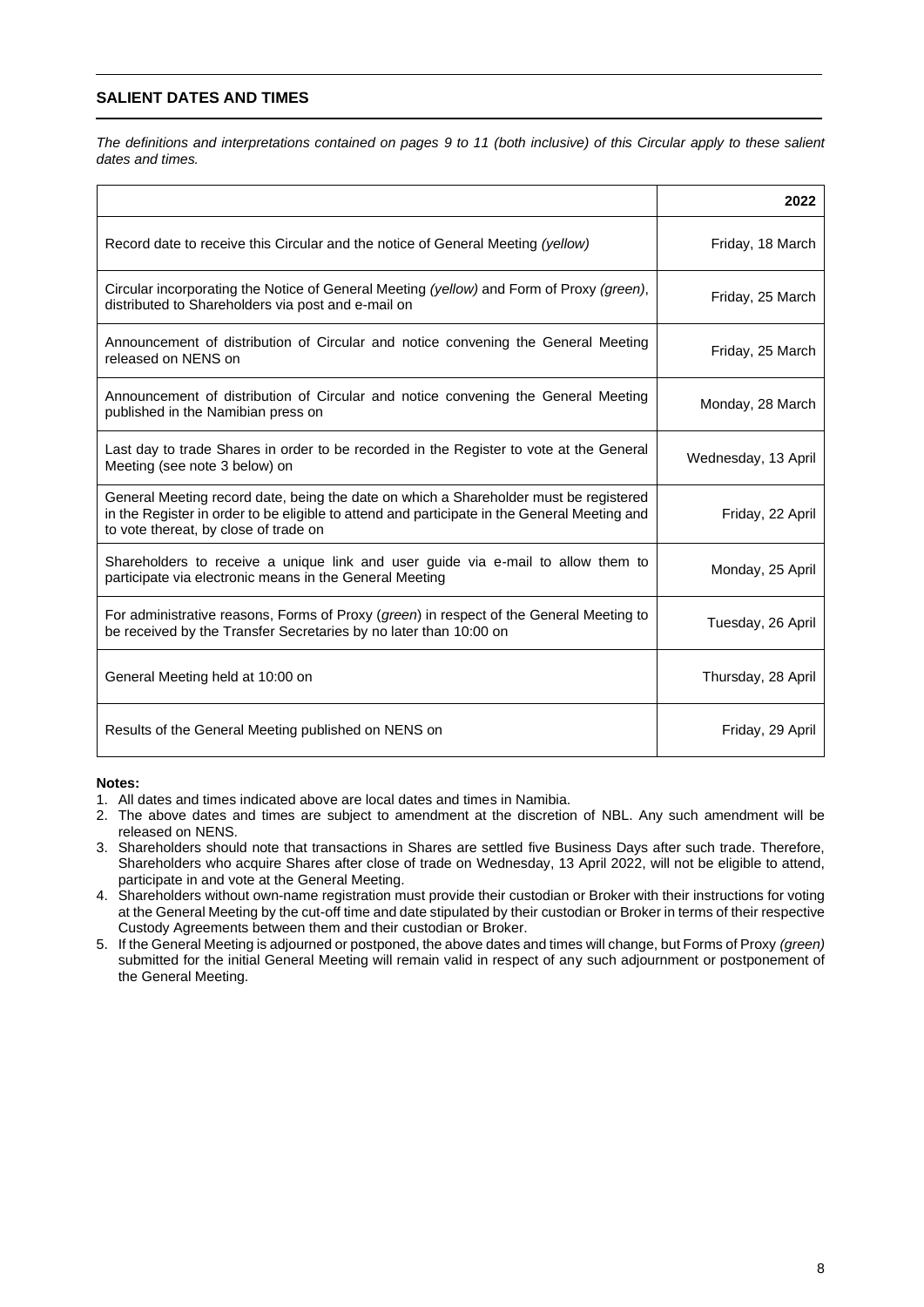## <span id="page-8-0"></span>**DEFINITIONS**

In this Circular, annexures and attachments hereto, unless the context indicates otherwise, references to the singular include the plural and *vice versa*, words denoting one gender include the others, expressions denoting natural persons include juristic persons and associations of persons and *vice versa*, and words in the first column hereunder have the meanings stated opposite them in the second column, as follows:

| "Acquisition Resolutions"                                           | the ordinary shareholders resolutions to be considered at the General Meeting<br>to approve Ordinary Resolution 1, the Acquisition, and Ordinary Resolution 2,<br>Authority Granted to Directors, as recorded in the notice convening the General<br>Meeting (yellow) and forming part of this Circular;                                                                                          |  |  |
|---------------------------------------------------------------------|---------------------------------------------------------------------------------------------------------------------------------------------------------------------------------------------------------------------------------------------------------------------------------------------------------------------------------------------------------------------------------------------------|--|--|
| "Broker"                                                            | any person registered as a "broking member (equities)" in terms of the rules of<br>the NSX made in accordance with the provisions of the SECA;                                                                                                                                                                                                                                                    |  |  |
| "Business Day"                                                      | any day other than a Saturday, Sunday or official public holiday in Namibia;                                                                                                                                                                                                                                                                                                                      |  |  |
| "Circular"                                                          | this document, dated 25 March 2022;                                                                                                                                                                                                                                                                                                                                                               |  |  |
| "Companies Act"                                                     | the Companies Act, 2004 (Act 28 of 2004), as amended and applied in<br>Namibia;                                                                                                                                                                                                                                                                                                                   |  |  |
| "Competition Commission"                                            | means the Competition Commission of Namibia, a statutory body established<br>in terms of the Competition Act, 2003 (Act 2 of 2003), or any relevant<br>government, governmental, national, supranational, competition or antitrust<br>body or other authority, in any jurisdiction, which is responsible for applying<br>merger control or other competition or antitrust legislation in Namibia; |  |  |
| "Conditions Precedent to the<br><b>Distell Namibia Acquisition"</b> | the conditions precedent to the Distell Namibia Acquisition referred to in<br>paragraph 3.2 of this Circular;                                                                                                                                                                                                                                                                                     |  |  |
| "Distell"                                                           | Distell Group Holdings Limited (registration number: 2016/394974/06), a public<br>company incorporated under the laws of South Africa;                                                                                                                                                                                                                                                            |  |  |
| "Distell Circular"                                                  | the circular issued by Distell on 17 January 2022 to its shareholders and<br>available on the Distell website at https://www.distell.co.za/Investor-<br>Centre/heineken-deal-site/;                                                                                                                                                                                                               |  |  |
| "Distell Material Scheme<br><b>Conditions</b> "                     | the Distell Scheme Conditions, excluding the conditions detailed in paragraphs<br>5.2.5.1 and 5.2.7 of the Distell Circular;                                                                                                                                                                                                                                                                      |  |  |
| "Distell Namibia"                                                   | Distell Namibia Limited (registration number 68/15689), a company<br>incorporated in accordance with the company laws of Namibia;                                                                                                                                                                                                                                                                 |  |  |
| "Distell Namibia Acquisition"                                       | the acquisition by NBL of all the Distell Namibia Companies Shares, from the<br>Sellers, in terms of the Distell Namibia Agreement, for the Purchase<br>Consideration and on the terms set out in paragraph 2 of this Circular;                                                                                                                                                                   |  |  |
| "Distell Namibia Agreement" or<br>"Sale Agreement"                  | the share purchase agreement entered into between the Sellers, Newco, the<br>Distell Namibia Companies and NBL in terms of which the Sellers have agreed<br>to sell the Distell Namibia Companies Shares to NBL for the Purchase<br>Consideration;                                                                                                                                                |  |  |
| "Distell Namibia Companies"                                         | collectively, (i) Distell Namibia; (ii) Distillers Corporation Namibia; and (iii)<br>Namibia Wines and Spirits;                                                                                                                                                                                                                                                                                   |  |  |
| "Distell Namibia Companies<br>Shares"                               | all the issued ordinary shares in the share capital of the Distell Namibia<br>Companies;                                                                                                                                                                                                                                                                                                          |  |  |
| "Distell Scheme"                                                    | a scheme of arrangement proposed by Distell to its shareholders in<br>accordance with South African law, and to which Heineken International and<br>Newco are parties as detailed in the Distell Circular;                                                                                                                                                                                        |  |  |
| "Distell Scheme Conditions"                                         | the Distell Scheme Conditions, detailed in paragraph 5.2 of the Distell Circular;                                                                                                                                                                                                                                                                                                                 |  |  |
| "Distell Scheme Longstop<br>Date"                                   | as detailed and defined in the Distell Circular;                                                                                                                                                                                                                                                                                                                                                  |  |  |
| "Distillers Corporation<br>Namibia"                                 | Distillers Corporation Namibia (Proprietary) Limited (registration number<br>85/061), a company incorporated in accordance with the company laws of<br>Namibia;                                                                                                                                                                                                                                   |  |  |
| "EBIT"                                                              | Earnings before interest and tax;                                                                                                                                                                                                                                                                                                                                                                 |  |  |
| "EBITDA"                                                            | Earnings before interest, tax, depreciation and amortisation;                                                                                                                                                                                                                                                                                                                                     |  |  |
| "Effective Date"                                                    | the fourth business day after the date on which the last of the Distell Material<br>Scheme Conditions is fulfilled, or if applicable, waived (or such other date as<br>may be agreed on in writing by the parties to the Implementation Agreement);                                                                                                                                               |  |  |
| "Effective Time"                                                    | at 09:00 (Namibian time) on the Effective Date;                                                                                                                                                                                                                                                                                                                                                   |  |  |
| "Fair and Reasonable Opinion                                        | the opinion of the Independent Expert, dated 2 March 2022, that the Distell                                                                                                                                                                                                                                                                                                                       |  |  |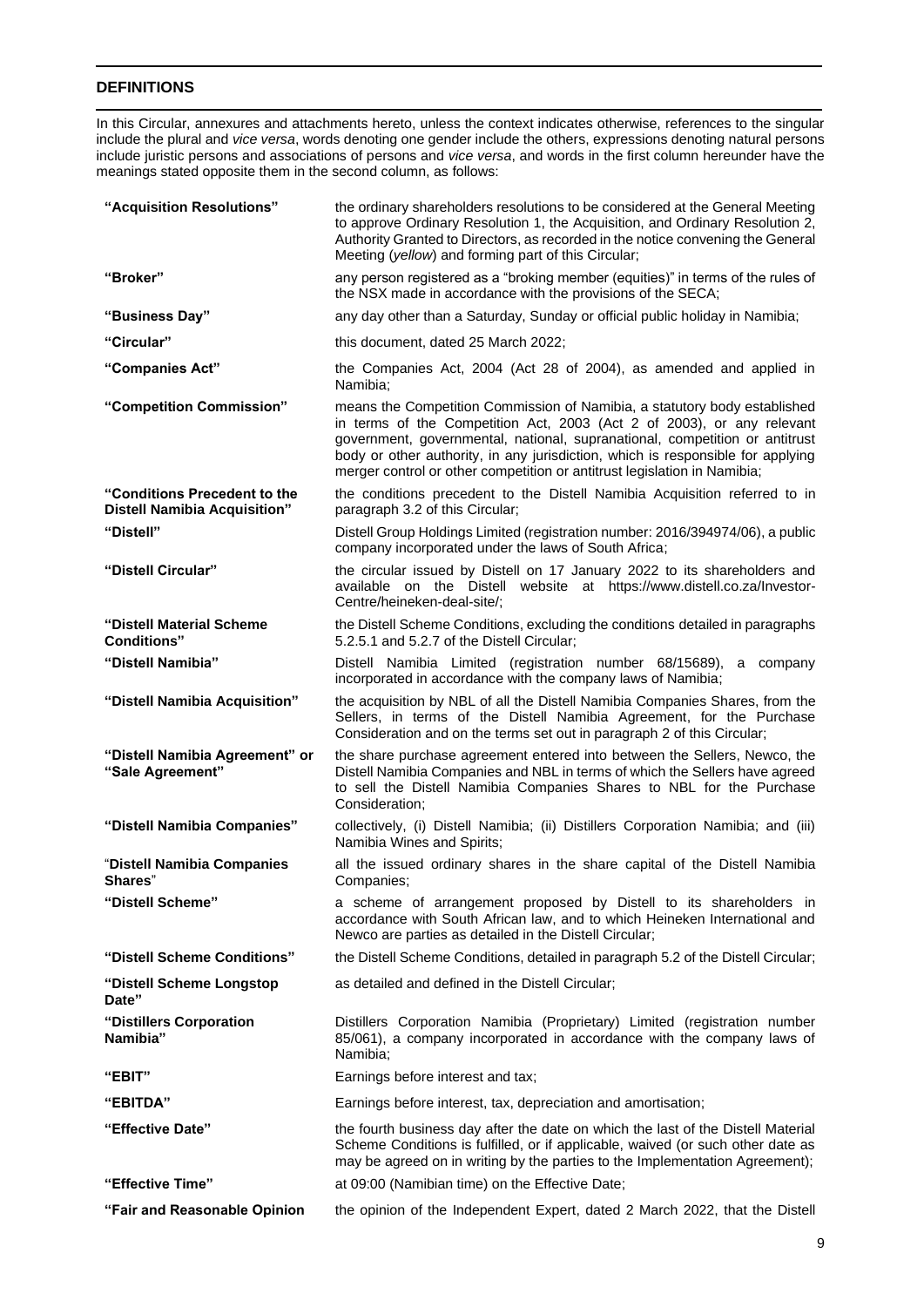| in respect of the Distell Namibia<br><b>Acquisition</b> " | Namibia Acquisition is fair and reasonable to the Shareholders, a copy of which<br>is included with this Circular in Annexure 3;                                                                                                                                                                     |
|-----------------------------------------------------------|------------------------------------------------------------------------------------------------------------------------------------------------------------------------------------------------------------------------------------------------------------------------------------------------------|
| "Form of Proxy"                                           | for purposes of the General Meeting, the form of proxy (green) for use by<br>Shareholders with own-name registration;                                                                                                                                                                                |
| "General Meeting"                                         | the General Meeting of NBL to be held entirely through electronic means on<br>Thursday, 28 April 2022, at 10:00 to consider, and if deemed fit, pass the<br>Acquisition Resolutions contained in the Notice of General Meeting;                                                                      |
| "General Meeting Record Date"                             | being the date on which a Shareholder must be registered in the Register in<br>order to be eligible to attend and participate in the General Meeting and to vote<br>thereat, namely by close of trade on Friday, 22 April 2022;                                                                      |
| "Heineken"                                                | Heineken International N.V (registration number: 33011433), a public company<br>incorporated under the laws of the Netherlands, the holding company of<br>Heineken International;                                                                                                                    |
| "Heineken International"                                  | Heineken International B.V (registration number: 33103545), a public company<br>incorporated under the laws of the Netherlands, a wholly owned subsidiary of<br>Heineken and the holder of 75% of the issued ordinary shares in Heineken SA<br>and being the controlling shareholder of Heineken SA; |
| "Heineken SA"                                             | Heineken South Africa (RF) Proprietary Limited (registration number<br>2003/026165/07), an associate company of NBL, a private company<br>incorporated under the laws of South Africa;                                                                                                               |
| "Implementation Agreement"                                | the agreement concluded between Distell, Heineken International, Newco,<br>NBL, NBLIH and O&L on or about 14 November 2021, which regulates the<br>terms of, amongst other, the Distell Scheme;                                                                                                      |
| "Independent Committee"                                   | independent committee of the NBL Board, comprising of Vetumbuavi<br>Mungunda and Afra Schimming-Chase;                                                                                                                                                                                               |
| "Independent Expert"                                      | being KPMG;                                                                                                                                                                                                                                                                                          |
| "Initial Purchase Price"                                  | the amount of N\$ 1 638 698 661;                                                                                                                                                                                                                                                                     |
| "KPMG"                                                    | KPMG Services Proprietary Limited (registration number 1999/012876/07), a<br>private company incorporated under the laws of South Africa, the particulars of<br>which appear in the "Corporate Information" section of this Circular;                                                                |
| "Last Practicable Date"                                   | the last practicable date prior to the finalisation of this Circular, being Friday, 4<br>March 2022;                                                                                                                                                                                                 |
| "the Listings Requirements"                               | the Listings Requirements of the NSX, as amended from time to time;                                                                                                                                                                                                                                  |
| "Longstop Date"                                           | the earlier of: the Distell Scheme Longstop Date; and the date on which the<br>last of the Distell Material Scheme Conditions, is fulfilled or, if applicable,<br>waived in accordance with the Implementation Agreement;                                                                            |
| "MAC"                                                     | a material adverse change in the financial position, affairs, operations and<br>results of any of the Distell Namibia Companies as reflected in their respective<br>financial statements;                                                                                                            |
| "Namibia"                                                 | the Republic of Namibia;                                                                                                                                                                                                                                                                             |
| "Namibia Wines and Spirits"                               | Namibia Wines and Spirits Limited (registration number 79/037), a company<br>incorporated in accordance with the company laws of Namibia;                                                                                                                                                            |
| "NBL" or "the Company"                                    | Namibia Breweries Limited (registration number 1920/0002), a public company<br>incorporated under the laws of Namibia and a 25% shareholder in Heineken<br>SA;                                                                                                                                       |
| "NBL Board"                                               | the board of directors of NBL, further details of whom appear in the "Corporate<br>Information" section of this Circular;                                                                                                                                                                            |
| "NBLIH"                                                   | NBL Investment Holdings (Proprietary) Limited (registration number<br>1998/0546), a private company incorporated under the laws of Namibia;                                                                                                                                                          |
| "NENS"                                                    | the Stock Exchange News Service of the NSX;                                                                                                                                                                                                                                                          |
| "Newco"                                                   | Sunside Acquisitions Limited (registration number 2020/811071/06), a public<br>company incorporated under the laws of South Africa and a newly incorporated<br>unlisted subsidiary of Heineken International;                                                                                        |
| "Notice of General Meeting"                               | the notice of the General Meeting of Shareholders, forming part of this Circular;                                                                                                                                                                                                                    |
| "NSX"                                                     | the Namibian Stock Exchange, which is licensed as an exchange in terms of<br>the Stock Exchange Control Act 1 of 1985, as amended;                                                                                                                                                                   |
| "N\$"                                                     | the official currency of Namibia;                                                                                                                                                                                                                                                                    |
| "O&L"                                                     | Ohlthaver & List Beverage Company (Proprietary) Limited (registration number<br>1933/0142), a private company incorporated under the laws of Namibia;                                                                                                                                                |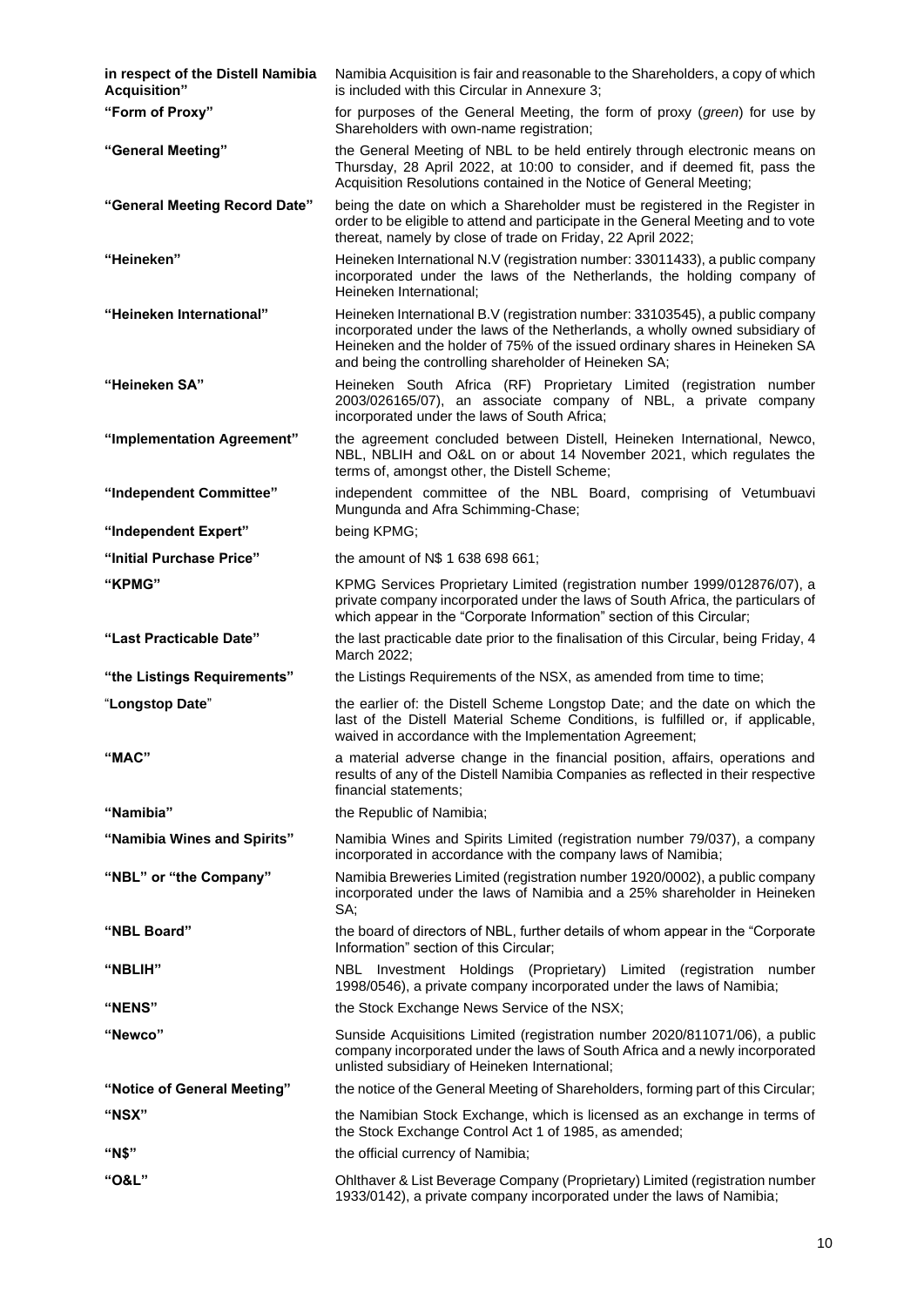| "Proposed Disposal"                 | the proposed disposal by NBL of the 25% of the issued ordinary shares of<br>Heineken SA, which is held by NBL, on the terms set out in paragraph 2 of the<br>circular issued to Shareholders on 15 November 2021;                                                                                                                                                                                                                                                                                                                                                                                                                                                       |
|-------------------------------------|-------------------------------------------------------------------------------------------------------------------------------------------------------------------------------------------------------------------------------------------------------------------------------------------------------------------------------------------------------------------------------------------------------------------------------------------------------------------------------------------------------------------------------------------------------------------------------------------------------------------------------------------------------------------------|
| "Purchase Consideration"            | the Initial Purchase Price, as adjusted in terms of the provisions of the Distell<br>Namibia Agreement, which adjustment is described in paragraph 2.7.2 of this<br>Circular, being the total consideration due by NBL to the Sellers in terms of the<br>Distell Namibia Acquisition;                                                                                                                                                                                                                                                                                                                                                                                   |
| "Register"                          | the register of all Shareholders maintained by NBL in terms of the Companies<br>Act:                                                                                                                                                                                                                                                                                                                                                                                                                                                                                                                                                                                    |
| "SECA"                              | Stock Exchange Control Act 1 of 1985, as amended;                                                                                                                                                                                                                                                                                                                                                                                                                                                                                                                                                                                                                       |
| "Sellers"                           | the Distell applicable subsidiaries, being South African Distilleries and Wines<br>(SA) Limited (registration number 1958/000725/06) and Sedgwick Taylor<br>Holdings (Proprietary) Limited (registration number 1945/019577/07);                                                                                                                                                                                                                                                                                                                                                                                                                                        |
| "Shareholders"                      | all the Shareholders of NBL, recorded in the Register on the Record Date;                                                                                                                                                                                                                                                                                                                                                                                                                                                                                                                                                                                               |
| "Shares"                            | ordinary shares with no par value each in the issued capital of NBL, which are<br>listed on the NSX:                                                                                                                                                                                                                                                                                                                                                                                                                                                                                                                                                                    |
| "South Africa"                      | the Republic of South Africa;                                                                                                                                                                                                                                                                                                                                                                                                                                                                                                                                                                                                                                           |
| "Special Dividend"                  | the special dividend of N\$26.35 per Share payable to Shareholders in terms of<br>paragraph 5.85 and 5.87 of the Listings Requirements, subject to changes in<br>Namibian tax legislation, as fully set out in the circular issued by NBL dated 15<br>November 2021:                                                                                                                                                                                                                                                                                                                                                                                                    |
| "Supply and Licensing<br>Agreement" | a written supply (distribution) and licensing agreement to be entered, into<br>between NBL, the Distell Namibia Companies and Newco, in terms of which,<br>inter alia, (i) Newco and its subsidiaries will grant NBL and its subsidiaries an<br>exclusive right to market, promote and distribute all products in the portfolio of<br>Newco and its subsidiaries from time to time, other than any beer, ale or stout<br>products in Namibia, (ii) Newco and its subsidiaries undertake that they will<br>not supply or sell such products to anyone but NBL, and (iii) NBL and its<br>relevant subsidiaries are granted the intellectual property licenses required to |
|                                     | enable them to manufacture the said products in Namibia; and                                                                                                                                                                                                                                                                                                                                                                                                                                                                                                                                                                                                            |
| "Transfer Secretaries"              | Transfer Secretaries (Proprietary) Limited (registration number: 93/713), a<br>private company incorporated under the laws of Namibia.                                                                                                                                                                                                                                                                                                                                                                                                                                                                                                                                  |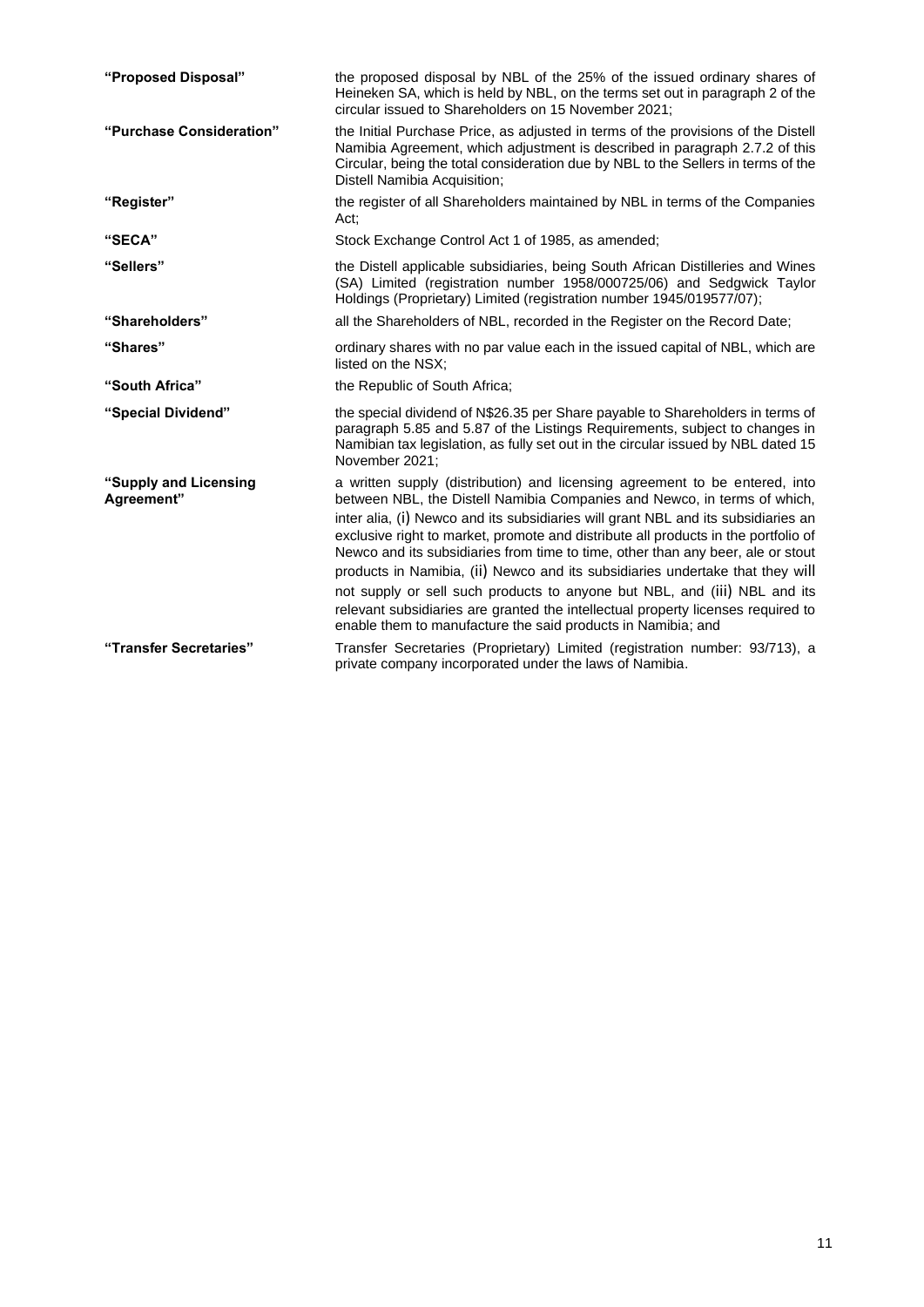

# Namibia Breweries Limited

Namibia Breweries Limited (**"NBL"**) (incorporated in the Republic of Namibia) (registration number 1920/0002) NSX Share code: NBS ISIN: NA0009114944

## **Directors of NBL**

Marco Wenk (Managing Director) Waldemar von Lieres (Financial Director) Sven Thieme (Chairman) # Hendrik van der Westhuizen # Hans-Bruno Gerdes # Peter Grüttemeyer # Günther Hanke (*alternate to S Thieme)* # *\* Independent # Non-Executive*

Laura McLeod-Katjirua # Vetumbuavi Mungunda \* #

- Roland Pirmez #
- Afra Schimming-Chase \* #
	- Steven Siemer #

Pascal Sabrie (*alternate to R Pirmez*) #

## <span id="page-11-0"></span>**CIRCULAR TO SHAREHOLDERS**

*The salient features and actions to be taken forms an integral part of this Circular. The definitions and interpretations contained on pages 9 to 11 (both inclusive) of this Circular also apply to these salient features and actions to be taken.*

## <span id="page-11-1"></span>**1. INTRODUCTION AND PURPOSE OF THIS CIRCULAR**

- **1.1.** Shareholders are referred to the announcement by NBL released on NENS on Friday, 4 March 2022, whereby Shareholders were informed that the NBL Board has approved the entering into the Sale Agreement with the Sellers, regarding, *inter alia,* the proposed acquisition by NBL of the Distell Namibia Companies Shares from the Sellers.
- **1.2.** Shareholders are further referred to the circular issued by NBL dated 15 November 2021 and the Distell Circular.
- **1.3.** NBL previously established an Independent Committee, for purposes of considering the Proposed Disposal, which is described in the circular issued by NBL dated 15 November 2021, and this Independent Committee has also been appointed to and is considering the Distell Namibia Acquisition and related matters, including, evaluating the terms and conditions of the Distell Namibia Acquisition and advising Shareholders thereon, as required under the Companies Act and the Listings Requirements. The Independent Committee comprises of:
- 1.3.1. Vetumbuavi Mungunda; and
- 1.3.2. Afra Schimming-Chase.
- **1.4.** The purpose of this Circular is to provide Shareholders with:
- 1.4.1. the prescribed information in relation to the Distell Namibia Acquisition in order to enable Shareholders to make an informed decision on the Distell Namibia Acquisition as to whether or not they should vote in favor of the Acquisition Resolutions;
- 1.4.2. the Fair and Reasonable Opinion in respect of the Distell Namibia Acquisition;
- 1.4.3. the opinion of the Independent Committee on the Distell Namibia Acquisition;
- 1.4.4. the prescribed information on whether or not there has been any material change in the financial position, state of affairs or business of NBL since the end of the most recent financial period ended 30 June 2021; and
- 1.4.5. to convene the General Meeting to consider and if deemed fit, pass resolutions approving the Distell Namibia Acquisition by passing and approving the Acquisition Resolutions.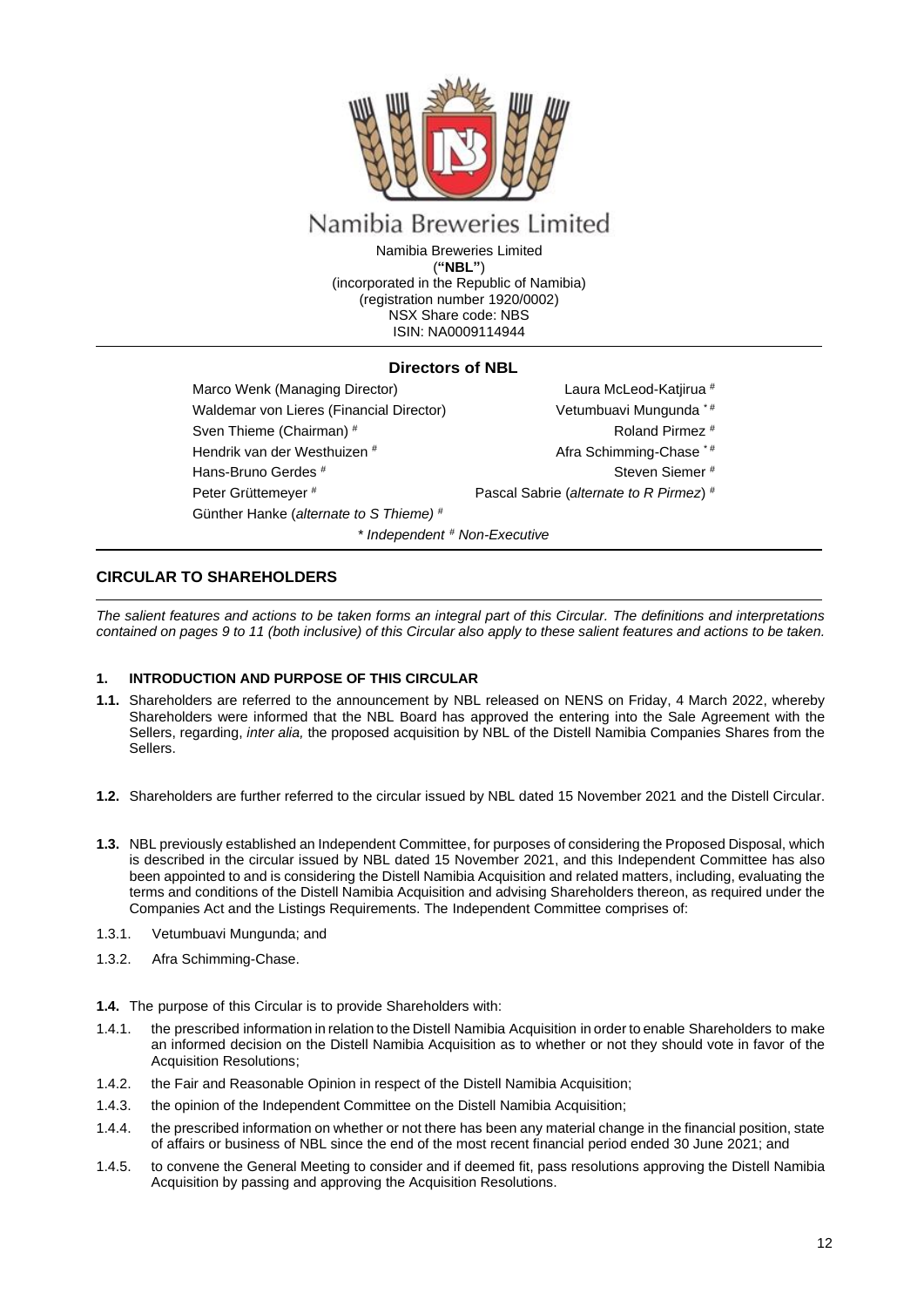## <span id="page-12-0"></span>**2. THE DISTELL NAMIBIA ACQUISITION**

- **2.1.** In terms of the Sale Agreement entered into between NBL, Newco and the Sellers, the NBL Board has approved the agreement for NBL to acquire the Distell Namibia Companies for the Purchase Consideration subject to the fulfilment or, if applicable, waiver of the Conditions Precedent to the Distell Namibia Acquisition.
- **2.2.** Subsequent to the signature of the Sale Agreement, NBL will enter into the Supply and Licensing Agreement which provides, *inter alia*:
- 2.2.1. that Newco grants NBL and its subsidiaries the exclusive right to market, promote and distribute in Namibia all products in the portfolio of Newco and its subsidiaries from time to time, other than any beer, ale or stout products; and
- 2.2.2. that the parties to the Supply and Licensing Agreement will combine their respective resources and capabilities in Namibia for the said distribution and if required, local manufacturing of the contemplated products by NBL and its subsidiaries under license from Newco and its subsidiaries.
- **2.3.** The Distell Namibia Acquisition is conditional on the Conditions Precedent to the Distell Namibia Acquisition being fulfilled or, if applicable, waived, which includes receiving the required Shareholder and regulatory approvals and the Distell Material Scheme Conditions being fulfilled or, if applicable, waived.
- **2.4.** It is important to note that the Distell Namibia Acquisition will not proceed unless the Distell Material Scheme Conditions are fulfilled or, if applicable, waived.

## **2.5. Rationale for the Distell Namibia Acquisition**

- 2.5.1. The Distell Namibia Acquisition enables several key benefits for NBL, these being, inter alia:
- 2.5.1.1. strategic and operational alignment with Newco, creating a stronger and more broad-based business in Namibia, with NBL being the exclusive partner of Newco in Namibia across the alcoholic beverage products portfolio controlled by Newco;
- 2.5.1.2. the combination of the well-known brands which the Distell Namibia Companies distribute and NBL's beer portfolio, would create a highly complementary portfolio of products able to reach more consumers across more occasions;
- 2.5.1.3. the opportunity to use NBL's manufacturing infrastructure to locally produce some of the major cider and wine products which the Distell Namibia Companies currently import, thereby improving NBL's position as one of the key manufacturing hubs of Newco's business; and
- 2.5.1.4. the potential for meaningful synergies to be realised in areas such as logistics, manufacturing, support and revenue, further detailed in paragraph 2.6 of this Circular.

## **2.6. Synergy potential for the Distell Namibia Acquisition**

- 2.6.1. A significant driver supporting the Distell Namibia Acquisition is the potential to realise significant synergies between NBL and the Distell Namibia Companies.
- 2.6.2. Independent commercial consultants were commissioned by NBL to perform an independent synergy analysis between NBL and the Distell Namibia Companies to identify the synergy potential between these two complementary businesses.
- 2.6.3. The identified synergies are expected to be delivered in the following key areas:
- 2.6.3.1. **Logistics** (expected to account for c.30% of total synergies) relating to the in-country consolidation and optimization of an overlapping depot network and an uplift in the bottle returns for Distell products in the NBL network;
- 2.6.3.2. **Manufacturing** (expected to account for c.40% of total synergies) relating to the opportunity to bottle and package cider and wine products in Namibia, opening the possibility of optimizing existing capacity at NBL;
- 2.6.3.3. **Support** (expected to account for c.20% of total synergies) relating to savings arising from the de-duplication of commercial and support functions; and
- 2.6.3.4. **Revenue** (expected to account for c.10% of total synergies) relating to the revenue uplift arising as a result of combining the route-to-market and shifting the product mix to more profitable categories.
- 2.6.4. The above synergy areas have varying periods of implementation but it is envisioned that full pre-tax synergies equivalent to between c. 10.5% and 12.5% of the Distell Namibia Companies' revenues will accrue to NBL in a phased manner over a 5-year period.
- 2.6.5. In addition to the above-mentioned synergies, it is envisioned that adjusted procurement terms between NBL and Newco after the Distell Namibia Acquisition could have a positive pre-tax impact for NBL of between c. 4.4% and 5.3% of the Distell Namibia Companies' revenues.
- 2.6.6. The envisioned financial effects of the above-mentioned synergies and procurement terms adjustments have been presented for illustrative purposes only and, due to their nature, are not guarantees of future performance, nor have they been reviewed or reported on by the Company's external auditors or Reporting Accountants and are solely the responsibility of the Directors.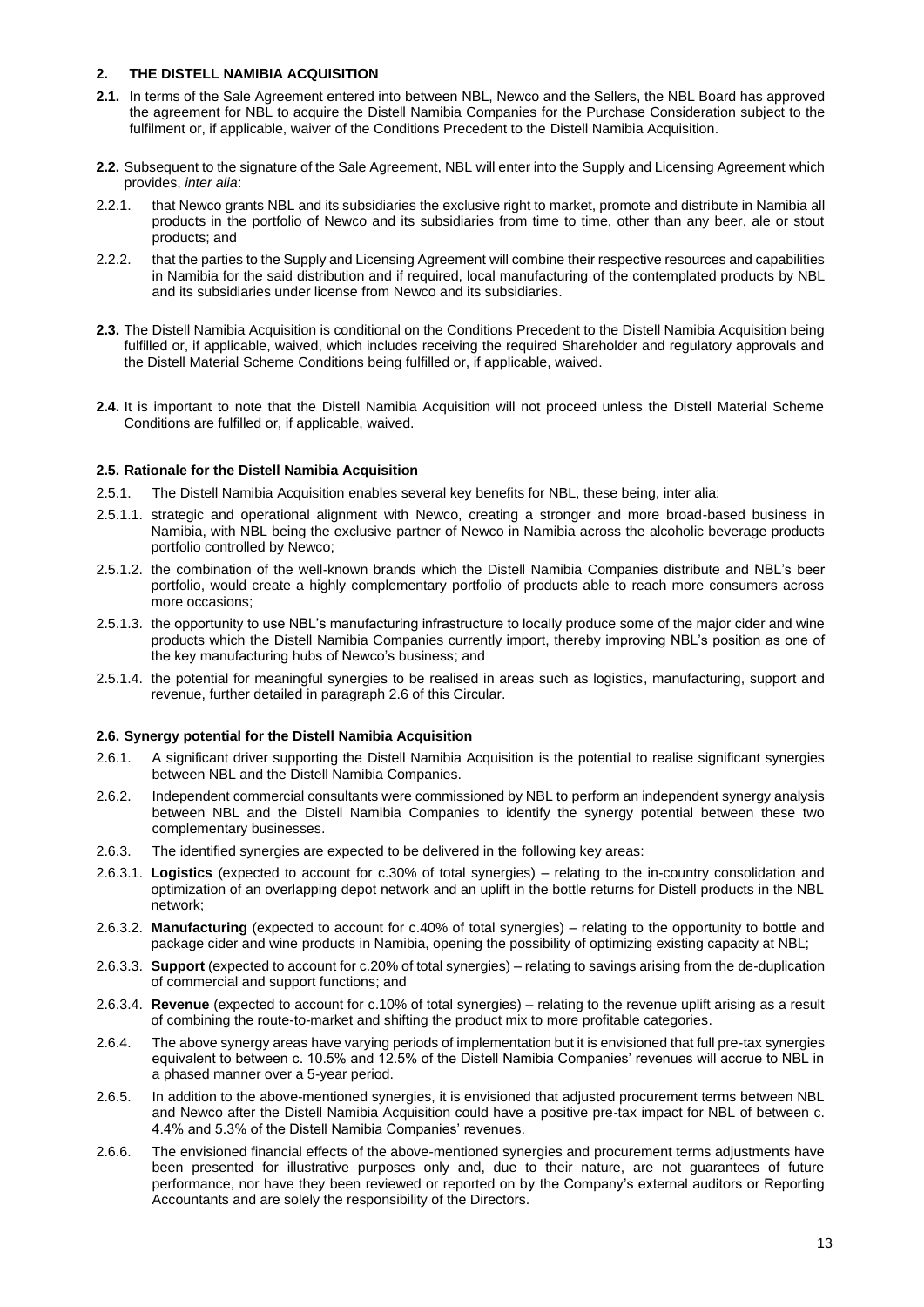## **2.7. Distell Namibia Acquisition Purchase Consideration and Payment Mechanism**

- 2.7.1. In terms of the Sale Agreement, NBL shall acquire the Distell Namibia Companies Shares for the Initial Purchase Price, subject to the adjustments as detailed in paragraph 2.7.2 and 3.1 of this Circular.
- 2.7.2. The Initial Purchase Price is subject to a downward adjustment reflecting the impact of the change in procurement terms with Newco, that will come into effect following the implementation of the Distell Namibia Acquisition and as governed by the Supply and Licensing Agreement, on the cash accumulation of the Distell Namibia Companies between 30 June 2021 and the Effective Date of the Distell Namibia Acquisition.
- 2.7.3. NBL will fund the Purchase Consideration though financing facilities to be arranged for the purposes of the implementing the Distell Namibia Acquisition. The management and NBL Board continue to investigate the most appropriate form of financing to be utilised for the Distell Namibia Acquisition and will take into consideration the opportunity to enhance the capital structure of NBL.

## <span id="page-13-0"></span>**3. SALIENT TERMS OF THE DISTELL NAMIBIA ACQUISITION**

## **3.1. Significant Terms of the Distell Namibia Acquisition**

- 3.1.1. Subject to, and conditional upon, the fulfilment or, if applicable, waiver of the Conditions Precedent to the Distell Namibia Acquisition on or before the Longstop Date, NBL will acquire from the Sellers the Distell Namibia Companies Shares, in respect of which the risk, benefit and ownership will pass to NBL on the Effective Date at the Effective Time, against payment of the Initial Purchase Price to the Sellers;
- 3.1.2. The Initial Purchase Price will be adjusted by reducing it on a N\$ for N\$ basis by an amount equal to 4.4% of the net revenue, determined on an agreed basis, of each of the Distell Namibia Companies on the Effective Date;
- 3.1.3. Any adjustment to the Initial Purchase Price is payable by the Sellers to NBL within five business days following the day on which the amount of such an adjustment is agreed or determined in accordance with the relevant provisions of the Distell Namibia Agreement;
- 3.1.4. If, NBL is of the opinion, acting reasonably, that a MAC has occurred, it is entitled to deliver written notice to the Sellers and Newco, by no later than twenty business days prior to the Effective Date, setting out the detail of the MAC and terminating the Distell Namibia Agreement, subject to completion of a dispute resolution in the event of the Seller or Newco disputing that a MAC has occurred;
- 3.1.5. No party may cancel the Distell Namibia Agreement after the Effective Date;
- 3.1.6. The Distell Namibia Agreement will terminate automatically if:
- 3.1.6.1. prior to the Effective Date, it is clear that the Distell Scheme will no longer be implemented for any reason whatsoever; or
- 3.1.6.2. on or after the Effective Date, the Distell Scheme is not implemented in accordance with the terms of the Implementation Agreement;
- 3.1.7. Any amounts which any of the Sellers, the Sellers' holding companies, or any of such holding companies' subsidiaries, may owe to any of the Distell Namibia Companies as at the Effective Time (at 30 June 2021, an amount equal to N\$471 452 600) shall be repaid in full to the Distell Namibia Companies within five business days from the Effective Date;
- 3.1.8. Any amounts which any of the Distell Namibia Companies may owe to any of the Sellers, the Sellers' holding companies, or any of such holding companies' subsidiaries, as at the Effective Time (including capital, any interest accrued and costs), being as at 30 June 2021, an amount equal to N\$211 064 owed by Distillers Corporation Namibia to Distell and an amount equal to N\$1 768 000, owed by Namibia Wines and Spirits to Distell shall be repaid in full by the Distell Namibia Companies within five business days from the Effective Date;
- 3.1.9. Appropriate warranties are provided in favour of NBL by the Sellers in respect of the Distell Namibia Companies Shares and the relevant financial statements of the Distell Namibia Companies;
- 3.1.10. Newco has undertaken to NBL that it shall not and shall procure that no other member of the Newco group shall, without the prior written consent of NBL or other than as contemplated in the Supply and Licensing Agreement, in Namibia carry on or be engaged or concerned or interested in any business which is in competition with:
- 3.1.10.1.the business of NBL and its subsidiaries, as carried on at the Effective Time, and
- 3.1.10.2.the business that NBL and its subsidiaries will carry on from time to time with regard to any and all products which now or in future form part of the portfolio of products of Newco and Its subsidiaries.

## **3.2. Conditions Precedent to the Distell Namibia Acquisition**

- 3.2.1. The Distell Namibia Acquisition is subject to, and conditional upon, the fulfilment or, if applicable, waiver of the Conditions Precedent to the Distell Namibia Acquisition, on or before the Longstop Date, which include:
- 3.2.1.1. the Distell Material Scheme Conditions are fulfilled or, if applicable, waived;
- 3.2.1.2. the Competition Commission granting such approvals as are required to implement the Distell Namibia Acquisition, either unconditionally, or subject to conditions acceptable to the party upon whom the relevant conditions are imposed and/or will apply, acting reasonably;
- 3.2.1.3. NBL notifying the Sellers in writing that it is satisfied with the results of a due diligence investigation which it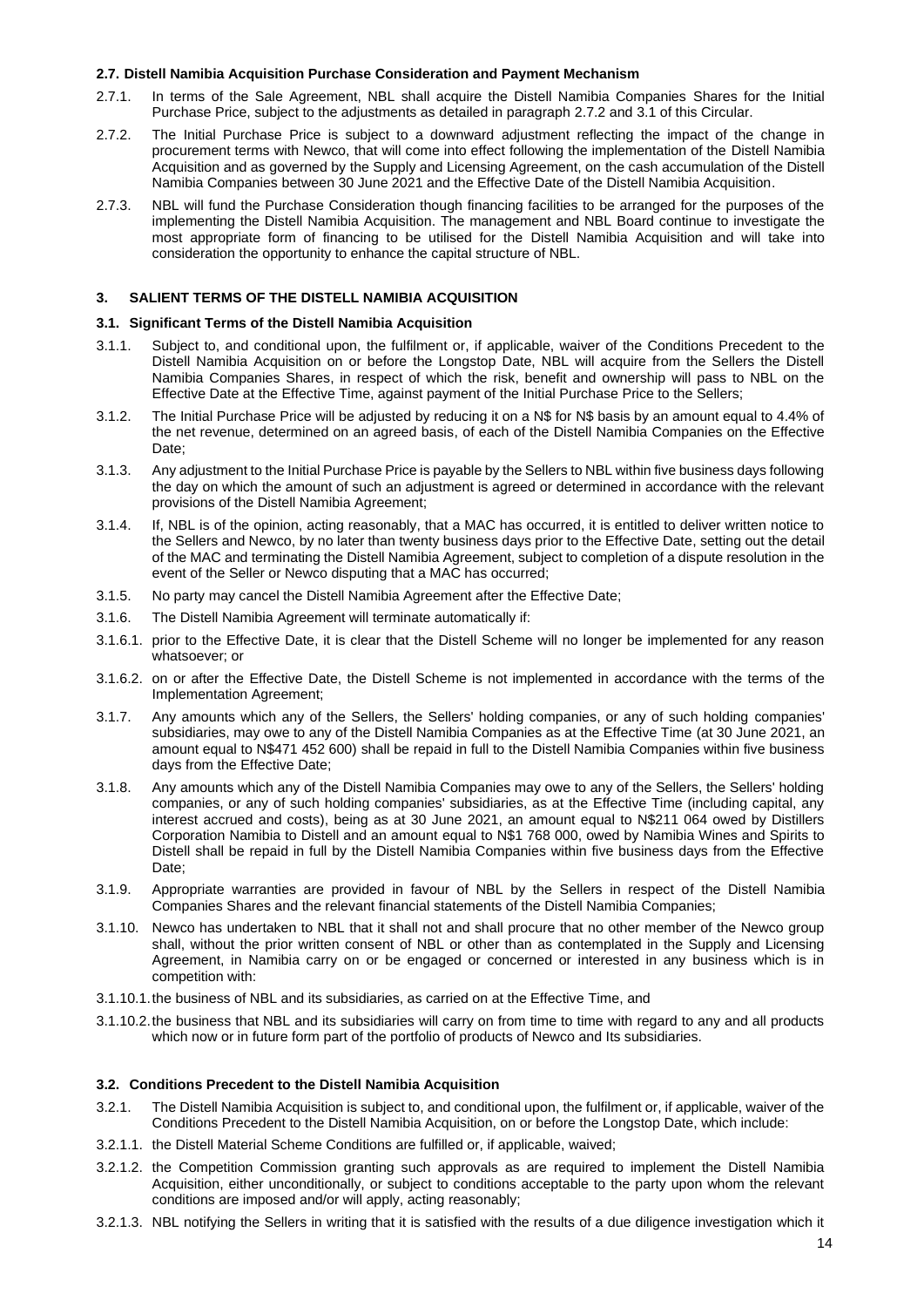has undertaken into the Distell Namibia Companies, acting reasonably;

- 3.2.1.4. the NBL Board passing a resolution unconditionally approving the terms of Sale Agreement;
- 3.2.1.5. the Independent Expert provides a "fair and reasonable" opinion in relation to the Distell Namibia Acquisition;
- 3.2.1.6. each of the resolutions required to be adopted by the Shareholders to approve the Distell Namibia Acquisition are approved by the requisite majority of votes of the Shareholders;
- 3.2.1.7. the Distell Namibia Acquisition is approved by the requisite majority of votes of the Distell shareholders, and the prior written consent of the Takeover Regulation Panel established in terms of section 196 of the South African Companies Act, 2008 (Act 71 of 2008) is obtained, as required in terms of section 126 of the South African Companies Act, 2008 (Act 71 of 2008);
- 3.2.1.8. to the extent required, the shareholders of each of the Sellers approve the disposal of the Distell Namibia Companies Shares in terms of sections 112 read with 115(2) of the South African Companies Act, 2008 (Act 71 of 2008);
- 3.2.1.9. NBL securing, and notifying the Sellers in writing that it has secured, such funding as may be required to enable it to pay the aggregate purchase consideration due to the Sellers in accordance with the Sale Agreement;
- 3.2.1.10.the Supply and Licensing Agreement is entered into on terms acceptable to NBL, the Sellers and Newco, and becomes unconditional (except for any condition therein relating to the Sale Agreement becoming unconditional); and
- 3.2.1.11.the written consent for the disposal of the Distell Namibia Companies Shares to NBL is obtained from Distell's funders.
- 3.2.2. Shareholders are advised that the Conditions Precedent to the Distell Namibia Acquisition detailed in paragraphs 3.2.1.3 and 3.2.1.4 of this Circular have been fulfilled.
- 3.2.3. Shareholders are further advised, in relation to the Condition Precedent to the Distell Namibia Acquisition detailed in paragraph 3.2.1.7 of this Circular, that the requisite majority of Distell Shareholders have approved the Distell Namibia Acquisition.

## **3.3. Implementation**

- 3.3.1. The Distell Namibia Acquisition will become effective and be implemented on the Effective Date against payment of the Purchase Consideration.
- 3.3.2. NBL is required to pay the Initial Purchase Price to the Sellers by the Effective Time on the Effective Date or as soon thereafter once the Sellers have complied with their respective closing obligations, including the delivery of original share certificates, signed share transfer forms, resolutions and books, records and agreements.

## **3.4. Classification of the Distell Namibia Acquisition**

The Distell Namibia Acquisition constitutes a related party transaction and a category 3 transaction in terms of the Listings Requirements as the Initial Purchase Price for the Distell Namibia Acquisition is between 10% and 20% of the market capitalisation of NBL as at the Last Practicable Date.

## **3.5. Articles of Association of the Distell Namibia Companies**

As the Distell Namibia Companies will become subsidiaries of NBL, NBL confirms that the articles of association of the Distell Namibia Companies will be amended to conform to Schedule 10 of the Listings Requirements.

## <span id="page-14-0"></span>**4. NATURE OF BUSINESS**

## **4.1. NBL**

NBL is a leading beverage manufacturing company in Namibia. Its full portfolio includes a range of alcoholic beers, low and non-alcoholic beverages and soft drinks and water products. NBL's products are exported to 17 countries outside Namibia and South Africa. As at the Last Practicable Date, NBL forms part of the O&L Group of companies, the largest privately held group in Namibia. The Windhoek brewery is one of only a few large-scale commercial breweries in Africa that brew according to the German Reinheitsgebot ("Purity Law") of 1516, which prescribes that malted barley, hops and water are the only ingredients used in brewing. NBL's commitment to the Reinheitsgebot guarantees quality beer brewed only from natural ingredients.

## **4.2. Distell Namibia Companies**

The operations of the Distell Namibia Companies consist of the sales, marketing and distribution relating to a strong portfolio of Distell brands in Namibia, primarily in the wines, flavoured alcoholic beverages and spirits categories. Key brands in the portfolio include Tassenberg, 4th Street, Castello, Savanna, Hunters and Richelieu. At present all products are manufactured by Distell and imported from South Africa. The Distell Namibia Companies own and operate 4 distribution depots across Namibia (Windhoek, Oshakati, Walvis Bay and Keetmanshoop).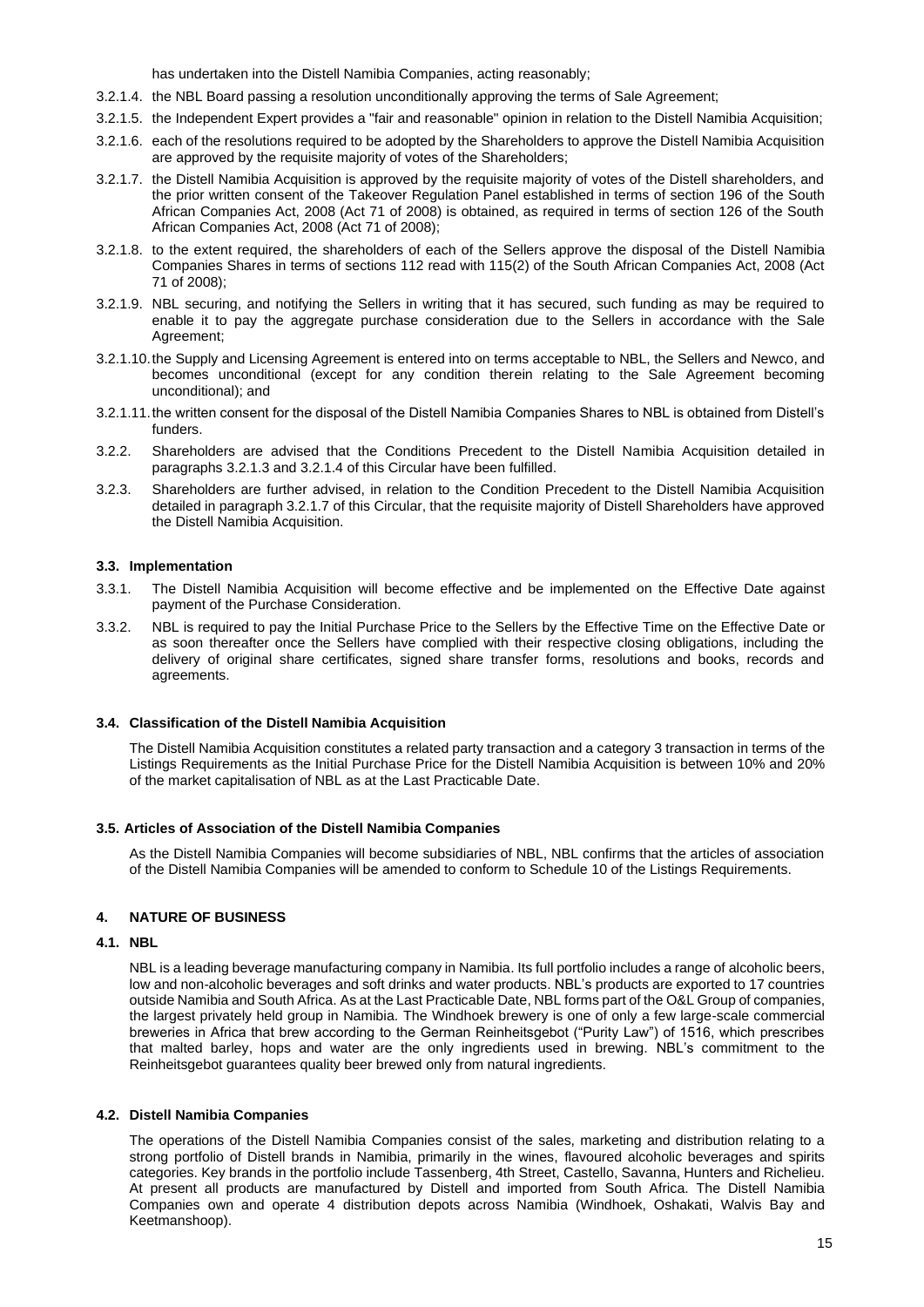## 4.2.1. **Distell Namibia**

Distell Namibia is responsible for carrying on the majority of Distell's operations in Namibia, with the majority of the portfolio channeled through the entity.

## 4.2.2. **Distillers Corporation Namibia**

Distillers Corporation Namibia is a property investment company, with its only property being the Windhoek distribution depot of Distell's Namibian operations. The property is rented to Distell Namibia and Namibia Wines and Spirits. Apart from the intergroup property rental there are no other operations within Distillers Corporation Namibia.

## 4.2.3. **Namibia Wines and Spirits**

Namibia Wines and Spirits distributes selected spirits brands within the Distell portfolio, representing a small portion of the overall Namibia portfolio.

## **4.3. Newco**

Newco is a wholly-owned subsidiary of Heineken International, created for the purpose of acquiring the Distell In-Scope Assets, Heineken SA, Heineken South African Export Company Proprietary Limited and a controlling interest in NBL, in terms of the Distell Scheme and all as contemplated and defined in the Distell Circular.

## <span id="page-15-0"></span>**5. PROSPECTS**

## **5.1. NBL**

NBL is continuously developing the business to:

- grow volumes and market share within Namibia;
- grow volumes beyond Namibian borders;
- reshape its portfolio, focusing on profitable, growing brands while innovating into new liquids based on consumer preferences and demand;
- find non-liquid growth opportunities in the value chain;
- optimise and build its digital capabilities;
- benchmark and adjust its overall costs to ensure overall bottom-line growth; and
- balance its responsibilities between maximising volumes and ensuring responsible behaviour and consumption.

## **5.2. Distell Namibia Companies**

A favourable growth outlook for the Distell Namibia Companies is predicated on:

- a multi-category portfolio consisting of strong brands catering to different consumer preferences- and occasions;
- a well established route-to-consumer network;
- access to world class manufacturing facilities of the holding group in South Africa which are in close geographic proximity to Namibia; and
- access to world class product innovation capabilities of the holding group in South Africa to continuously evolve and improve the product portfolio to meet consumer demands in a profitable manner.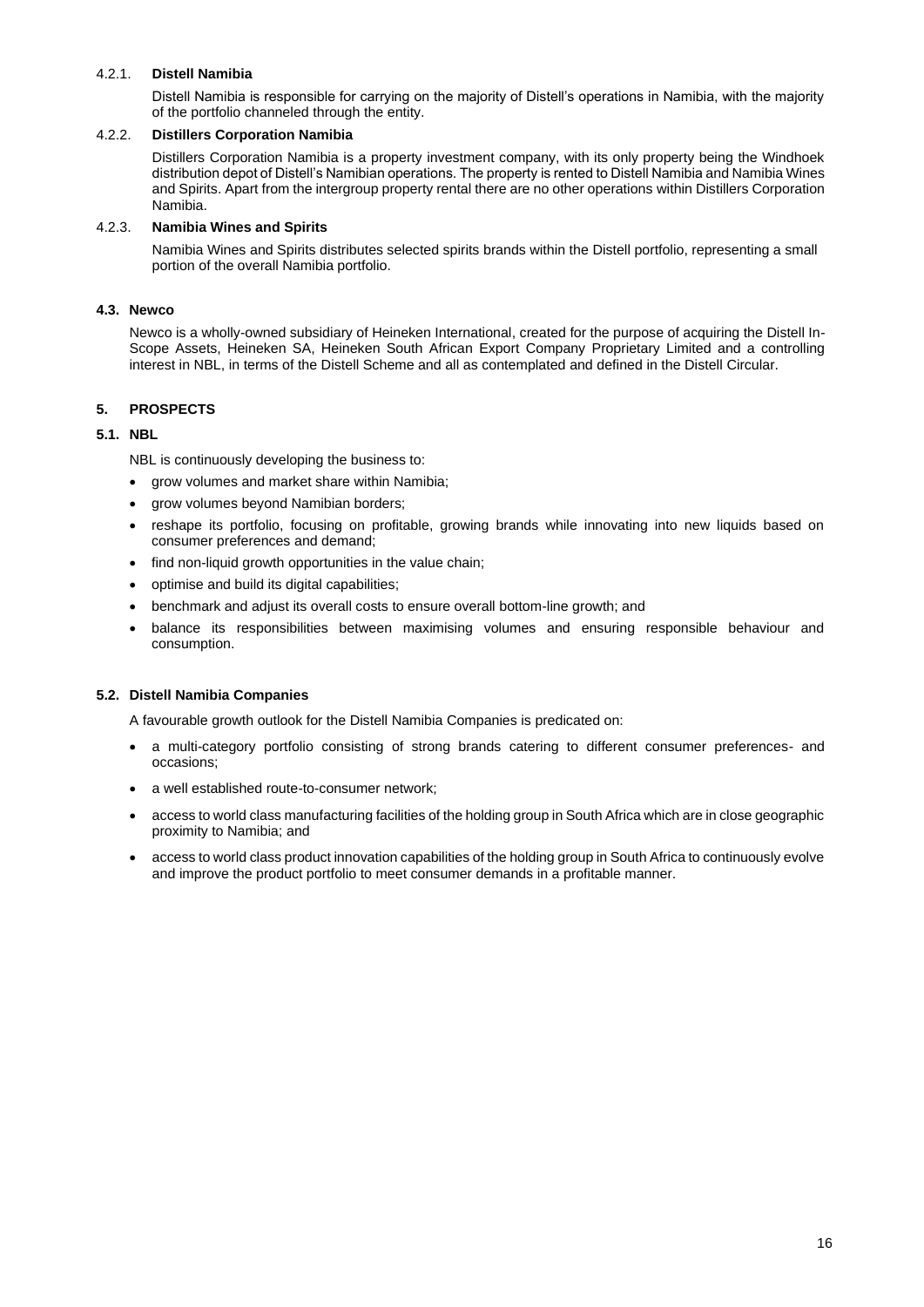## <span id="page-16-0"></span>**6. APPROVALS REQUIRED**

- **6.1.** The Distell Namibia Acquisition requires Shareholder approval by way of the Acquisition Resolutions.
- **6.2.** Since the Distell Namibia Acquisition falls within the ambit of a related party transaction of the Listing Requirements, approval of the Acquisition Resolutions must be resolved upon at a duly constituted General Meeting of NBL, by more than 50% of all Shareholders present or represented by proxy at the General Meeting, excluding any controlling Shareholder (NBLIH), its associates, and any party acting in concert, and/or any other party which the NSX deems appropriate, all of whose votes may not be counted. This will include the directors appointed to the board of NBL by O&L, Heineken International and directors of O&L or Heineken International.
- 6.2.1. As at the Last Practicable Date, the following Shares will be excluded from voting at the General Meeting:

| <b>Shareholder</b>                                       | <b>Number of Shares held</b> |
|----------------------------------------------------------|------------------------------|
| <b>NBLIH</b>                                             | 122 620 298                  |
| Ohlthaver & List Finance and Trading Corporation Limited | 268 814                      |
| Peter Grüttemeyer                                        | 100 000                      |
| The Werner List Trust                                    | 50 000                       |
| Sven Thieme                                              | 16 000                       |
| Günther Hanke                                            | 8 7 4 7                      |
| The Museler Family Trust                                 | 3 2 5 0                      |
| <b>Udo Manfred Stritter</b>                              | 1 500                        |
| <b>Total</b>                                             | 123 068 609                  |

- 6.2.2. Based on the total number of Shares in issue and the Shares that will not be allowed to vote at the General Meeting, the total number of voting Shares at the Last Practicable Date is 83 460 391.
- **6.3.** In terms of section 10.9 (f) of the Listings Requirements, NBLIH, its associates, and any party acting in concert, will be taken into account in determining a quorum at the General Meeting, but their votes, as referred to above, will not be taken into account in determining the results of the voting at the General Meeting.

## <span id="page-16-1"></span>**7. REPORT OF THE INDEPENDENT EXPERT IN RESPECT OF THE DISTELL NAMIBIA ACQUISITION**

- **7.1.** The Fair and Reasonable Opinion in respect of the Distell Namibia Acquisition is provided in Annexure 3 to this Circular and has not been withdrawn prior to the publication of this Circular.
- **7.2.** Having considered the terms and conditions of the Distell Namibia Acquisition and based on the information set out in the Independent Expert Report, the Independent Expert has concluded that the terms and conditions of the Distell Namibia Acquisition are both fair and reasonable to Shareholders.

## <span id="page-16-2"></span>**8. OPINION AND RECOMMENDATION ON THE DISTELL NAMIBIA ACQUISITION**

- **8.1.** The Independent Committee has evaluated the Distell Namibia Acquisition in light of the Fair and Reasonable Opinion for purposes of determining the fairness and reasonableness of the Distell Namibia Acquisition.
- **8.2.** The Independent Committee is of the opinion that the Distell Namibia Acquisition is fair and reasonable and that Shareholders should be afforded the opportunity to consider the Distell Namibia Acquisition and recommends that Shareholders vote in favor of the Acquisition Resolutions necessary to approve the Distell Namibia Acquisition.
- **8.3.** The NBL Directors who hold Shares and are allowed to vote, in their personal capacities, intend to vote the Shares beneficially owned by them in favor of the Acquisition Resolutions.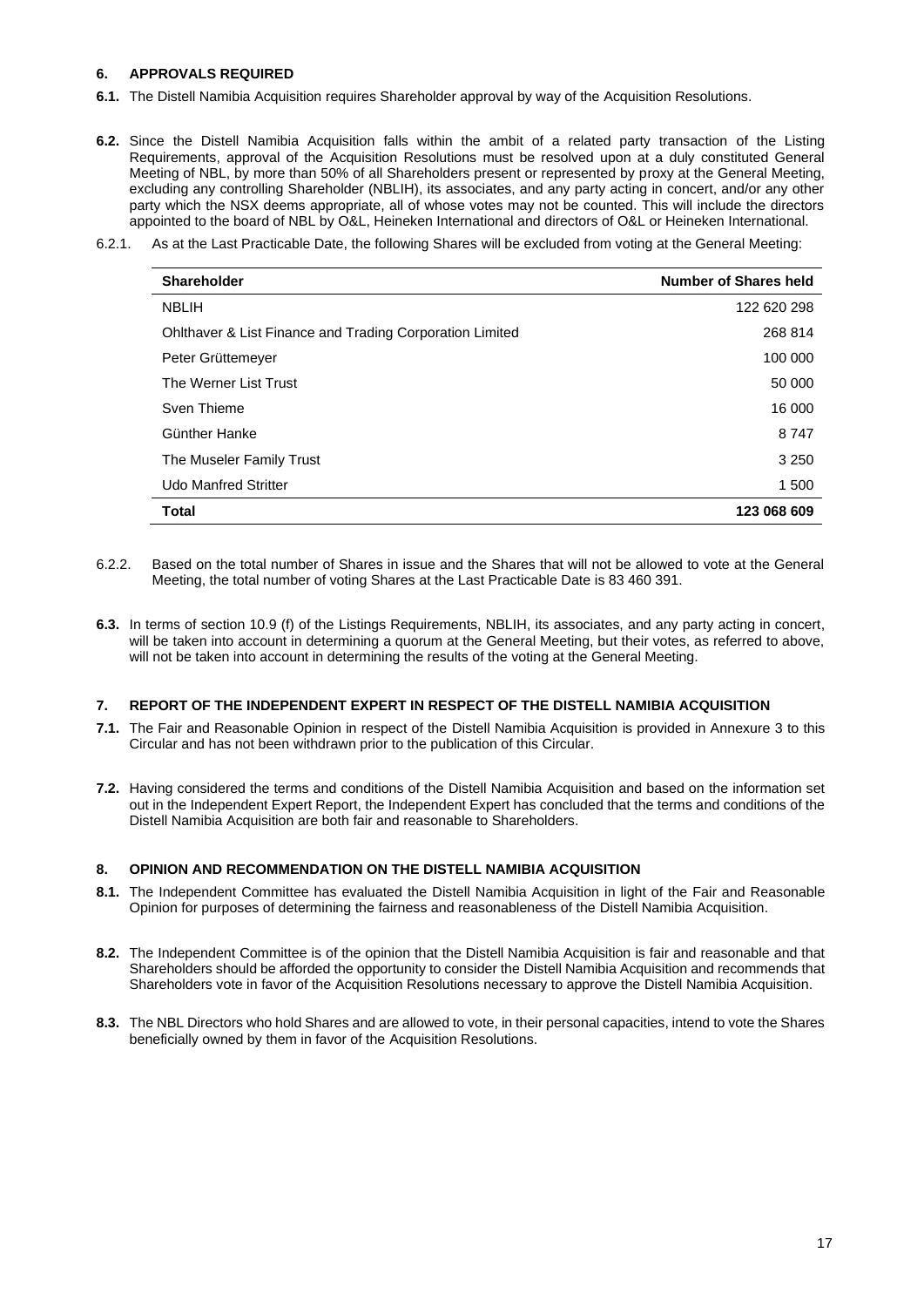## <span id="page-17-0"></span>**9. CONFIRMATION OF SUPPORT FOR THE DISTELL NAMIBIA ACQUISITION FROM INSTITUTIONAL SHAREHOLDERS**

**9.1.** NBL has received written confirmation of support from the following shareholders or asset managers, acting as principal and/or on behalf of their clients, confirming their support for the Distell Namibia Acquisition and their intention to vote in favour, or to recommend to their clients that they vote in favour of the Acquisition Resolutions.

| <b>Shareholder / Asset Manager</b>   | Number of Shares under<br>management as at Last<br><b>Practicable Date</b> | Percentage<br>holding $(1)$ | Voting<br>Percentage <sup>(2)</sup> |
|--------------------------------------|----------------------------------------------------------------------------|-----------------------------|-------------------------------------|
| Government Institutions Pension Fund | 29 954 793                                                                 | 14.5%                       | 35.9%                               |
| Allan Gray                           | 9 185 193                                                                  | 4.5%                        | 11.0%                               |
| Old Mutual Investment Management     | 6 591 751                                                                  | 3.2%                        | 7.9%                                |
| Sanlam Investment Management         | 4970817                                                                    | 2.4%                        | 6.0%                                |
| <b>Total</b>                         | 50 702 554                                                                 | 24.6%                       | 60.8%                               |

Notes:

(1) Based on the total number issued Shares of 206.529m.

(2) Based on exclusion of the Shares held by the Shareholders as disclosed in paragraph 6.2.1 of this Circular from the Shareholder vote and number of voting Shares as disclosed in paragraph 6.2.2 of this Circular.

## <span id="page-17-1"></span>**10. FINANCIAL INFORMATION**

## **10.1.** *Pro forma* **financial information of NBL**

- 10.1.1. The *pro forma* consolidated financial effects of the Distell Namibia Acquisition following the implementation of the Proposed Disposal, appearing in Annexure 1 of this Circular, are the responsibility of the Directors. The *pro forma* consolidated financial effects are presented in a manner consistent with the basis on which the historical financial information has been prepared and in terms of NBL's accounting policies.
- 10.1.2. The *pro forma* consolidated financial effects have been presented for illustrative purposes only and, because of their nature, may not fairly present NBL's financial position, changes in equity, results of operations or cash flows post the implementation of the Proposed Disposal and the Distell Namibia Acquisition.
- 10.1.3. The *pro forma* consolidated financial effects appearing in Annexure 1 of this Circular should be read in conjunction with the *pro forma* consolidated statement of profit and loss and other comprehensive income and consolidated statement of financial position as set out in Annexure 1 of this Circular, together with the assumptions upon which the financial effects are based, as indicated in the notes thereto in Annexure 1.
- 10.1.4. The Independent Reporting Accountant's report on the *pro forma* financial information of NBL appears in Annexure 2 of this Circular.
- 10.1.5. The *pro forma* consolidated financial effects of the Distell Namibia Acquisition following the implementation of the Proposed Disposal, based on the audited consolidated annual financial statements for the financial year ended 30 June 2021, is based on the assumption, for calculating the net asset value per Share and tangible asset value per Share, that the Proposed Disposal and the Distell Namibia Acquisition was effected on 30 June 2021. In respect of the attributable earnings per Share, headline earnings per Share and recurring headline earnings per Share, it is assumed that the Proposed Disposal and the Distell Namibia Acquisition was effected on 1 July 2020.

## **10.2. Historical financial information of NBL**

The audited financial information relating to NBL for the three years ended 30 June 2021, 30 June 2020 and 30 June 2019 are incorporated herein by reference. These financial statements are available for inspection in accordance with paragraph 21 of this Circular. The audited financial statements for NBL are available on its website a[t www.nambrew.com.](http://www.nambrew.com/)

## **10.3. Historical financial information of the Distell Namibia Companies**

The audited financial information relating to the Distell Namibia Companies for the three years ended 30 June 2021, 30 June 2020 and 30 June 2019 are incorporated herein by reference. These financial statements are available for inspection in accordance with paragraph 21 of this Circular. The audited financial statements for the Distell Namibia Companies can be requested from the Company Secretary of NBL via e-mail at #Legal@ol.na.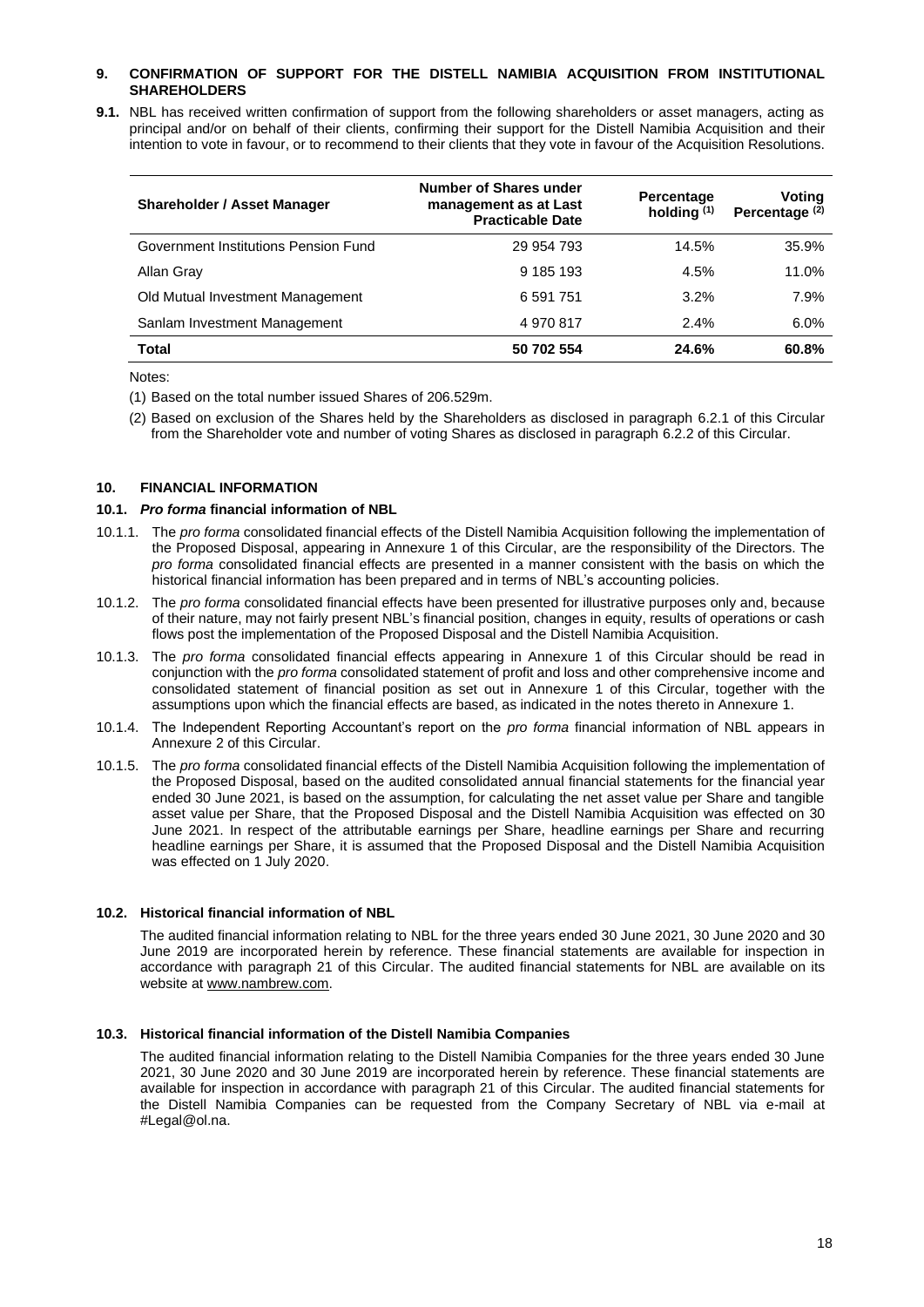## <span id="page-18-0"></span>**11. INFORMATION RELATING TO NBL**

## **11.1. Share Capital**

The authorised and issued Share capital of NBL, as at the Last Practicable Date is set out below:

|                                                 | <b>Number of Shares</b> | <b>Share Capital NS'000</b> |
|-------------------------------------------------|-------------------------|-----------------------------|
| Authorised                                      |                         |                             |
| Ordinary shares of no par value                 | 299 000 000             |                             |
| <b>Issued</b>                                   |                         |                             |
| Ordinary shares fully paid up with no par value | 206 529 000             | 1 024                       |

## **11.2. Major Shareholders**

11.2.1. As at the Last Practicable Date, insofar as it is known to NBL, the following Shareholders are directly or indirectly beneficially interested in 5% or more of the share capital of NBL:

| Name of Shareholder                  | Number of Shares held | Percentage of issued<br>share capital |
|--------------------------------------|-----------------------|---------------------------------------|
| <b>NBLIH</b>                         | 122 620 298           | 59.4%                                 |
| Government Institutions Pension Fund | 29 954 793            | 14.5%                                 |
| Total                                | 152 575 091           | 73.9%                                 |

11.2.2. There has been no change in the Controlling Shareholder nor trading objectives of NBL in the five years prior to the Last Practicable Date, nor in respect of any of its subsidiaries. Shareholders are referred to the Proposed Disposal, which is described in the circular issued by NBL dated 15 November 2021, and the possible change in the Controlling Shareholder as a result thereof.

## **11.3. Material Borrowings**

Details of the material borrowings of NBL and its subsidiaries as at 30 June 2021, are set out in the audited financial statements for the financial period ending 30 June 2021, incorporated by reference as disclosed in paragraph 10.2 of this Circular.

## **11.4. Material Contracts**

Save for the Proposed Disposal and the Distell Namibia Acquisition, as far as the Board is aware, there have been no material contracts entered into, either verbally or in writing, by NBL or its subsidiaries, be it restrictive funding arrangements and/or any contract entered into otherwise than in the ordinary course of the business carried on or proposed to be carried on by NBL and/or its subsidiaries, within the two years preceding the date of this Circular, or concluded at any time, and which contain an obligation or settlement that is material to NBL and/or its subsidiaries at the date of this Circular.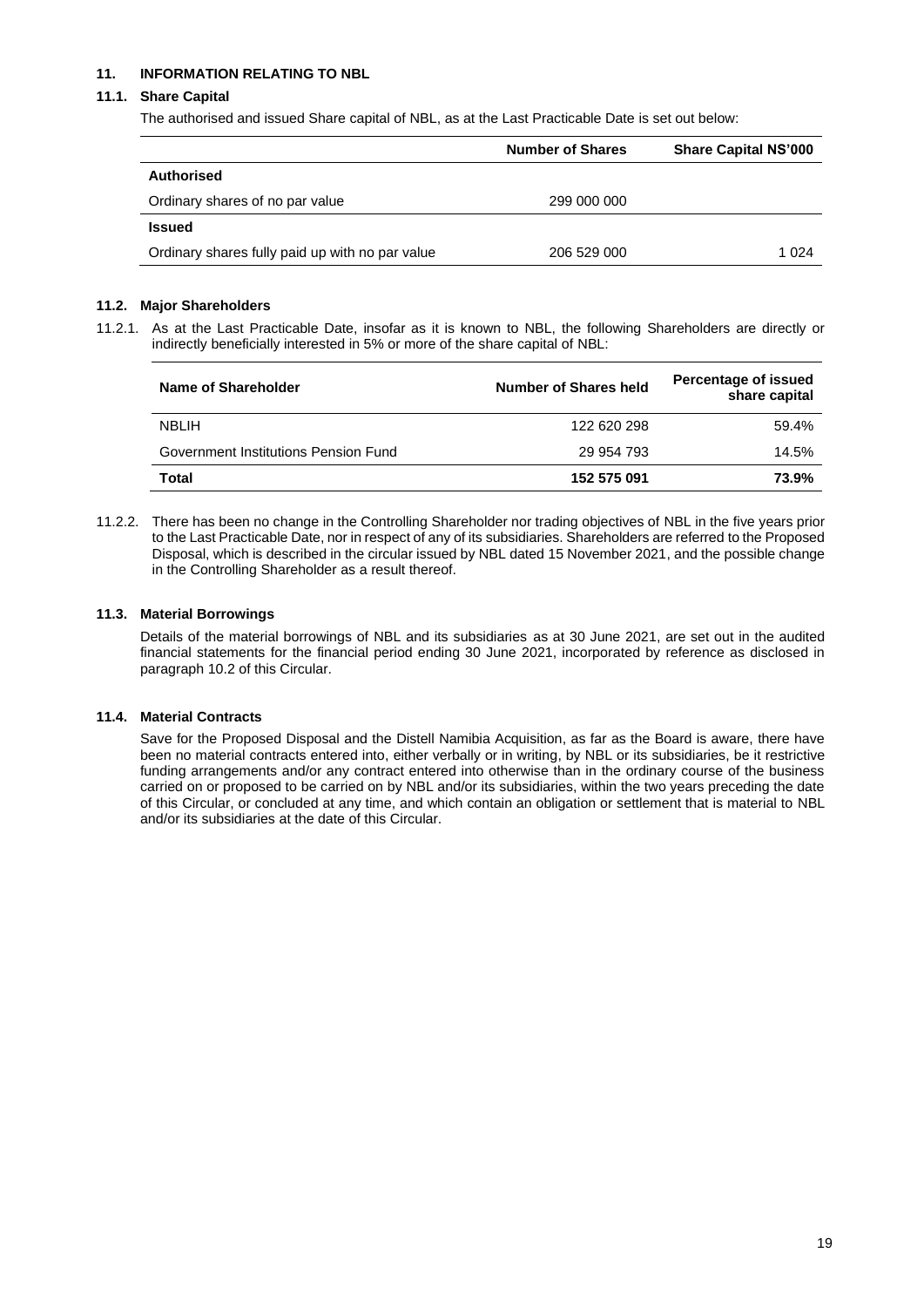## <span id="page-19-0"></span>**12. INFORMATION RELATING TO DIRECTORS**

## **12.1. Details of Directors**

The full names, ages, business address and capacities of the NBL Board are outlined below:

| <b>Full Name</b>           | Age | Capacity                                     | <b>Business Address</b>                                                                          |
|----------------------------|-----|----------------------------------------------|--------------------------------------------------------------------------------------------------|
| Marco Wenk                 | 45  | <b>Managing Director</b>                     | <b>Iscor Street, Northern</b><br>Industrial, Windhoek                                            |
| <b>Waldemar von Lieres</b> | 43  | <b>Finance Director</b>                      | <b>Iscor Street, Northern</b><br>Industrial, Windhoek                                            |
| Sven Thieme                | 53  | Chairperson                                  | 23-33 Fidel Castro Street.<br>Alexander Forbes House,<br>Windhoek                                |
| Hendrik van der Westhuizen | 48  | Non-Executive Director                       | 23-33 Fidel Castro Street,<br>Alexander Forbes House,<br>Windhoek                                |
| Hans-Bruno Gerdes          | 69  | Non-Executive Director                       | 12 Love Street, Windhoek                                                                         |
| Peter Grüttemeyer          | 68  | Non-Executive Director                       | 44 Quenta Street.<br>Ludwigsdorf, Windhoek                                                       |
| Günther Hanke              | 65  | Non-Executive Director                       | 23-33 Fidel Castro Street,<br>Alexander Forbes House,<br>Windhoek                                |
| Laura McLeod-Katjirua      | 62  | Non-Executive Director                       | Khomas Regional Council,<br>Pullman Street, Windhoek                                             |
| Vetumbuavi Mungunda        | 48  | Non-Executive Independent<br>Director        | Office 304, 2nd Floor, Hidas<br>Centre, 21 Nelson Mandela<br>Avenue, Klein Windhoek,<br>Windhoek |
| <b>Roland Pirmez</b>       | 61  | Non-Executive Director                       | Heineken International.<br>Stadhouderskade 79 1072<br>Ae, Amsterdam                              |
| Afra Schimming-Chase       | 48  | Non-Executive Independent<br><b>Director</b> | 6A Bowker Street, Klein<br>Windhoek, Windhoek                                                    |
| <b>Steven Siemer</b>       | 55  | Non-Executive Director                       | Tweede Weteringsplansoen<br>21 1017 Zd, Amsterdam,<br>Netherlands                                |
| Pascal Sabrie              | 60  | Non-Executive Director                       | Heineken International,<br>Stadhouderskade 79 1072<br>Ae, Amsterdam                              |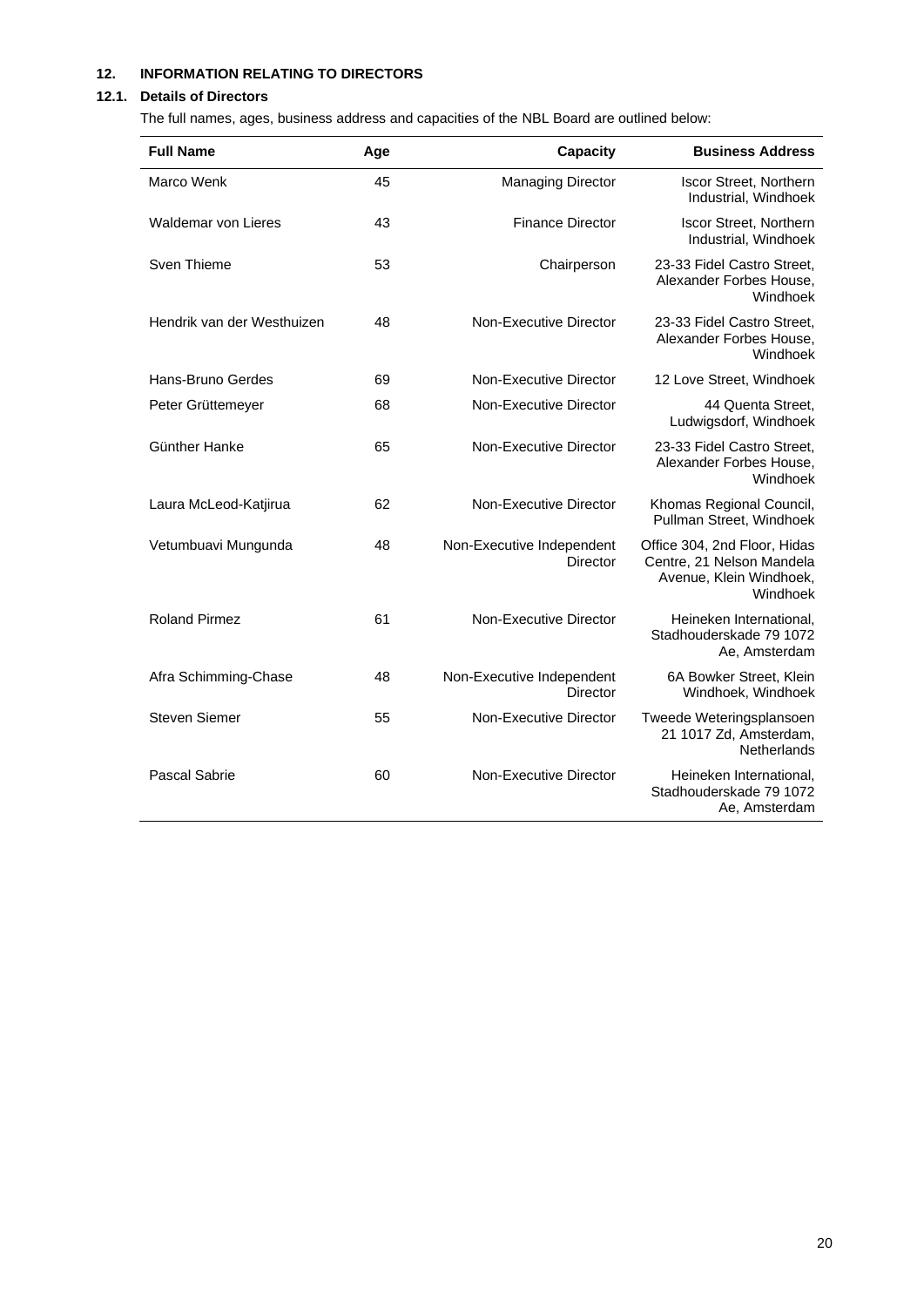## **12.2. NBL Directors' Remuneration**

12.2.1. The table below sets out the NBL directors' remuneration for the financial year ended 30 June 2021.

|                            | Guaranteed<br>salary | <b>Retirement</b><br>funding<br>and<br><b>Medical aid</b> | <b>Bonus</b>   | Other          | Total          |
|----------------------------|----------------------|-----------------------------------------------------------|----------------|----------------|----------------|
| <b>Executive Directors</b> | <b>N\$'000</b>       | <b>N\$'000</b>                                            | <b>N\$'000</b> | <b>N\$'000</b> | <b>N\$'000</b> |
| Marco Wenk                 | 1584                 | 539                                                       | 1585           | 1681           | 5 3 8 9        |
| Waldemar von Lieres        | 812                  | 470                                                       | 921            | 729            | 2932           |
|                            |                      |                                                           |                | <b>Fees</b>    | Total          |
|                            |                      |                                                           |                | N\$'000        | N\$'000        |
| Sven Thieme                |                      |                                                           |                | 204            | 204            |
| Hendrik van der Westhuizen |                      |                                                           |                | 228            | 228            |
| Hans-Bruno Gerdes          |                      |                                                           |                | 207            | 207            |
| Peter Grüttemeyer          |                      |                                                           |                | 305            | 305            |
| Günther Hanke              |                      |                                                           |                | 54             | 54             |
| Laura McLeod-Katjirua      |                      |                                                           |                | 120            | 120            |
| Vetumbuavi Mungunda        |                      |                                                           |                | 135            | 135            |
| <b>Roland Pirmez</b>       |                      |                                                           |                | 186            | 186            |
| Afra Schimming-Chase       |                      |                                                           |                | 112            | 112            |
| <b>Steven Siemer</b>       |                      |                                                           |                | 231            | 231            |
| Pascal Sabrie              |                      |                                                           |                | 54             | 54             |

12.2.2. The remuneration of the NBL directors will not be varied as a result of the Distell Namibia Acquisition.

#### **12.3. NBL Directors' interest in the issued Shares of NBL**

12.3.1. The direct and indirect interest of the NBL directors and their associates (including NBL directors who have resigned during the last 18 months) in the share capital of NBL as at the Last Practicable Date, are set out below:

| <b>NBL Director</b> | <b>Direct</b><br>number of<br><b>Shares held</b> | Indirect<br>number of<br><b>Shares held</b> | Total number<br>of Shares<br>held | <b>Total Percentage</b><br>of Shares in<br>issue held |
|---------------------|--------------------------------------------------|---------------------------------------------|-----------------------------------|-------------------------------------------------------|
| Sven Thieme         | 16 000                                           | 50 000                                      | 66 000                            | 0.032%                                                |
| Hans-Bruno Gerdes   | 0                                                | 69 660                                      | 69 660                            | 0.034%                                                |
| Günther Hanke       | 8 7 4 7                                          | 0                                           | 8 7 4 7                           | 0.004%                                                |
| Peter Grüttemeyer   | 100 000                                          | 0                                           | 100 000                           | 0.048%                                                |
| Vetumbuavi Mungunda | 2850                                             | 0                                           | 2850                              | 0.001%                                                |
| Total               | 127 597                                          | 119660                                      | 247 257                           | 0.120%                                                |

- 12.3.2. There have been no dealings in respect of beneficial holdings by NBL directors in Shares between 30 June 2021, and the Last Practicable Date.
- 12.3.3. The NBL directors who hold Shares and are allowed to vote, in their personal capacities, intend to vote the Shares beneficially owned by them in favor of the Acquisition Resolutions to be proposed at the General Meeting.

#### **12.4. Service contracts of Executive Directors**

12.4.1. The executive NBL directors have concluded service contracts with terms and conditions that are appropriate for such appointment, which are available for inspection in terms of paragraph 21 of this Circular. No service contracts have been entered into or amended within the 12 months prior to the Last Practicable Date.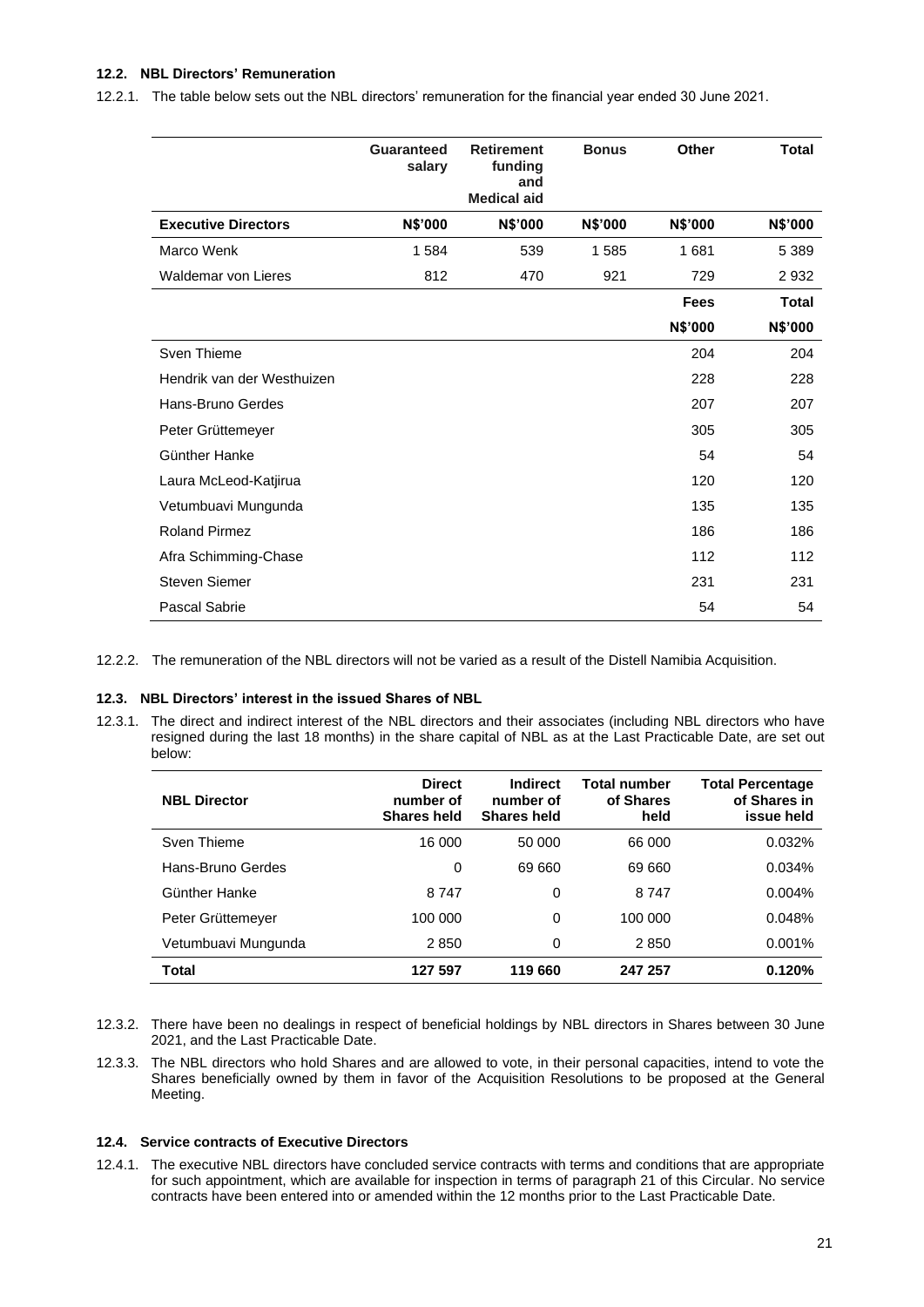12.4.2. The duration of each executive director's appointment is determined by the service contracts referred to in paragraph 12.4.1 of this Circular above, whilst the duration of the appointment of non-executive Directors is determined by the Articles of Association which is also available for inspection in terms of paragraph 21 of this Circular.

## <span id="page-21-0"></span>**13. MATERIAL CHANGES**

There have been no material changes in the financial or trading positions of NBL since the end of its last financial period ended 30 June 2021 up to the Last Practicable Date.

## <span id="page-21-1"></span>**14. NBL DIRECTORS' INTERESTS IN TRANSACTIONS**

Save as disclosed in the table above, by virtue of each NBL director's (or their Associates') shareholding in NBL, none of the NBL directors and none of the directors of any of its Subsidiaries (including a director who has resigned during the last 18 months), has or had any beneficial interest, directly or indirectly, in any transaction which is, or was, material to the business of NBL and which was effected by NBL during the current financial year or the immediately preceding financial year or in respect of any previous financial year which remains, in any respect, outstanding or unperformed.

## <span id="page-21-2"></span>**15. EXPENSES**

**15.1.** The estimated expenses incurred by NBL in respect of the Distell Namibia Acquisition, including the fees payable to professional advisors, exclusive of Value Added Tax, are as follows:

| Nature of expense                        | Payable to                                         | <b>N\$'000</b> |
|------------------------------------------|----------------------------------------------------|----------------|
| Sponsoring Broker                        | <b>PSG</b>                                         | 224            |
| <b>Legal Services</b>                    | Engling, Stritter & Partners and Gerdes Consulting | 1918           |
| Corporate Advisor and Due Diligence Fees | See Note (1) below                                 | 10 950         |
| Independent Expert                       | <b>KPMG</b>                                        | 450            |
| <b>Accountant Fees</b>                   | Deloitte Namibia                                   | 400            |
| NSX documentation fees                   | <b>NSX</b>                                         | 139            |
| <b>Transfer Secretaries fees</b>         | <b>Transfer Secretaries</b>                        | 17             |
| Printing, publication and distribution   | John Meinert Printing and Nampost                  | 144            |
| Contingency                              |                                                    | 2 2 6 9        |
| <b>Estimated Total</b>                   |                                                    | 16 511         |

- Note:
- Corporate Advisor and Due Diligence Fees:
	- NBL Advisors: Deloitte Capital, SOM and Keith Doig
		- Financial Due Diligence: EY
	- Synergy Analysis: Boston Consulting Group
	- Tax Advisors: Deloitte Tax

## <span id="page-21-3"></span>**16. EXCHANGE CONTROL APPROVAL**

Given that the settlement of the Purchase Consideration will be paid within the Common Monetary Area, no exchange control approval is required.

## <span id="page-21-4"></span>**17. LITIGATION STATEMENT**

There are no legal or arbitration proceedings, including any proceedings that are pending or threatened of which NBL is aware, which may have or have had a material effect on the financial position of NBL in the last 12 months from the date of issue of this Circular.

## <span id="page-21-5"></span>**18. RESPONSIBILITY STATEMENT**

The NBL Board, whose names appear in the "Corporate Information" section of this Circular, collectively and individually accept full responsibility for the accuracy of the information in relation to NBL provided in this Circular, and certify that, to the best of their knowledge and belief, there are no other facts in relation to NBL, the omission of which would make any statement in this Circular false or misleading, and that they have made all reasonable inquiries to ascertain such facts, and that this Circular contains all information in relation to NBL required by law and the Listings Requirements. All the NBL Directors have read, and understand and agree with, the contents of this Circular and have authorised the Independent Committee, by way of powers of attorney granted to them, to sign this Circular on their behalf.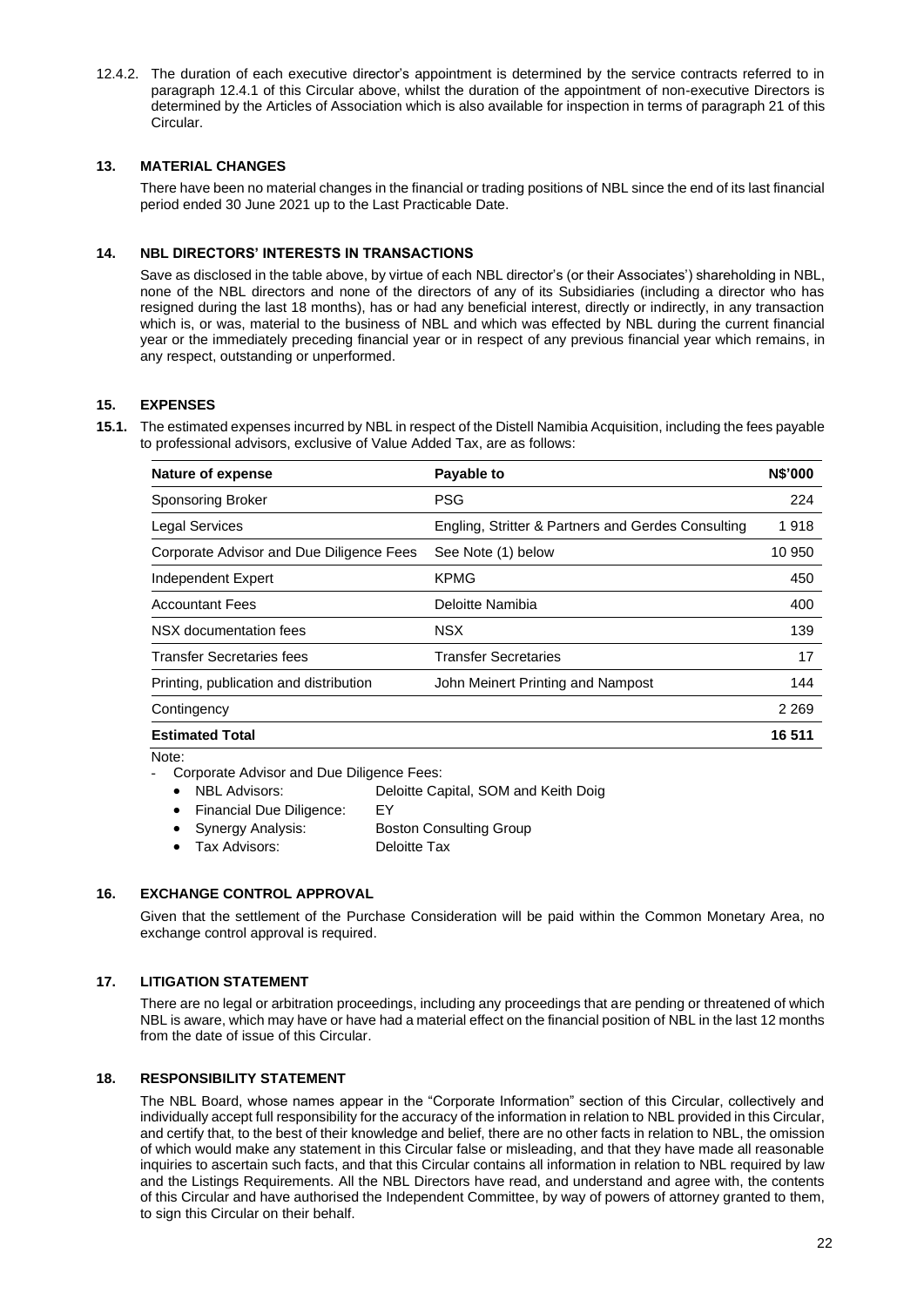## <span id="page-22-0"></span>**19. EXPERTS' CONSENTS**

Each of the advisors whose names appear on the front cover of this Circular have consented and have not, prior to the Last Practicable Date, withdrawn their written consents to the inclusion of their names and, where applicable, reports in the form and context in which they appear in this Circular.

## <span id="page-22-1"></span>**20. GENERAL MEETING AND VOTING**

- **20.1.** The General Meeting of Shareholders will be held entirely through electronic means on Thursday, 28 April 2022, at 10:00 for the purpose of considering and, if deemed fit, passing without modification, the Acquisition Resolutions contained in the Notice of General Meeting.
- **20.2.** A notice convening the General Meeting is attached hereto and forms part of this Circular and contains the Acquisition Resolutions to be considered at the General Meeting. Full details of the action required by Shareholders are set out in the "Action required by Shareholders regarding the General Meeting" section of this Circular.

## <span id="page-22-2"></span>**21. DOCUMENTS AVAILABLE FOR INSPECTION**

- **21.1.** The following documents, or copies thereof, will be available for inspection by Shareholders during normal business hours at the registered office of NBL from the date of issue of this Circular until the date of the General Meeting (both days inclusive):
- 21.1.1. the Memorandum of Association and Articles of Association of NBL;
- 21.1.2. the *pro forma* financial information of NBL, as reproduced in Annexure 1;
- 21.1.3. the Independent Reporting Accountant's report on the *pro forma* financial information of NBL, as reproduced in Annexure 2;
- 21.1.4. the historical financial information of NBL for the financial years ended 30 June 2021, 30 June 2020 and June 2019;
- 21.1.5. the Fair and Reasonable Opinion in respect of the Distell Namibia Acquisition as reproduced in Annexure 3;
- 21.1.6. the historical financial information of the Distell Namibia Companies for the financial years ended 30 June 2021, 30 June 2020 and June 2019;
- 21.1.7. NBL directors' service contracts;
- 21.1.8. written consents of the advisers referred to in paragraph 19 of this Circular to the inclusion of their names in this Circular in the context and form in which they appear; and
- 21.1.9. a signed copy of this Circular and all annexures thereto.

BY ORDER OF THE NBL BOARD SIGNED AT WINDHOEK ON FRIDAY, 25 MARCH 2022 BY VETUMBUAVI MUNGUNDA AND AFRA SCHIMMING-CHASE ON BEHALF OF ALL THE DIRECTORS OF NBL, AS LISTED BELOW, IN TERMS OF A NBL BOARD RESOLUTION PASSED BY SUCH DIRECTORS

Vetumbuavi Mungunda Afra Schimming-Chase Afra Schimming-Chase

Marco Wenk (Managing Director), Waldemar von Lieres (Financial Director), Sven Thieme (Chairman) #, Hendrik van der Westhuizen #, Hans-Bruno Gerdes #, Peter Grüttemeyer #, Günther Hanke (*alternate to S Thieme)* #, Laura McLeod-Katjirua #, Vetumbuavi Mungunda \* #, Roland Pirmez #, Afra Schimming-Chase \* #, Steven Siemer #, Pascal Sabrie (*alternate to R Pirmez*) #

*\* Independent # Non-Executive*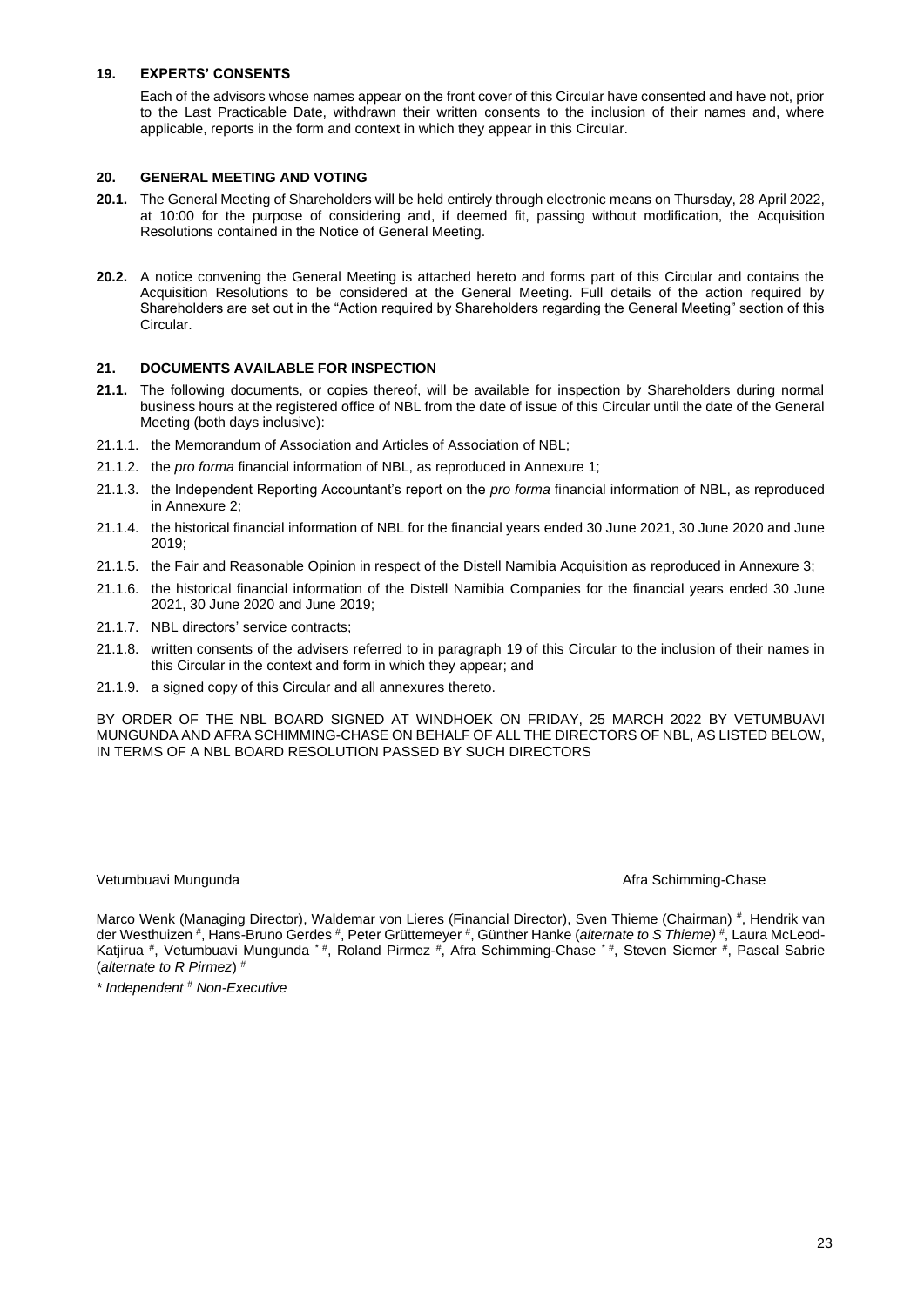## <span id="page-23-0"></span>**ANNEXURE 1 –** *PRO FORMA* **FINANCIAL INFORMATION OF NBL**

Set out below is the *Pro forma* Consolidated Statement of Financial Position and *Pro forma* Consolidated Statement of Profit and Loss and Other Comprehensive Income of NBL, showing the pro forma effects of the Proposed Disposal and the Distell Namibia Acquisition. The pro forma financial information of NBL has been provided for illustrative purposes only, to provide information on how the Distell Namibia Acquisition following the implementation of the Proposed Disposal may have affected the performance and financial position of NBL, on the assumption that the Proposed Disposal and the Distell Namibia Acquisition took place on 1 July 2020 for the *Pro forma* Consolidated Statement of Profit and Loss and Other Comprehensive Income and 30 June 2021 for the *Pro forma* Consolidated Statement of Financial Position. Because of its nature, the Pro forma financial information may not fairly represent NBL's financial position, changes in equity or results of operations after the Proposed Disposal and the Distell Namibia Acquisition.

The *Pro forma* financial information, including the assumptions on which it is based and the financial information from which it has been prepared, are the responsibility of the directors of NBL.

The *Pro forma* financial information has been prepared in accordance with the Listings Requirements and the accounting policies of NBL.

The *Pro forma* financial information should be read in conjunction with the independent reporting accountant's assurance report thereon, which is presented in Annexure 2 of this Circular.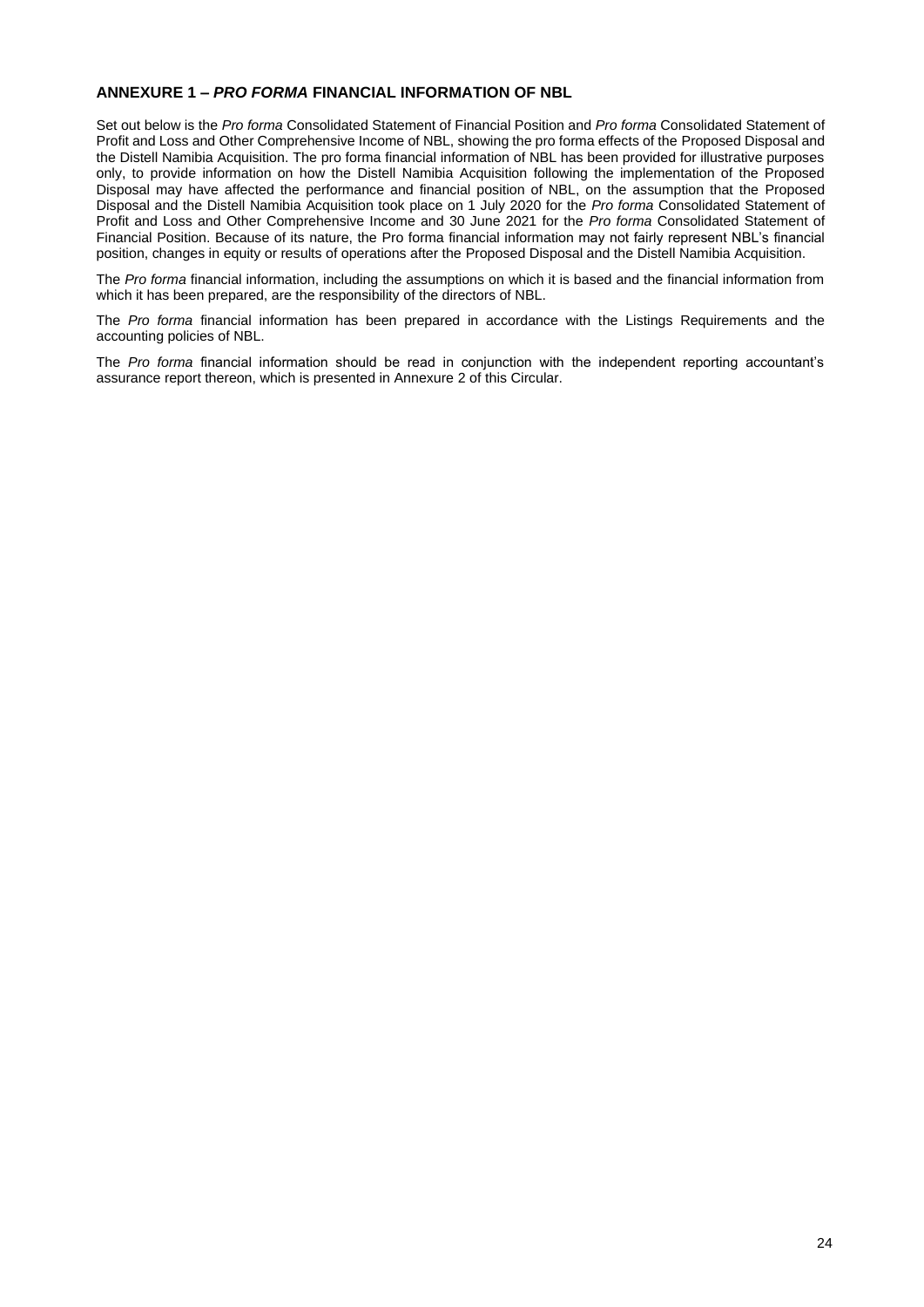## **Pro forma Consolidated Statement of Financial Position as at 30 June 2021**

|                                                              | <b>NBL</b> after<br>Proposed<br>Disposal | <b>Distell</b><br>Namibia<br>Limited<br>as at<br>30 June 2021 | <b>Distillers</b><br>Corporation<br>Namibia (Pty) Ltd<br>as at<br>30 June 2021 | Namibia<br>Wines and<br><b>Spirits Limited</b><br>as at<br>30 June 2021 | <b>Distell</b><br>Namibia<br>Companies<br>Eliminations |              | Combined<br>view of Distell<br>Namibia<br>Companies | Provisional<br>Purchase<br>Price<br>Allocation | Transaction<br>costs | Pro-forma<br>Combined<br>Total |
|--------------------------------------------------------------|------------------------------------------|---------------------------------------------------------------|--------------------------------------------------------------------------------|-------------------------------------------------------------------------|--------------------------------------------------------|--------------|-----------------------------------------------------|------------------------------------------------|----------------------|--------------------------------|
|                                                              | Column 1<br>N\$'000                      | Column <sub>2</sub><br>N\$'000                                | Column 3<br>N\$'000                                                            | Column 4<br>N\$'000                                                     | Column <sub>5</sub><br>N\$'000                         | <b>Notes</b> | Column <sub>6</sub><br>N\$'000                      | Column <sub>7</sub><br>N\$'000                 | Column 8<br>N\$'000  | Column 9<br>N\$'000            |
| <b>ASSETS</b>                                                |                                          |                                                               |                                                                                |                                                                         |                                                        |              |                                                     |                                                |                      |                                |
| <b>Non-current assets</b>                                    |                                          |                                                               |                                                                                |                                                                         |                                                        |              |                                                     |                                                |                      |                                |
| Property, plant and equipment                                | 937 281                                  | 96 087                                                        | 7 1 9 3                                                                        | 2 1 3 1                                                                 | (13891)                                                | a            | 91 520                                              | 105 722                                        |                      | 1 134 523                      |
| Intangible assets                                            | 51 587                                   |                                                               |                                                                                |                                                                         |                                                        |              |                                                     | 373 000                                        |                      | 424 587                        |
| Right-of-use assets                                          | 30 800                                   |                                                               |                                                                                |                                                                         |                                                        |              |                                                     |                                                |                      | 30 800                         |
| Investment in associate                                      |                                          |                                                               |                                                                                |                                                                         |                                                        |              |                                                     |                                                |                      |                                |
| Goodwill                                                     |                                          |                                                               |                                                                                |                                                                         |                                                        |              | 91 520                                              | 736 612<br>1 215 334                           |                      | 736 612                        |
|                                                              | 1019668                                  | 96 087                                                        | 7 1 9 3                                                                        | 2 1 3 1                                                                 | (13891)                                                |              |                                                     |                                                | $\blacksquare$       | 2 3 2 6 5 2 2                  |
| <b>Current assets</b><br>Inventories                         | 313 110                                  | 1 1 7 1                                                       |                                                                                | 1745                                                                    |                                                        |              | 2916                                                |                                                |                      | 316 026                        |
| Trade and other receivables                                  | 508 068                                  | 110 958                                                       |                                                                                | 71                                                                      |                                                        |              | 111 029                                             |                                                |                      | 619 097                        |
| Financial assets at amortised cost                           |                                          | 471 453                                                       | 29 26 2                                                                        | 24 622                                                                  | (53 884)                                               | $\mathbf c$  | 471 453                                             |                                                |                      | 471 453                        |
| Current tax receivable                                       | 326                                      | 2 2 9 0                                                       | 8                                                                              | 459                                                                     |                                                        |              | 2757                                                |                                                |                      | 3 0 8 3                        |
| Cash and cash equivalents                                    | 649 738                                  | 107 784                                                       |                                                                                | -1                                                                      |                                                        |              | 107 786                                             |                                                | (16511)              | 741 013                        |
|                                                              | 1 471 242                                | 693 656                                                       | 29 271                                                                         | 26 898                                                                  | (53 884)                                               |              | 695 941                                             | $\blacksquare$                                 | (16511)              | 2 150 672                      |
| Non-current assets held for sale                             | 3846                                     |                                                               |                                                                                |                                                                         |                                                        |              |                                                     |                                                |                      | 3846                           |
| <b>Total assets</b>                                          | 2 494 756                                | 789 743                                                       | 36 4 64                                                                        | 29 0 29                                                                 | (67775)                                                |              | 787 461                                             | 1 215 334                                      | (16511)              | 4 481 040                      |
| <b>EQUITY AND LIABILITIES</b>                                |                                          |                                                               |                                                                                |                                                                         |                                                        |              |                                                     |                                                |                      |                                |
| <b>Equity</b>                                                |                                          |                                                               |                                                                                |                                                                         |                                                        |              |                                                     |                                                |                      |                                |
| Share capital                                                | 1 0 2 4                                  | $\overline{4}$                                                | $\overline{4}$                                                                 | 100                                                                     |                                                        |              | 108                                                 | (108)                                          |                      | 1 0 2 4                        |
| Reserves                                                     | 66                                       |                                                               |                                                                                |                                                                         |                                                        |              |                                                     |                                                |                      | 66                             |
| Retained earnings                                            | 1 245 032                                | 512 578                                                       | 35 565                                                                         | 27 129                                                                  | 1 1 7 6                                                |              | 576 448                                             | (270066)                                       | (16511)              | 1 534 903                      |
| Ordinary shareholders' equity                                | 1 246 122                                | 512 582                                                       | 35 569                                                                         | 27 229                                                                  | 1 1 7 6                                                |              | 576 556                                             | (270174)                                       | (16511)              | 1 535 993                      |
| <b>Non-current liabilities</b>                               |                                          |                                                               |                                                                                |                                                                         |                                                        |              |                                                     |                                                |                      |                                |
| Interest-bearing loans and borrowings                        | 489 920                                  | 13 501                                                        |                                                                                |                                                                         | (10471)                                                | b            | 3 0 3 0                                             | 1 167 246                                      |                      | 1 660 196                      |
| Post-employment medical aid and                              | 21 972                                   | 24 615                                                        |                                                                                |                                                                         |                                                        |              | 24 615                                              |                                                |                      | 46 587                         |
| severance pay benefit plan<br>Deferred taxation liability    | 178 714                                  | 462                                                           | 582                                                                            | 32                                                                      |                                                        |              | 1 0 7 6                                             | (153 191)                                      |                      | 26 599                         |
|                                                              |                                          |                                                               |                                                                                |                                                                         |                                                        |              |                                                     |                                                |                      |                                |
|                                                              | 690 606                                  | 38 578                                                        | 582                                                                            | 32                                                                      | (10 471)                                               |              | 28 7 21                                             | 1 014 055                                      | $\blacksquare$       | 1733382                        |
| <b>Current liabilities</b>                                   |                                          |                                                               |                                                                                |                                                                         |                                                        |              |                                                     |                                                |                      |                                |
| Interest-bearing loans and borrowings                        | 128 847                                  | 6582                                                          | 211                                                                            | $\blacksquare$                                                          | (4596)                                                 | b            | 2 1 9 7                                             | 471 453                                        |                      | 602 497                        |
| Trade and other payables<br>Derivative financial instruments | 404 960<br>3 4 6 5                       | 232 001                                                       | 102                                                                            | 1768                                                                    | (53 884)                                               | $\mathbf{C}$ | 179 987                                             |                                                |                      | 584 947<br>3 4 6 5             |
| Income tax payable                                           | 13 6 95                                  |                                                               |                                                                                |                                                                         |                                                        |              |                                                     |                                                |                      | 13 695                         |
| Dividends payable                                            | 7 0 61                                   |                                                               |                                                                                |                                                                         |                                                        |              |                                                     |                                                |                      | 7 0 61                         |
|                                                              | 558 028                                  | 238 583                                                       | 313                                                                            | 1768                                                                    | (58480)                                                |              | 182 184                                             | 471 453                                        | $\blacksquare$       | 1 211 665                      |
| <b>Total equity and liabilities</b>                          | 2 494 756                                | 789 743                                                       | 36 4 64                                                                        | 29 0 29                                                                 | (67775)                                                |              | 787 461                                             | 1 215 334                                      | (16511)              | 4 481 040                      |
| <b>Net Asset Value (NAV)</b>                                 | 1 246 122                                | 512 582                                                       | 35 569                                                                         | 27 229                                                                  | 1 1 7 6                                                |              | 576 556                                             | (270174)                                       | (16511)              | 1 535 993                      |
| Weighted average ordinary shares in                          |                                          |                                                               |                                                                                |                                                                         |                                                        |              |                                                     |                                                |                      |                                |
| issue                                                        | 206 529                                  | 206 529                                                       | 206 529                                                                        | 206 529                                                                 | 206 529                                                |              | 206 529                                             | 206 529                                        | 206 529              | 206 529                        |
| Net Asset Value per share (in cents)                         | 603.4                                    | 248.2                                                         | 17.2                                                                           | 13.2                                                                    | 0.6                                                    |              | 279.2                                               | (130.8)                                        | (8.0)                | 743.8                          |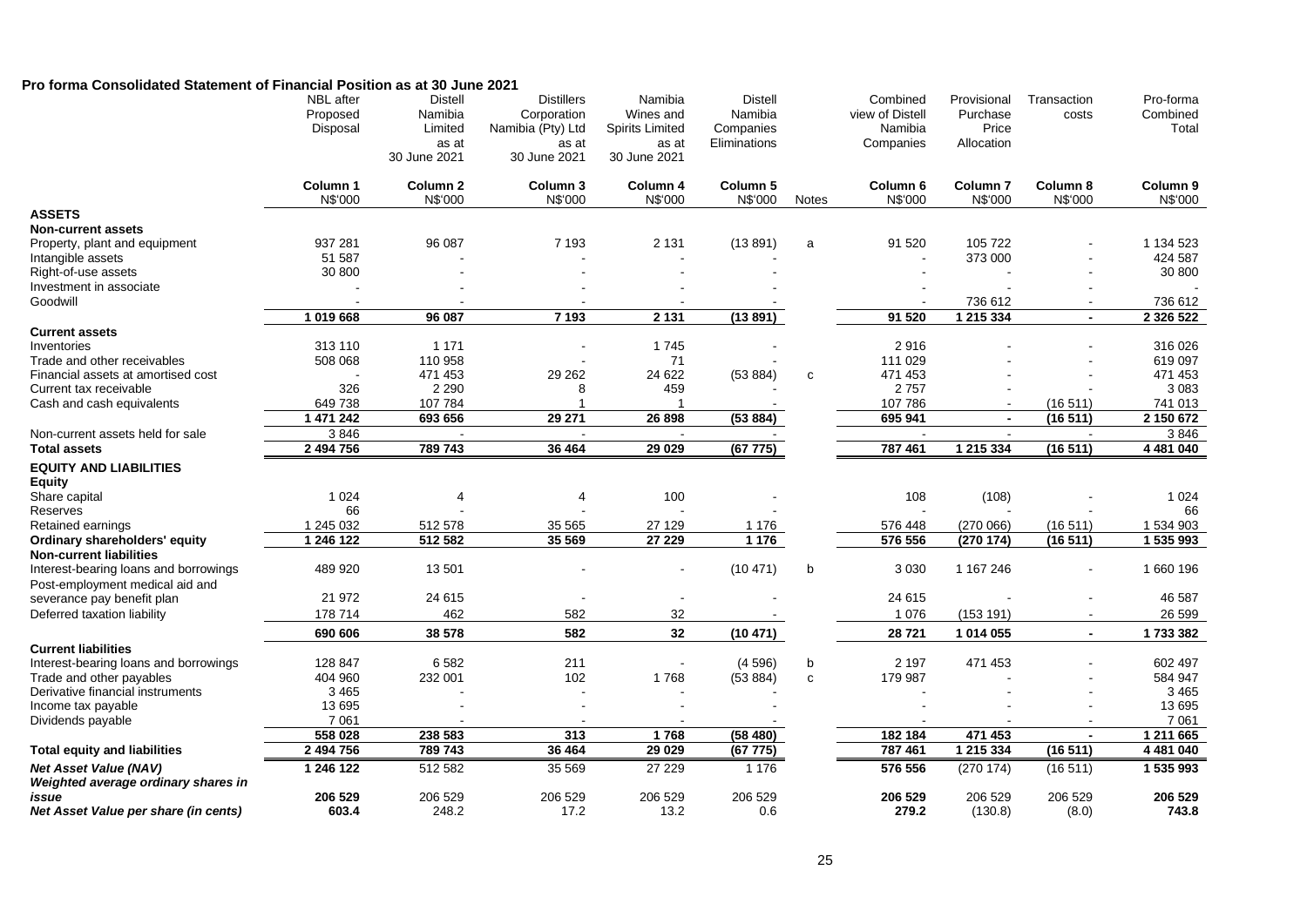## **Notes:**

**Column 1** represents the NBL Pro forma Consolidated Statement of Financial Position derived from the audited NBL group figures as at 30 June 2021, adjusted for the Proposed Disposal and Special Dividend as presented in the Circular to shareholders issued on 15 November 2021. Management is not aware of any subsequent event from the reporting date to the date of this report.

**Column 2**, **Column 3** and **Column 4** represents the audited historical information of the Distell Namibia Companies as at 30 June 2021.

**Column 5** represents the intercompany eliminations as a result of transactions between the Distell Namibia Companies. The detail of these eliminations is detailed below:

|   | <b>Elimination entry</b>                                                                                                                                                                             | <b>N\$'000</b>                  |
|---|------------------------------------------------------------------------------------------------------------------------------------------------------------------------------------------------------|---------------------------------|
| a | Intercompany right of use assets recognised in Distell Namibia Limited                                                                                                                               | (13891)                         |
| b | Intercompany lease liabilities (IFRS 16) recorded in Distell Namibia Limited - Current portion<br>Intercompany lease liabilities (IFRS 16) recorded in Distell Namibia Limited - Non-current portion | (4596)<br>(10471)<br>(15067)    |
| C | Intercompany loan payable to Distillers Corporation Namibia (Pty) Ltd by Distell Namibia Limited<br>Intercompany loan payable to Namibia Wines and Spirits Limited by Distell Namibia Limited        | (29 262)<br>(24622)<br>(53 884) |

**Column 6** represents the Distell Namibia Companies in a combined view. This illustrates the sum of the latest historical figures of the Distell Namibia Companies after accounting for the intercompany eliminations represented in column 5.

**Column 7** represents the provisional purchase price allocation ("PPA") made in respect of the acquisition of the Distell Namibia Companies in accordance with IFRS 3: Business Combinations. The business combination has been accounted for using the acquisition method. Goodwill represents the difference between the fair value of the net assets acquired and the purchase consideration of the acquisition.

As part of the initial management view and assessment of the PPA, goodwill is expected to account for a major portion of the Purchase Consideration, with the remainder being allocated to the fair valued net assets and identified intangible assets. The below table illustrates the allocation of the purchase consideration for the Distell Namibia Companies to the acquired identifiable assets, assumed liabilities and pro forma goodwill:

| NAV attributable to NBL prior to the PPA 1                      | <b>N\$'000</b><br>576 556 |
|-----------------------------------------------------------------|---------------------------|
| Add: Purchase price fair value adjustments:                     | 325 531                   |
| Property, plant and equipment <sup>2</sup>                      | 105 722                   |
| Intangibles $3$                                                 | 373 000                   |
| Inventories <sup>4</sup>                                        |                           |
| Deferred taxation <sup>5</sup>                                  | (153 191)                 |
| Fair value of the net assets acquired<br>Purchase consideration | 902 087<br>1 638 699      |
| Goodwill                                                        | 736 612                   |

- 1. Represents the historical NAV of the Distell Namibia Companies as at 30 June 2021, after considering intercompany eliminations and is presented in Column 5.
- 2. Represents the fair value adjustment to Property, plant and equipment on the date of acquisition. Revaluations were carried out on the properties by an independent valuer, Pierewiet Property Valuations, using the Income Capitalisation Method, and is considered to be the fair value at 30 June 2021. Refer to 4.2 of this Circular. Fair values for the other categories of property, plant and equipment were not determined, as the fair value of these categories are not considered to be materially different from their carrying amounts as at 30 June 2021.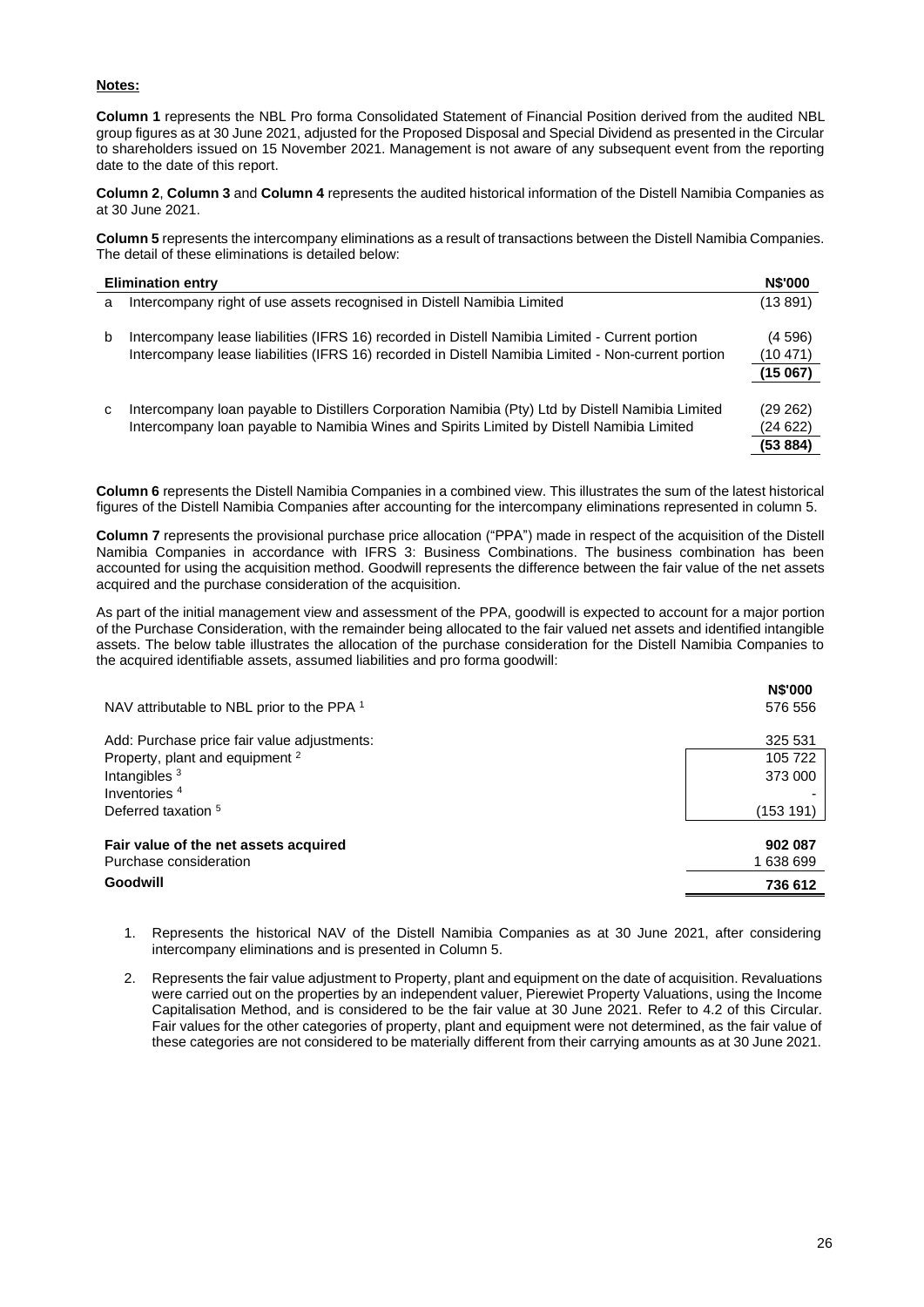3. As part of management's initial view and assessment of the PPA, goodwill is expected to account for a major part of the Purchase Consideration, with the remainder being allocated to the fair valued net assets and identified intangible assets. A significant intangible asset underpinning the Distell Namibia Acquisition is expected to arise from the Supply and Licensing Agreement entered into between NBL, the Distell Namibia Companies and Newco, which will effectively allow NBL to produce and sell all the in-scope assets of Distell in Namibia into perpetuity (on an evergreen basis).

Management have performed a preliminary valuation of the identified intangible assets and post implementation of the transaction, an independent PPA valuation will be obtained to determine the appropriate fair value of each of the intangible assets as per financial reporting requirements under IFRS 3: Business Combinations.

- 4. The fair value for inventories has not been determined, as the fair value adjustment is unlikely to be material in the context of these pro forma financial statements.
- 5. Represents the deferred taxation effect on the fair value adjustments calculated at an effective rate of 32% based on the Namibian taxation regulations.

As set out in paragraph 2.7 of this Circular, below is a depiction of the additional financing NBL needs to secure in order to finance the purchase consideration of the acquisition:

| <b>N\$'000</b> |
|----------------|
| 471 453        |
| 1 167 246      |
| 1 638 699      |
|                |

- 6. Represents the settlement to the external lender as soon as this amount is received in line with paragraph 3.1.7 of this Circular.
- 7. Represents the balance of the purchase consideration to be financed after deducting the amount in point 6. The expected interest rate would approximate the 3-month JIBAR plus 2.55%.

**Column 8** represents the total costs relating to the transaction referenced, which have been expensed and will be settled in cash. Cash and cash equivalents and retained earnings are adjusted accordingly.

The expected transaction costs by their nature, as illustrated in 15.1 of this circular, are detailed in the below table:

| Nature of transaction cost                                               | <b>N\$'000</b> |
|--------------------------------------------------------------------------|----------------|
| Corporate Advisor Fees                                                   | 10 950         |
| <b>Accountant Fees</b>                                                   | 400            |
| <b>Sponsoring Broker</b>                                                 | 224            |
| Independent Expert                                                       | 450            |
| <b>Legal Services</b>                                                    | 1918           |
| Contingency                                                              | 2 2 6 9        |
| NSX documentation fees by NSX                                            | 139            |
| <b>Transfer Secretaries fees</b>                                         | 17             |
| Printing, publication and distribution-John Meinert Printing and Nampost | 144            |
| <b>Total</b>                                                             | 16 511         |

**Column 9** represents the pro forma Consolidated Statement of Financial Position of NBL Group after the Proposed Disposal of Heineken SA and acquisition of the Distell Namibia Companies.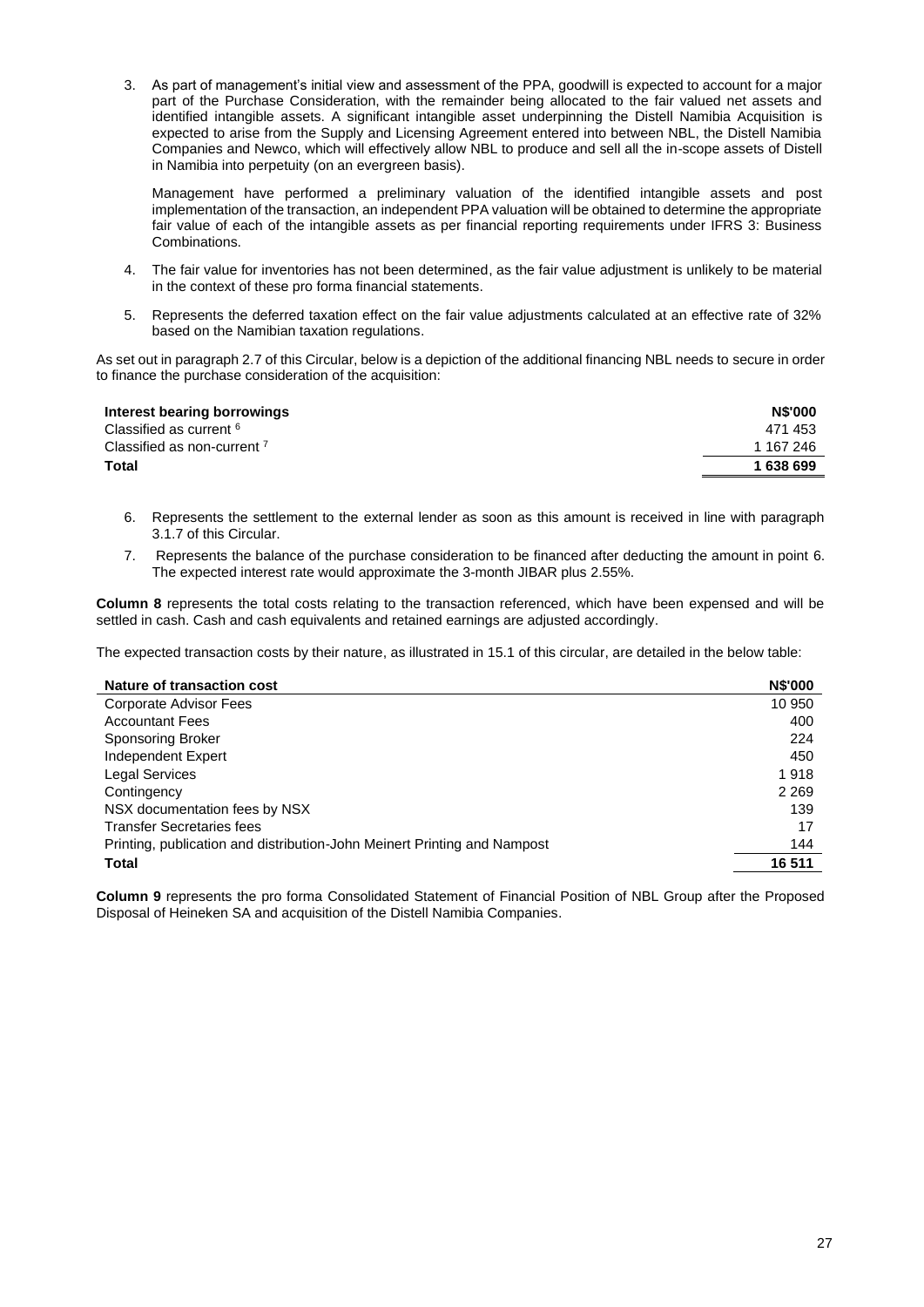## **Pro forma Consolidated Statement of Profit and Loss and Other Comprehensive Income for the year ended 30 June 2021**

|                                                                                                                | <b>NBL</b><br>subsequent<br>to Proposed<br>Disposal | <b>Distell</b><br>Namibia<br>Limited | <b>Distillers</b><br>Corporation<br>Namibia<br>(Pty) Ltd | Namibia<br>Wines and<br><b>Spirits Limited</b> | <b>Distell Group</b><br>Intercompany<br>Eliminations |       | Combined<br>view of<br><b>Distell</b><br>Namibia<br>Companies | Provisional<br>Purchase<br>Price<br>Allocation | Transaction<br>costs     | Pro-forma<br>Combined<br>Total |
|----------------------------------------------------------------------------------------------------------------|-----------------------------------------------------|--------------------------------------|----------------------------------------------------------|------------------------------------------------|------------------------------------------------------|-------|---------------------------------------------------------------|------------------------------------------------|--------------------------|--------------------------------|
|                                                                                                                | Column <sub>1</sub><br>N\$'000                      | Column <sub>2</sub><br>N\$'000       | Column 3<br>N\$'000                                      | Column 4<br>N\$'000                            | Column 5<br>N\$'000                                  | Notes | Column 6<br>N\$'000                                           | Column <sub>7</sub><br>N\$'000                 | Column 8<br>N\$'000      | Column <sub>9</sub><br>N\$'000 |
| Revenue                                                                                                        | 3 406 110                                           | 1 162 368                            | 4 0 7 4                                                  | 8899                                           | (4074)                                               | a     | 1 171 267                                                     |                                                | $\sim$                   | 4 577 377                      |
| Excise tax expense                                                                                             | (757534)                                            |                                      |                                                          |                                                |                                                      |       |                                                               |                                                | $\overline{\phantom{a}}$ | (757 534)                      |
| Net revenue                                                                                                    | 2 648 576                                           | 1 162 368                            | 4 0 74                                                   | 8899                                           | (4074)                                               |       | 1 171 267                                                     |                                                |                          | 3 819 843                      |
| Operating expenses                                                                                             | (2061220)                                           | (1135877)                            | (518)                                                    | (6122)                                         | 2983                                                 | b     | (1139534)                                                     | (21855)                                        | (16511)                  | (3 239 120)                    |
| <b>Operating profit</b>                                                                                        | 587 356                                             | 26 491                               | 3556                                                     | 2777                                           | (1091)                                               |       | 31 733                                                        | (21855)                                        | (16511)                  | 580723                         |
| Finance costs                                                                                                  | (46854)                                             | (1954)                               |                                                          |                                                | 1 5 0 5                                              | C     | (449)                                                         | (78439)                                        |                          | (125742)                       |
| Finance income                                                                                                 | 21 138                                              | 43 4 36                              |                                                          |                                                |                                                      |       | 43 4 36                                                       |                                                |                          | 64 574                         |
| Equity accounted losses                                                                                        |                                                     |                                      |                                                          |                                                |                                                      |       |                                                               |                                                |                          |                                |
| Profit on disposal of equity accounted financial assets                                                        | 4 805 465                                           |                                      |                                                          |                                                |                                                      |       |                                                               |                                                |                          | 4 805 465                      |
| Profit before income tax                                                                                       | 5 367 105                                           | 67973                                | 3556                                                     | 2777                                           | 414                                                  |       | 74720                                                         | (100 294)                                      | (16511)                  | 5 325 020                      |
| Income tax expense                                                                                             | (144561)                                            | (21754)                              | (1138)                                                   | (889)                                          |                                                      |       | (23781)                                                       | 6994                                           |                          | (161 348)                      |
| Profit for the year attributable to ordinary shareholders                                                      | 5 222 544                                           | 46 219                               | 2 4 1 8                                                  | 1888                                           | 414                                                  |       | 50 939                                                        | (93 300)                                       | (16511)                  | 5 163 672                      |
| Other comprehensive income / (loss):<br>Items that will not be reclassified subsequently to profit or<br>loss: |                                                     |                                      |                                                          |                                                |                                                      |       |                                                               |                                                |                          |                                |
| Remeasurement of net defined benefit liabilities                                                               | (1091)                                              | 6 2 5 7                              |                                                          |                                                |                                                      |       | 6 2 5 7                                                       |                                                |                          | 5 1 6 6                        |
| Income tax relating to items that will not be reclassified                                                     | 349                                                 |                                      |                                                          |                                                |                                                      |       |                                                               |                                                |                          | 349                            |
| Share of comprehensive income of equity accounted investments                                                  |                                                     |                                      |                                                          |                                                |                                                      |       |                                                               |                                                |                          |                                |
| Items that may be reclassified subsequently to profit or loss:                                                 | (742)                                               | 6 2 5 7                              |                                                          |                                                |                                                      |       | 6 2 5 7                                                       |                                                |                          | 5 5 1 5                        |
| Foreign currency translation reserve ("FCTR")                                                                  | 614                                                 |                                      |                                                          |                                                |                                                      |       |                                                               |                                                |                          | 614                            |
| Other comprehensive income for the year net of taxation                                                        | (128)                                               | 6 2 5 7                              |                                                          |                                                | $\sim$                                               |       | 6 2 5 7                                                       |                                                | $\sim$                   | 6 1 2 9                        |
| Total comprehensive income attributable to ordinary<br>shareholders                                            | 5 222 416                                           | 52 476                               | 2 4 1 8                                                  | 1888                                           | 414                                                  |       | 57 196                                                        | (93 300)                                       | (16511)                  | 5 169 800                      |
| Weighted average ordinary shares in issue (thousands)                                                          | 206 529                                             | 206 529                              | 206 529                                                  | 206 529                                        | 206 529                                              |       | 206 529                                                       | 206 529                                        | 206 529                  | 206 529                        |
| Basic earnings per ordinary share (cents)<br>Reconciliation of headline earnings per share:                    | 2 5 28.7                                            | 22.4                                 | 1.2                                                      | 0.9                                            | 0.2                                                  |       | 24.7                                                          | (45.2)                                         | (8.0)                    | 2 500.2                        |
| Profit for the year attributable to ordinary shareholders                                                      | 5 222 544                                           | 46 219                               | 2418                                                     | 1888                                           | 414                                                  |       | 50 939                                                        | (93 300)                                       | (16511)                  | 5 163 672                      |
| Profit on sale of fixed assets                                                                                 | (5189)                                              | 59                                   |                                                          |                                                |                                                      |       | 59                                                            |                                                |                          | (5229)                         |
| Profit on sale of Equity Accounted Investments                                                                 | (4805465)                                           |                                      |                                                          |                                                |                                                      |       |                                                               |                                                |                          | (4805465)                      |
| <b>Headline earnings</b>                                                                                       | 411 890                                             | 46 278                               | 2418                                                     | 1888                                           | 414                                                  |       | 50 998                                                        | (93 300)                                       | (16511)                  | 352 978                        |
| Headline earnings per ordinary share                                                                           | 199.4                                               | 22.4                                 | 1.2                                                      | 0.9                                            | 0.2                                                  |       | 24.7                                                          | (45.2)                                         | (8.0)                    | 170.9                          |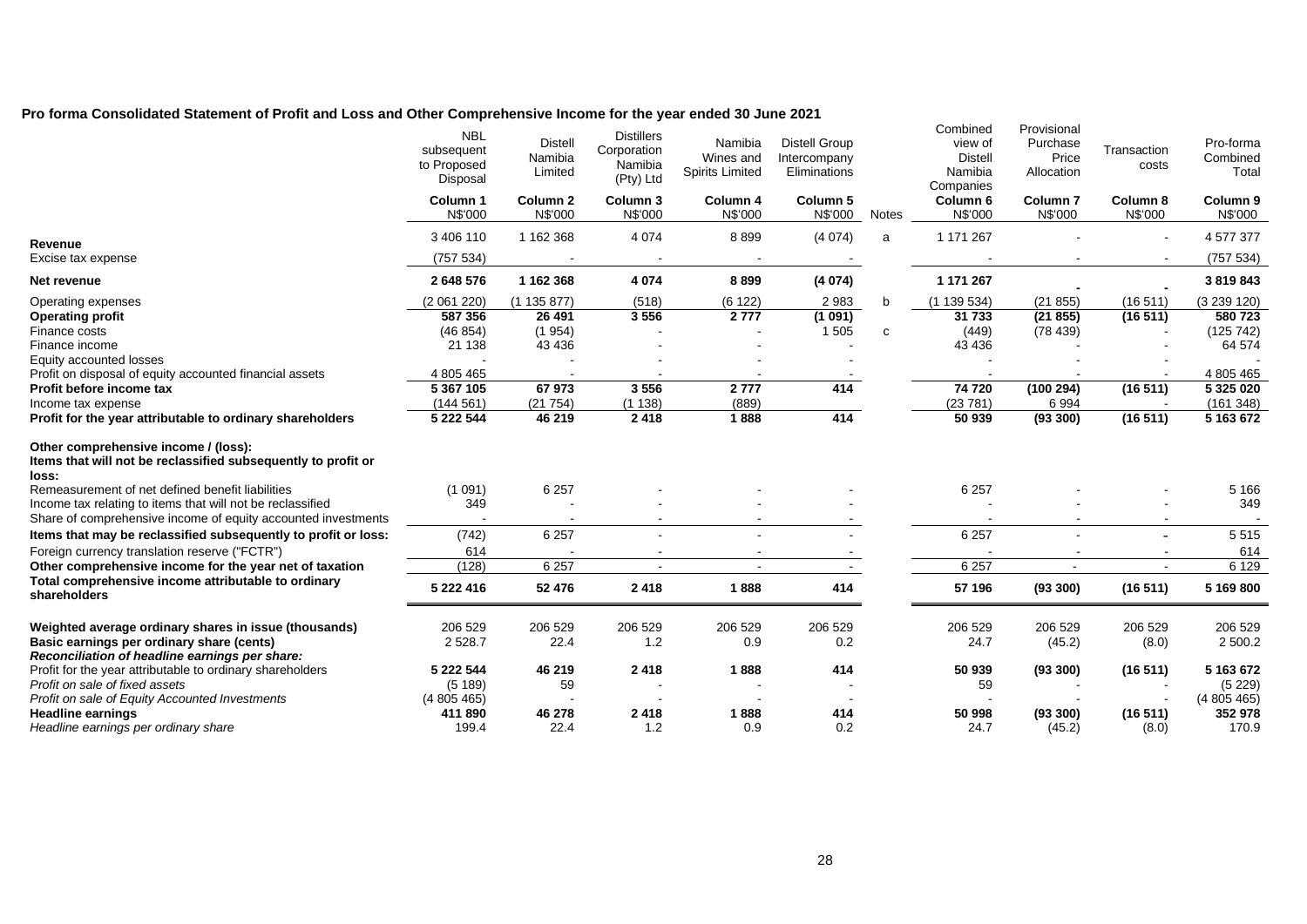## **Notes:**

**Column 1** represents the NBL Pro forma Consolidated Statement of Profit and Loss and other comprehensive income, derived from the audited NBL group figures for the year ended 30 June 2021, adjusted for the Proposed Disposal and Special Dividend as presented in the Circular to shareholders issued on 15 November 2021.

**Column 2**, **Column 3** and **Column 4** represents the audited historical information of the Distell Namibia Companies for the year ended 30 June 2021.

**Column 5** represents the intercompany eliminations as a result of transactions between the Distell Namibia Companies.

The detail of these eliminations is detailed below:

|   | <b>Elimination entry</b>                                                                                                                                             | <b>N\$'000</b>             |
|---|----------------------------------------------------------------------------------------------------------------------------------------------------------------------|----------------------------|
| a | Rental income received by Distillers Corporation Namibia (Pty) Ltd from Distell Namibia Limited.                                                                     | (4074)                     |
| b | Depreciation recognised on right of use asset in Distell Namibia Limited<br>Rental income received by Namibia Wines and Spirits Limited from Distell Namibia Limited | 4 6 3 0<br>(1 647)<br>2983 |
| с | Finance costs incurred on lease liability in Distell Namibia Limited                                                                                                 | 1 505                      |

**Column 6** represents the Distell Namibia Companies in a combined view. This illustrates the sum of the latest audited historical figures of the Distell Namibia Companies after accounting for the intercompany eliminations represented in column 5.

**Column 7** represents the provisional purchase price allocation (PPA) made in respect of the acquisition of the business operations of the Distell Namibia Companies in accordance with *IFRS 3: Business Combinations*. The business combination has been accounted for using the acquisition method. Goodwill represents the difference between the fair value of the net assets acquired and the purchase consideration of the acquisition.

Depreciation and amortisation of N\$21 855 000 has been calculated to write off the fair value PPA adjustments in respect of property, plant and equipment and intangible assets using the straight-line method over their estimated useful lives. The estimated useful lives of property, plant and equipment and intangible assets are as follows:

| <b>Property plant and equipment</b> | Useful life |
|-------------------------------------|-------------|
| Freehold buildings                  | 2%          |
| Leasehold land and buildings        | 4%          |
| Vehicles                            | 20%         |
| Furniture and equipment             | $10 - 33%$  |
| Intangible assets                   | Useful life |
| Distribution rights                 | 5%          |

Taxation has been calculated at 32%, in accordance with the corporate tax rate in Namibia, on the amortisation and depreciation charges. These adjustments will have a continuing effect on the Group Pro forma Consolidated Statement of Profit and Loss and Other Comprehensive Income.

In line with paragraph 2.7 of this Circular, finance cost of N\$ 78 439 000 has been calculated on the financing raised on the acquisition consideration, where the interest rate has been assumed to be 3-month JIBAR plus 2.55%. This adjustment will have a continuing effect on the Group Pro forma Consolidated Statement of Profit and Loss and Other Comprehensive Income. No taxation effects are expected given the capital nature of the acquisition.

**Column 8** represents the total transaction costs relating to the Distell Namibia Acquisition, which have been expensed. Taxation has not been calculated as tax deductions on these costs are unlikely. This adjustment will not have a continuing effect on the Group Pro Forma Consolidated Statement of Profit and Loss and Other Comprehensive Income.

The expected transaction costs by their nature are detailed in the below table:

| Nature of transaction cost                                               | <b>N\$'000</b> |
|--------------------------------------------------------------------------|----------------|
| Corporate Advisor Fees                                                   | 10 950         |
| <b>Accountant Fees</b>                                                   | 400            |
| Sponsoring Broker                                                        | 224            |
| Independent Expert                                                       | 450            |
| <b>Legal Services</b>                                                    | 1918           |
| Contingency                                                              | 2 2 6 9        |
| NSX documentation fees by NSX                                            | 139            |
| <b>Transfer Secretaries fees</b>                                         | 17             |
| Printing, publication and distribution-John Meinert Printing and Nampost | 144            |
| <b>Total</b>                                                             | 16 511         |

**Column 9** represents the pro forma Statement of Financial Position of NBL Group after the Proposed Disposal of Heineken SA, payment of a Special Dividend and acquisition of the Distell Namibia Companies.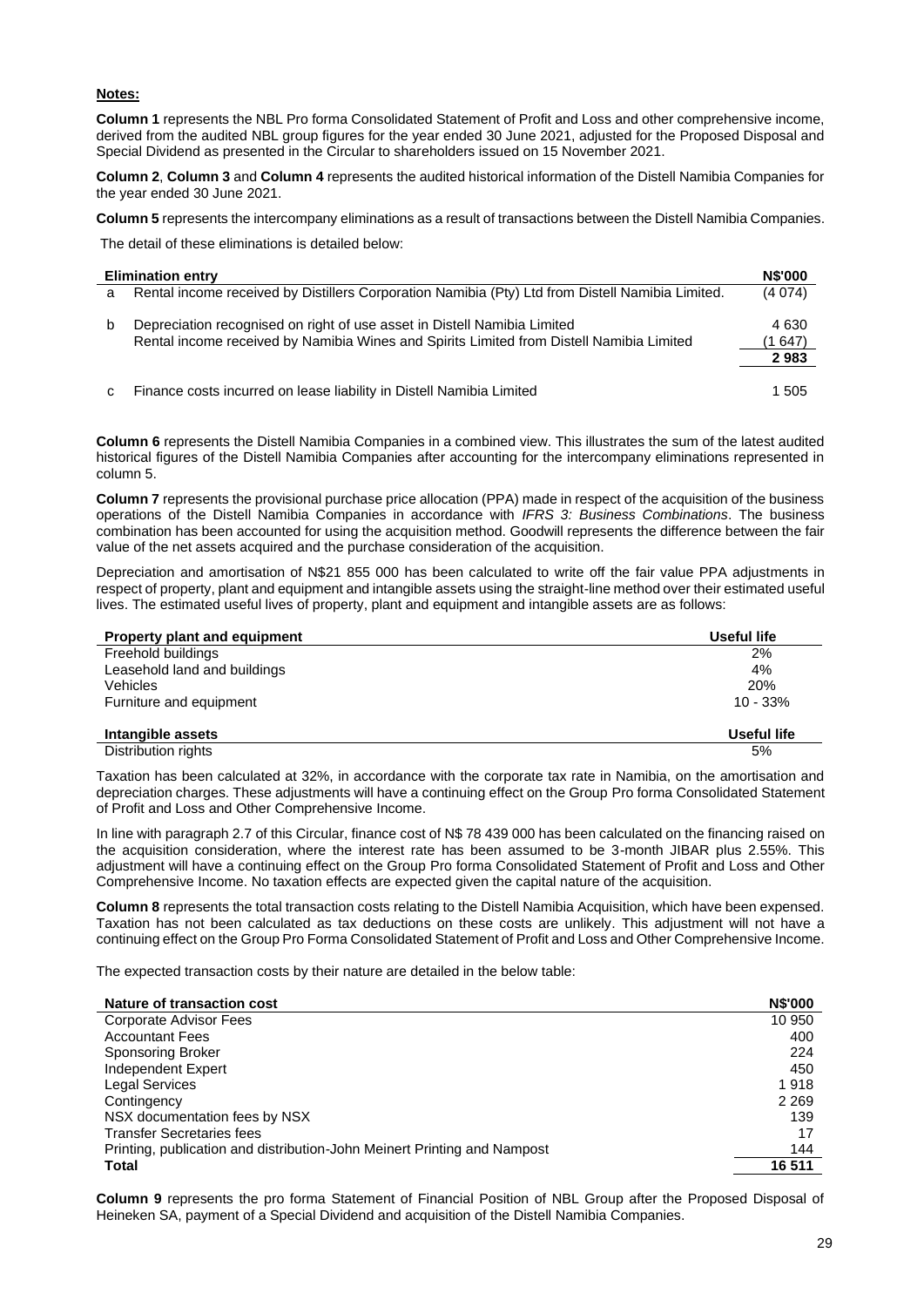## <span id="page-29-0"></span>**ANNEXURE 2 – INDEPENDENT REPORTING ACCOUNTANT'S REPORT ON THE PRO FORMA FINANCIAL INFORMATION OF NBL**



PO Box 47 Windhoek Namibia

Deloitte & Touche Registered Accountants and Auditors Chartered Accountants (Namibia) ICAN practice number: 9407 Deloitte Building Maerua Mall Complex Jan Jonker Road Windhoek Namibia

Tel: +264 (61) 285 5000 Fax: +264 (61) 285 5050 mailnamibia@deloitte.co.za www.deloitte.com/na

#### **INDEPENDENT REPORTING ACCOUNTANT'S ASSURANCE REPORT ON THE COMPILATION OF PRO FORMA FINANCIAL INFORMATION INCLUDED IN A CIRCULAR TO THE SHAREHOLDERS OF NAMIBIA BREWERIES LIMITED**

To the Directors of Namibia Breweries Limited

## **Introduction**

We have completed our assurance engagement to report on the compilation of pro forma financial information of Namibia Breweries Limited ("Company") by the Directors. The pro forma financial information, as set out in paragraph 10.1 and Annexure 1 of the circular ("the circular"), to be dated on or about 25 March 2022, consists of the consolidated statement of profit or loss and other comprehensive income and consolidated statement of financial position and related notes. The pro forma financial information has been compiled on the basis of the applicable criteria specified in the NSX Listings Requirements.

The pro forma financial information has been compiled by the Directors to illustrate the impact of the corporate action or event, described in Paragraphs 1 and 2 of the circular, on the Company's consolidated financial position as at 30 June 2021 and the Company's consolidated financial performance for the period then ended as if the corporate action or event had taken place at 01 July 2020 and for the period then ended. As part of this process, information about the Company's consolidated financial position and consolidated financial performance has been extracted by the Directors from the Company's consolidated financial statements for the period ended 30 June 2021 on which an unmodified auditor's opinion was issued on 14 November 2021.

## **Directors' Responsibility for the Pro Forma Financial Information**

The Directors are responsible for compiling the pro forma financial information on the basis of the applicable criteria specified in the NSX Listings Requirements and described in paragraph 10.1 and Annexure 1 of the circular.

## **Our Independence and Quality Control**

We have complied with the independence and other ethical requirements of the International Ethics Standards Board for Accountants' International Code of Ethics for Professional Accountants (including International Independence Standards).

The firm applies the International Standard on Quality Control 1, Quality Control for Firms that Perform Audits and Reviews of Financial Statements and Other Assurance and Related Services Engagements and accordingly maintains a comprehensive system of quality control, including documented policies and procedures regarding compliance with ethical requirements, professional standards and applicable legal and regulatory requirements.

## **Reporting Accountant's Responsibility**

Our responsibility is to express an opinion about whether the pro forma financial information has been compiled, in all material respects, by the Directors on the basis specified in the NSX Listings Requirements based on our procedures performed.

We conducted our engagement in accordance with the International Standard on Assurance Engagements (ISAE) 3420, Assurance Engagements to Report on the Compilation of Pro Forma Financial Information Included in a Circular. This standard requires that we comply with ethical requirements and plan and perform our procedures to obtain reasonable assurance about whether the pro forma financial information has been compiled, in all material respects, on the basis specified in the NSX Listings Requirements.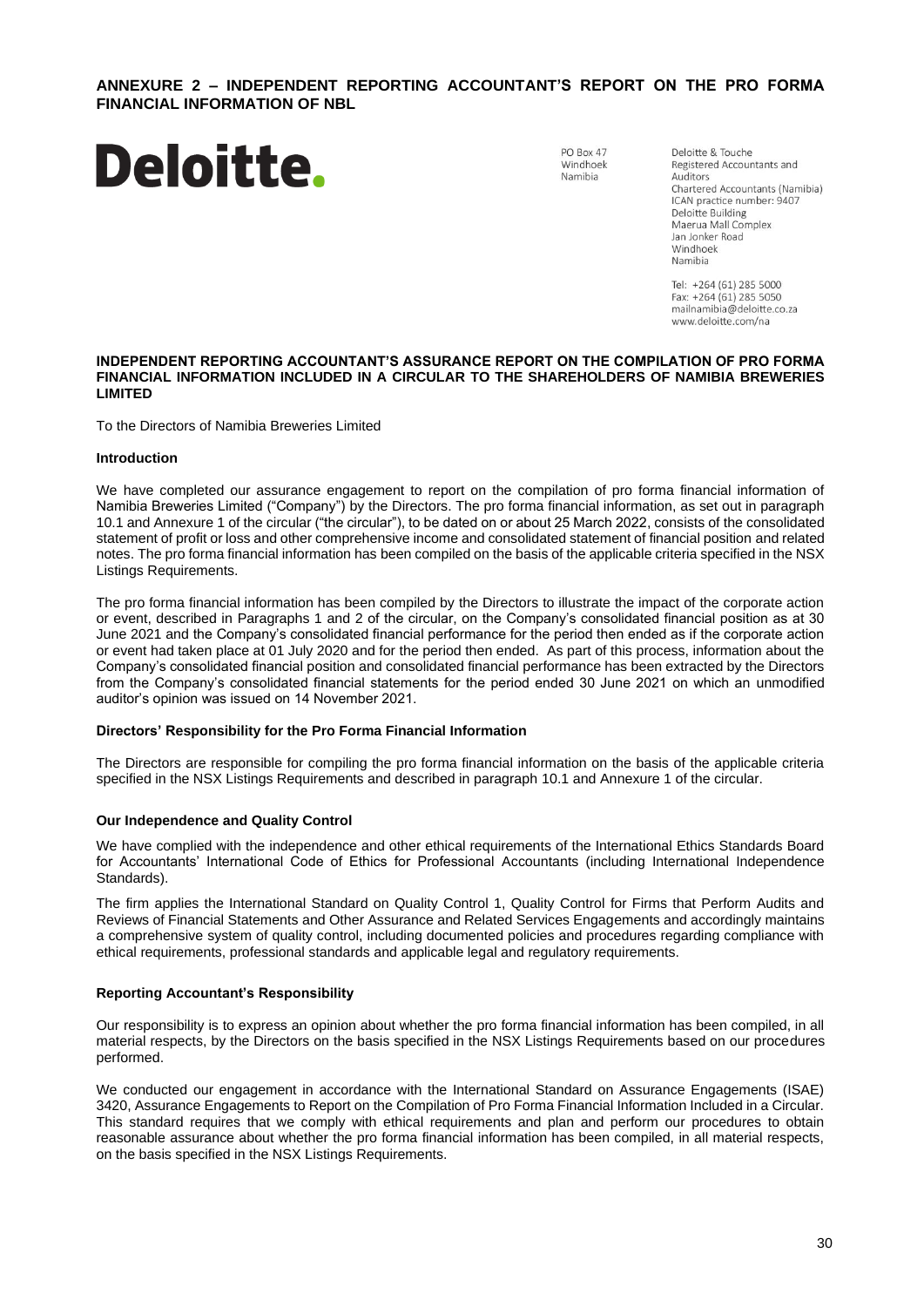For purposes of this engagement, we are not responsible for updating or reissuing any reports or opinions on any historical financial information used in compiling the pro forma financial information, nor have we, in the course of this engagement, performed an audit or review of the financial information used in compiling the pro forma financial information.

The purpose of pro forma financial information included in a circular is solely to illustrate the impact of a significant corporate action or event on unadjusted financial information of the entity as if the corporate action or event had occurred or had been undertaken at an earlier date selected for purposes of the illustration. We do not provide any assurance that the actual outcome of the event or transaction would have been as presented.

A reasonable assurance engagement to report on whether the pro forma financial information has been compiled, in all material respects, on the basis of the applicable criteria involves performing procedures to assess whether the applicable criteria used in the compilation of the pro forma financial information provides a reasonable basis for presenting the significant effects directly attributable to the corporate action or event, and to obtain sufficient appropriate evidence about whether:

- The related pro forma adjustments give appropriate effect to those criteria; and
- The pro forma financial information reflects the proper application of those adjustments to the unadjusted financial information.

Our procedures selected depend on our judgment, having regard to our understanding of the nature of the Company, the corporate action or event in respect of which the pro forma financial information has been compiled, and other relevant engagement circumstances.

Our engagement also involves evaluating the overall presentation of the pro forma financial information.

We believe that the evidence we have obtained is sufficient and appropriate to provide a basis for our opinion.

## **Opinion**

In our opinion, the pro forma financial information has been compiled, in all material respects, on the basis of the applicable criteria specified by the NSX Listings Requirements and described in paragraph 10.1 and Annexure 1 of the circular.

## **Purpose of the report**

The purpose of the report is for the Circular of Namibia Breweries Limited and is not to be used for any other purpose.

Delaitte & Tunche

**Deloitte & Touche** Registered Accountants and Auditors Chartered Accountants (Namibia) ICAN Practice Number 9407 **Per RH Mc Donald** *Partner* PO Box 47 Windhoek, Namibia

8 March 2022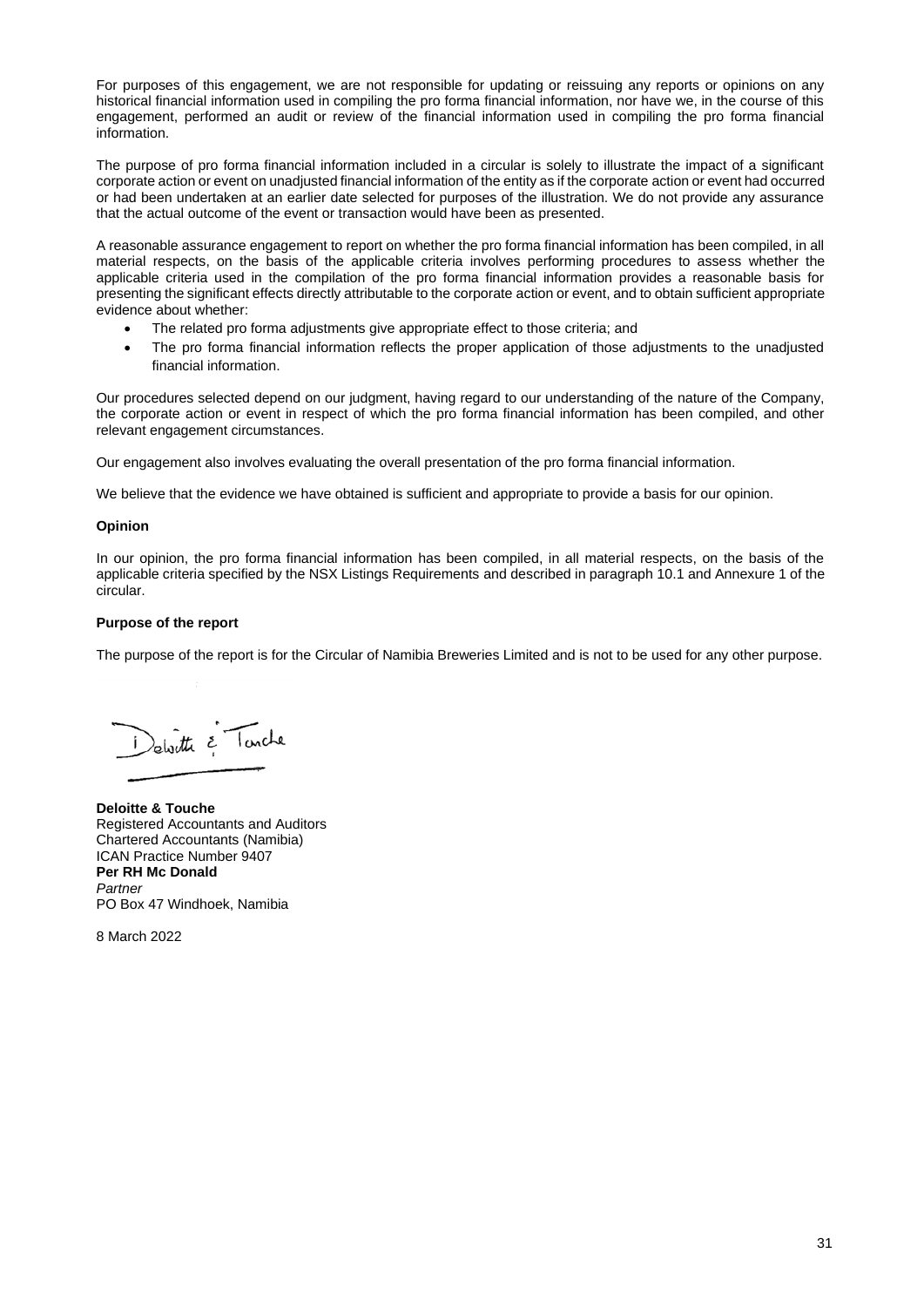## <span id="page-31-0"></span>**ANNEXURE 3 – FAIR AND REASONABLE OPINION IN RESPECT OF THE DISTELL NAMIBIA ACQUISITION**



KPMG Services Proprietary Limited KPMG Crescent 85 Empire Road, Parktown, 2193, Private Bag 9, Parkview, 2122, South Africa Telephone +27 (0)11 647 7111 Fax +27 (0)11 647 8000 Docex 472 Johannesburg Web http://www.kpmg.co.za

| The Directors             |
|---------------------------|
| Namibia Breweries Limited |
| <b>Iscor Street</b>       |
| Northern Industrial       |
| Windhoek                  |
| Namibia                   |

Your ref F&R opinion

Our ref 1505422256

2 March 2022

Dear Sirs

## **Independent fair and reasonable opinion regarding the proposed acquisition by Namibia Breweries Limited of the entire shareholding in the Distell Namibia Companies**

## *Introduction*

The board of directors ("the NBL board") of Namibia Breweries Limited ("NBL") has entered into a share purchase agreement ("the Distell Namibia Agreement") with South African Distilleries and Wines (SA) Limited, Sedgwick Tayler Holdings (Proprietary) Limited, and Sunside Acquisitions Proprietary Limited (collectively, "the Sellers") in terms of which the Sellers have agreed to sell all their shares in the Distell Namibia Companies to NBL for the agreed Purchase Consideration ( "the Distell Namibia Acquisition").

Distell Namibia Companies is made up of Distell Namibia Limited, Distillers Corporation Namibia (Proprietary) Limited and Namibia Wines and Spirits Limited.

The Purchase Consideration is comprised of an Initial Purchase Price of N\$1 638 698 661 as adjusted in terms of the provisions of the Distell Namibia Agreement.

Full details of the transaction are contained in the circular to NBL shareholders ("the circular") to be dated on or about 25 March 2022, which will include a copy of this letter.

#### *Scope*

An independent fair and reasonable opinion is required to be obtained by the NBL Board in terms of section 10.4 (f) of the Listings Requirements of the Namibia Stock Exchange ("the NSX Listings Requirements").

KPMG Services (Proprietary) Limited ("KPMG") has been appointed by the NBL Board as the independent professional expert to advise on whether the terms and conditions of the Distell Namibia Acquisition are fair and reasonable to the shareholders of NBL.

## *Responsibility*

The compliance with the NSX Listings Requirements is the responsibility of the NBL Board. Our responsibility is to report on the terms and conditions of the Distell Namibia Acquisition.

## *Definition of the terms "fair" and "reasonable"*

A transaction will generally be considered fair to a company's shareholders if the benefits received by the shareholders, as a result of the transaction, are equal to or greater than the value surrendered by the shareholders.

The assessment of fairness is primarily based on quantitative issues. The Distell Namibia Acquisition may be considered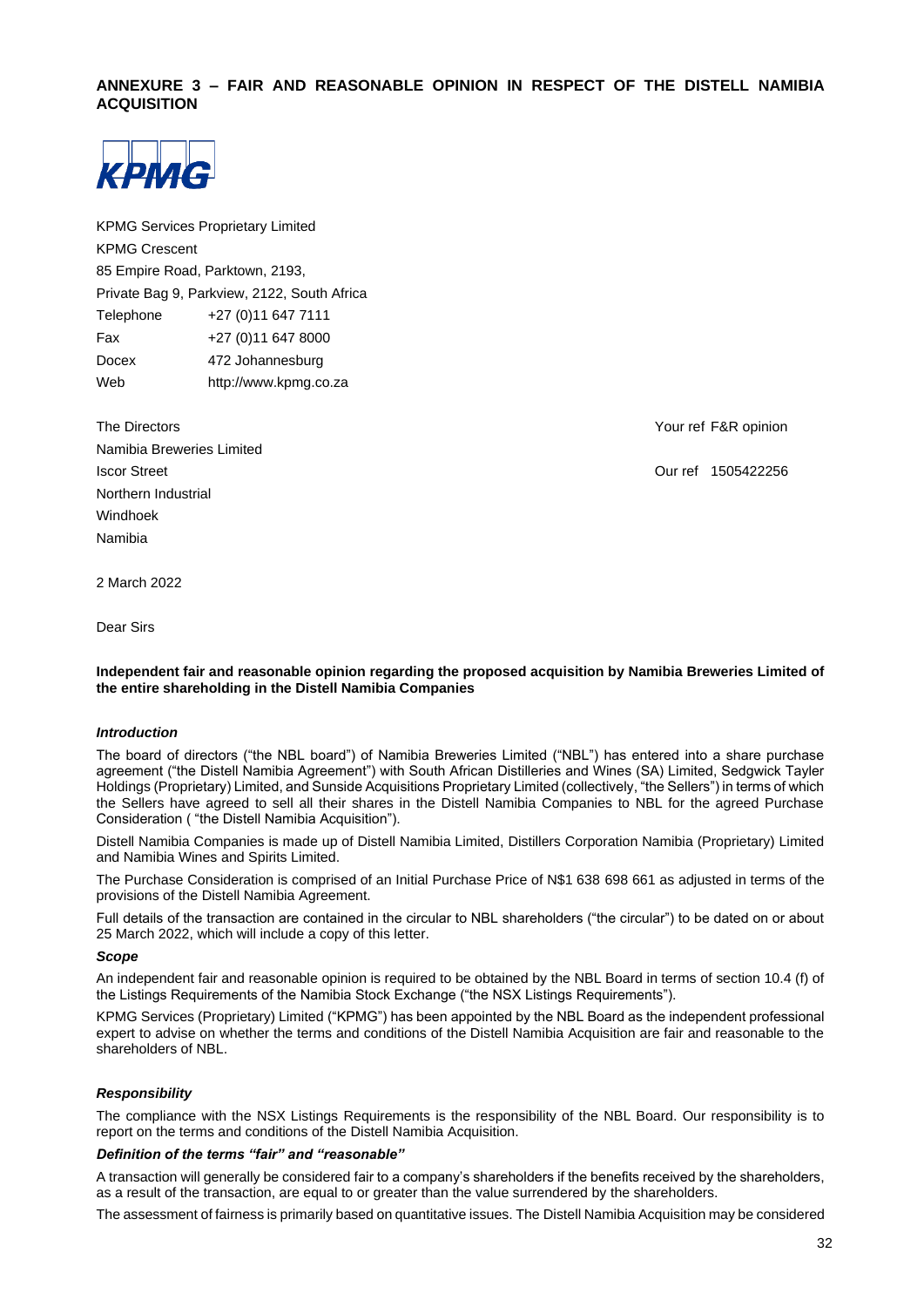fair if the fair value of the Distell Namibia Companies is equal to or greater than the value of the Purchase Consideration paid by NBL in terms of the Distell Namibia Acquisition.

The assessment of reasonableness is generally based on qualitative considerations surrounding a transaction. Hence, even though the quantifiable benefits received by NBL may be less than the value surrendered by NBL, the entire Distell Namibia Acquisition may still be reasonable in certain circumstances after considering other significant qualitative factors.

In terms of schedule 5.6 of the NSX Listings Requirements, our opinion relates to both the fairness and reasonableness of the Distell Namibia Acquisition.

## *Information utilised and procedures performed*

## *Key fairness considerations*

In arriving at our opinion, we have undertaken the following procedures in evaluating the fairness of the Distell Namibia Acquisition:

- Obtained an understanding of the structure of the Distell Namibia Acquisition;
- Considered the terms and conditions of the Distell Namibia Agreement;
- Considered the audited financial statements of the Distell Namibia Companies for the financial years ended 30 June 2018 to 2021 and the unaudited management accounts for the half year period ended 31 December 2021;
- Considered the contents of the synergy assessment report prepared by independent commercial consultants in as far as these related to the Distell Namibia Acquisition;
- Held discussions with the management of the Distell Namibia Companies regarding the synergy assessment report prepared by independent commercial consultants and considered the updated calculations prepared by the management of the Distell Namibia Companies setting out their estimate of the quantum and timing of the synergies applicable to the Distell Namibia Companies;
- Held discussions with the directors and management of both NBL and the Distell Namibia Companies to establish their strategy and considered such other matters as we consider necessary, including assessing the prevailing economic, legal and market conditions in the alcoholic beverages industry;
- Evaluated the risks and expected returns associated with the Distell Namibia Companies;
- Reviewed the Distell Namibia Companies' financial model ("the financial model") and the basis of the assumptions therein including the prospects of the business. This review included an assessment of the recent historical performance to date as well as the reasonableness of the outlook assumed based on discussions with management and the findings of the EY financial due diligence report;
- Reviewed the reasonableness of material assumptions in the financial model relating to:
- The basis on which the forecast was prepared in as far as the Distell Namibia Companies' transfer pricing policy is concerned post the Distell Namibia Acquisition;
	- Synergies, specifically with regards their probability of realisation and timing thereof;
	- Growth rates in respective of revenue and volumes;
	- Profit margins:
	- Product mix:
	- Capital expenditure ("capex") and depreciation; and
	- Working capital movements.
- Stress tested the material assumptions applied in the financial model which included, inter alia, the discount rate applied, terminal growth rate, other premiums and discounts and key economic parameters used in order to test the operation of the model;
- Adjusted the financial model to reflect KPMG's assumptions of synergies, capex and depreciation and net working capital movements;
- Based on the above, performed a valuation of the Distell Namibia Companies. The discounted cash flow ("DCF") methodology was the primary valuation methodology employed. Key value drivers to the valuation are:
	- The discount rate applied;
	- The terminal growth rate assumed; and
	- The forecast cash flows used.
- As a reasonability test to the DCF, we also utilised the market approach based on the Enterprise value ("EV") to earnings before interest, depreciation and amortisation ("EBITDA") multiples from both comparable companies (i.e. trading multiples) and comparable transactions.
- Reviewed certain publicly available information relating to both NBL and Distell Namibia, including company announcements, analyst reports and media articles.

#### *Key qualitative considerations*

In arriving at our opinion, we have also considered the following key qualitative considerations in evaluating the reasonableness of the Distell Namibia Acquisition:

Consideration of the rationale for the Distell Namibia Acquisition and the benefits thereof to NBL as set out in the circular and based on discussions with members of the NBL Board and NBL management; and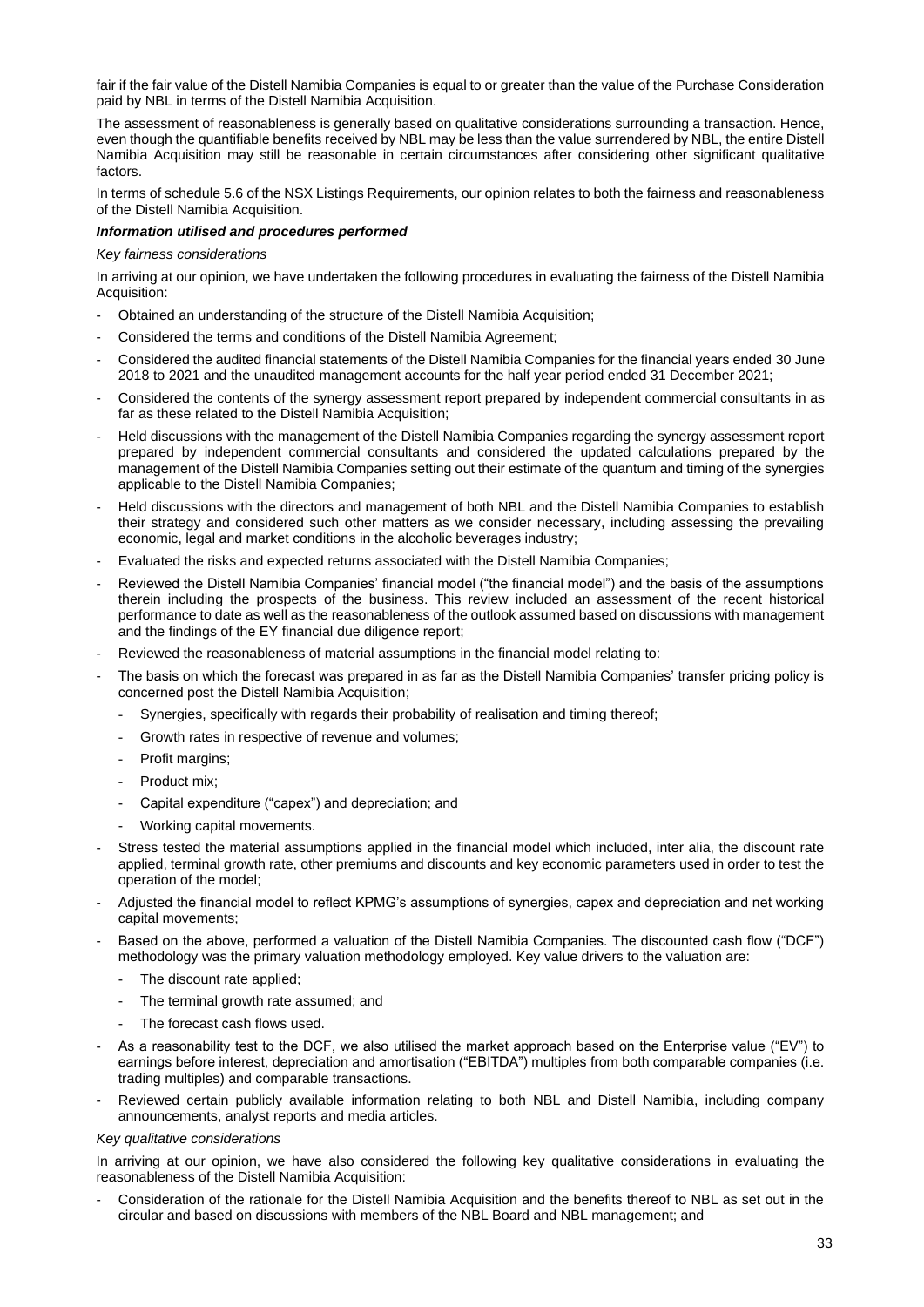- Our understanding of the transaction process and of the extent of the negotiations and resulting agreements in respect of the Distell Namibia Acquisition.

## *Opinion*

KPMG has considered the terms and conditions of the Distell Namibia Acquisition and, based upon and subject to the conditions set out herein, is of the opinion that the terms and conditions of the Distell Namibia Acquisition are fair to the NBL shareholders.

Based on the qualitative considerations set out above, we are of the opinion that the terms and conditions of the Distell Namibia Acquisition are reasonable in the circumstances.

Our opinion is necessarily based upon the information available to us up to 1 March 2022, including in respect of the financial, regulatory, securities market and other conditions and circumstances existing and disclosed to us at the date thereof. We have furthermore assumed that all conditions precedent, including any material regulatory, other approvals and consents required in connection with the Distell Namibia Acquisition have been or will be timeously fulfilled and/or obtained.

Accordingly, subsequent developments may affect this opinion, which we are under no obligation to update, revise or re-affirm.

## *Limiting conditions*

This opinion is provided to the NBL Board in connection with and for the purposes of the Distell Namibia Acquisition. This opinion is prepared solely for the NBL Board and therefore should not be regarded as suitable for use by any other party or give rise to third party rights. This opinion does not purport to cater for each individual shareholder's perspective, but rather that of the general body of NBL shareholders. Should an NBL shareholder be in doubt as to what action to take, he or she should consult an independent adviser.

An individual NBL shareholder's decision as to whether to vote in favour of any transaction may be influenced by his circumstances. The assessment as to whether the NBL Board decides to recommend the Distell Namibia Acquisition is a decision that can only be taken by the NBL Board.

We have relied upon and assumed the accuracy of the information used by us in deriving our opinion. Where practical, we have corroborated the reasonability of the information provided to us for the purpose of our opinion, whether in writing or obtained in discussion with management of NBL and the Distell Namibia Companies, by reference to publicly available or independently obtained information. While our work has involved an analysis of, inter alia, the annual financial statements, and other information provided to us, our engagement does not constitute, nor does it include, an audit conducted in accordance with generally accepted auditing standards.

Where relevant, the forecasts of the Distell Namibia Companies relate to future events and are based on assumptions that may or may not remain valid for the whole of the forecast period. Consequently, such information cannot be relied upon to the same extent as that derived from audited financial statements for completed accounting periods. We express no opinion as to how closely the actual future results of the Distell Namibia Companies will correspond to those projected. Where practicable, we compared the forecast financial information to past trends and third-party estimates as well as discussing the assumptions inherent therein with the management of the Distell Namibia Companies. Based on these enquiries and such other procedures we consider appropriate to the circumstances; we believe that the forecasts have been prepared with due care and consideration.

We have also assumed that the Distell Namibia Acquisition will have the legal, accounting and taxation consequences described in discussions with, and materials furnished to us by, representatives and advisors of NBL and we express no opinion on such consequences. We have assumed that all agreements that will be entered into in respect of the transaction will be legally enforceable.

#### *Independence*

In terms of schedule 5.1 (a) of the NSX Listings Requirements, we confirm that we have no direct or indirect interest in NBL shares or the Distell Namibia Acquisition.

Furthermore, we confirm that our professional fees are not contingent upon the success of the Distell Namibia Acquisition.

#### *Consent*

We consent to the inclusion of this letter and the reference to our opinion in the circular to be issued to the shareholders of NBL in the form and context in which it appears.

Yours faithfully

Heather Carswell Director

KPMG Services (Proprietary) Limited KPMG Crescent 85 Empire Road Parktown 2193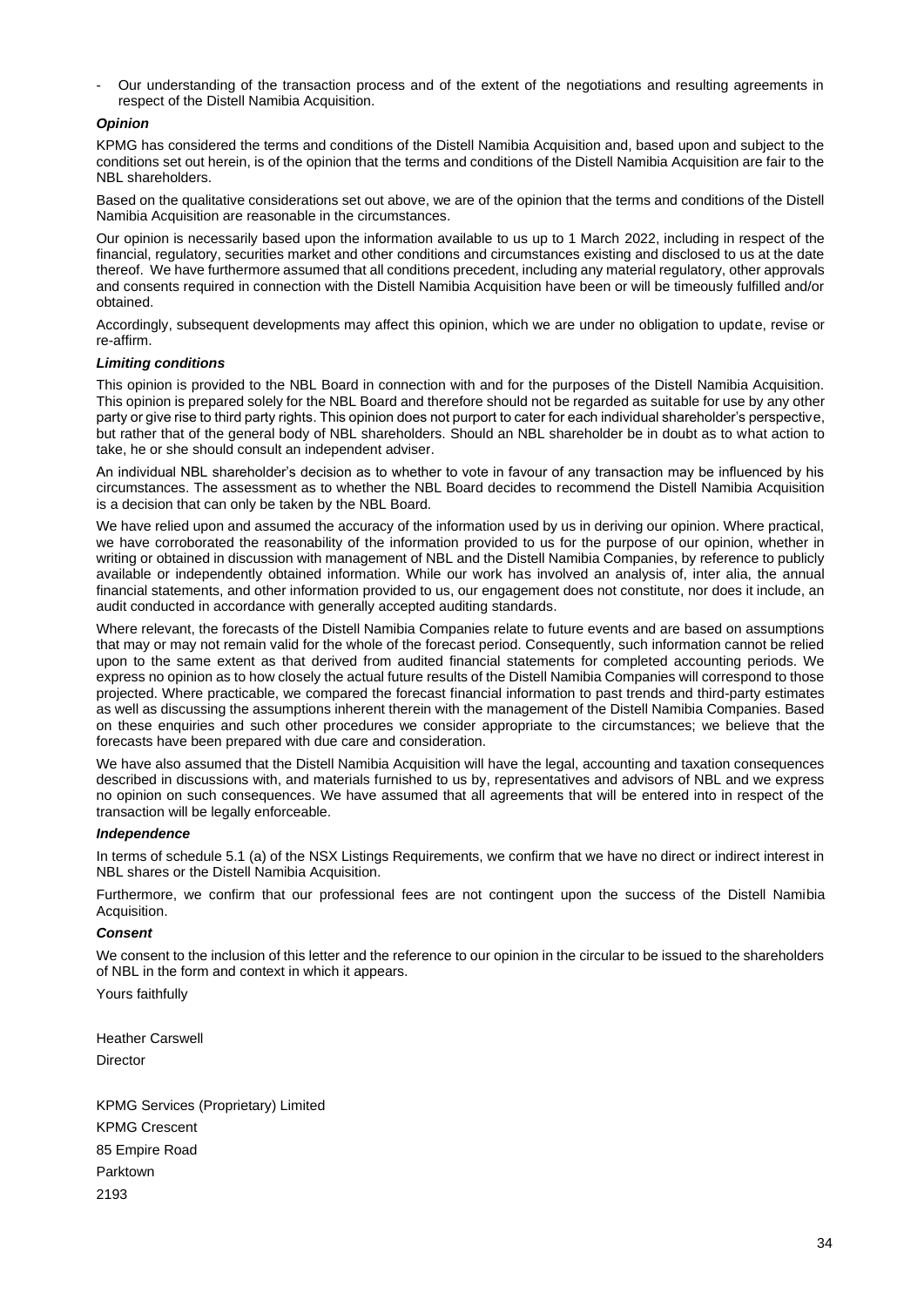

Namibia Breweries Limited

Namibia Breweries Limited ("NBL") (incorporated in the Republic of Namibia) (registration number 1920/0002) NSX Share code: NBS ISIN: NA0009114944

# **NOTICE OF GENERAL MEETING**

## **Directors of NBL**

Marco Wenk (Managing Director) Waldemar von Lieres (Financial Director) Sven Thieme (Chairman) # Hendrik van der Westhuizen # Hans-Bruno Gerdes # Peter Grüttemeyer # Günther Hanke (*alternate to S Thieme)* #

Laura McLeod-Katjirua #

- Vetumbuavi Mungunda \* #
	- Roland Pirmez #
- Afra Schimming-Chase \* #
	- Steven Siemer #
- Pascal Sabrie (*alternate to R Pirmez*) #

*\* Independent # Non-Executive*

## **Unless specifically otherwise provided herein, all terms defined in this Circular to which this Notice of General Meeting is attached ("Circular") shall bear the same meanings herein.**

Notice is hereby given that a General Meeting of Shareholders will be held entirely through electronic means on Thursday, 28 April 2022, at 10:00 for the purpose of considering and, if deemed fit, passing without modification, the ordinary resolutions set out below in the manner required by the Companies Act and the Listings Requirements.

## **Shareholders are reminded that:**

- approval of the below ordinary resolution 1 must be passed at a duly constituted General Meeting (as provided for in the Companies Act and the Articles of Association of NBL), by more than 50% of all Shareholders present or represented by proxy at the General Meeting, excluding the related party (NBLIH) and its associates, all of whose votes may not be counted;
- in terms of section 10.9 (f) of the Listing Requirements, the related party (NBLIH) and its associates will be taken into account in determining a quorum at the General Meeting, but their votes will not be taken into account in determining the results of the voting on ordinary resolution 1 at the General Meeting;
- a Shareholder entitled to attend and vote at the General Meeting is entitled to appoint a proxy to attend, participate and vote at the General Meeting in the place of the Shareholder and Shareholders are referred to the attached Form of Proxy in this regard;
- Shareholders or their proxies can participate in the General Meeting only through electronic means;
- a proxy need not be a Shareholder;
- a Shareholder may appoint up to two proxies to exercise voting rights attached to different Shares held by the Shareholder which entitle the Shareholder to vote at the General Meeting; and
- the proxy may delegate the authority granted to it as proxy, subject to any restriction in the proxy itself.

## **Record date**

The directors have determined that the record date on which a Shareholder must be registered in the Register in order to:

- receive notice of the General Meeting is Friday, 18 March 2022; and
- participate in and vote at the General Meeting is Friday, 22 April 2022.

Therefore the Last Day to Trade in order to be able to participate at the General Meeting is Wednesday, 13 April 2022.

## **Identification**

NBL may require that, before any person may attend or participate in the General Meeting, that person must present reasonably satisfactory identification and the person presiding at the General Meeting must be reasonably satisfied that the right of the person to participate in and entitled to vote at the General Meeting, either as a Shareholder, or as a proxy for a Shareholder, has been reasonably verified.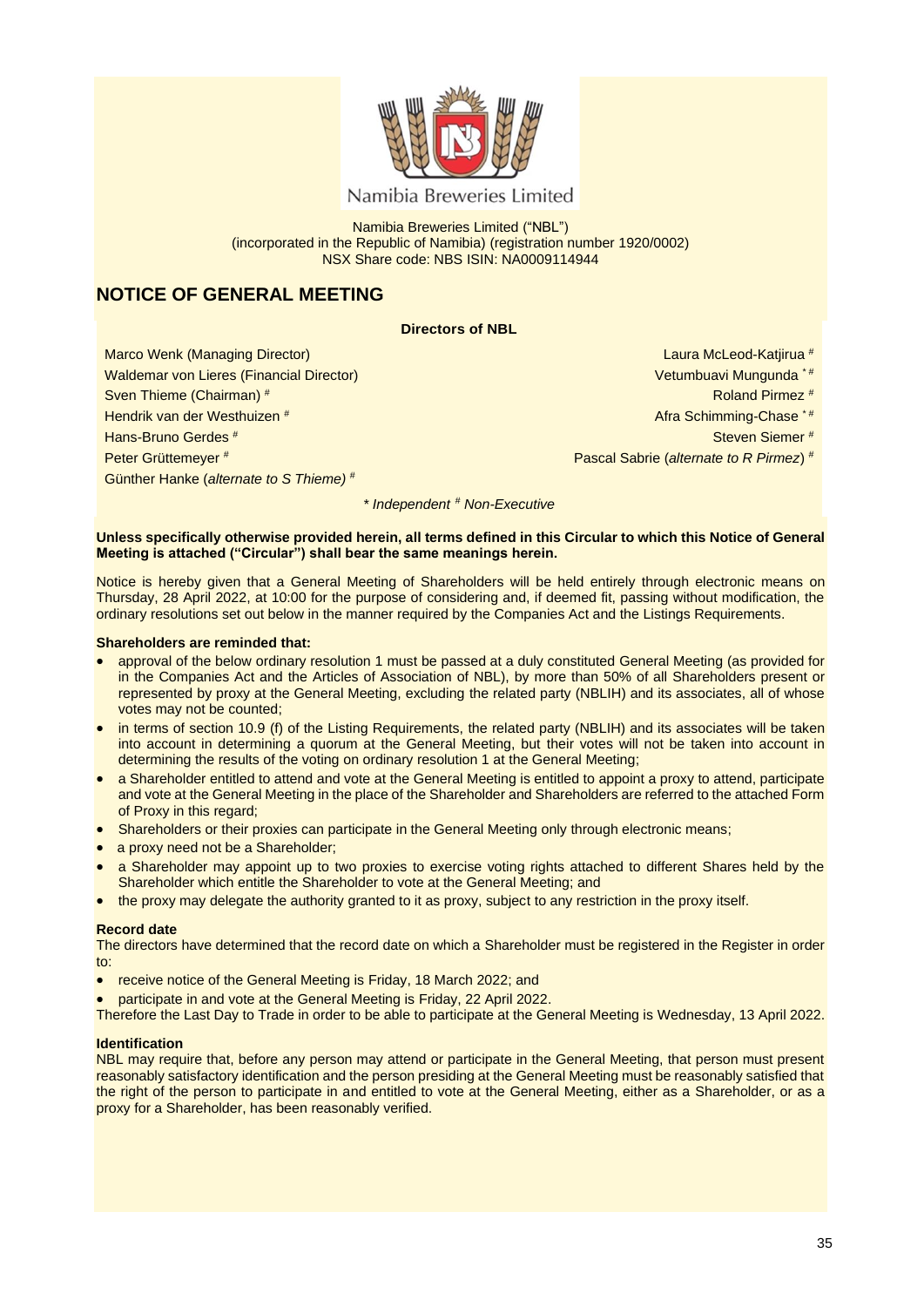## **ORDINARY RESOLUTION 1 – APPROVAL OF THE DISTELL NAMIBIA ACQUISITION**

"**RESOLVED AS AN ORDINARY RESOLUTION THAT**, the Distell Namibia Acquisition in terms of which NBL will acquire the entire shareholding in the Distell Namibia Companies from the Sellers for the Purchase Consideration, on the terms set out in this Circular, be and is hereby approved in terms of the Companies Act and Listings Requirements."

#### *Reason for and effect of Ordinary Resolution Number 1*

*The reason for and effect of Ordinary Resolution Number 1 is to grant the necessary approval for the Distell Namibia Acquisition in terms of the Companies Act and Listings Requirements.*

## **ORDINARY RESOLUTION 2 – AUTHORITY GRANTED TO DIRECTORS**

"**RESOLVED AS AN ORDINARY RESOLUTION THAT**, subject to Ordinary Resolution 1 being approved, any member of the NBL Board be and is hereby authorised to sign all such documents and do all such things as may be necessary for or incidental to the implementation of Ordinary Resolution 1 (and the transactions contemplated therein) and all such actions taken prior hereto be and are hereby ratified."

#### *Reason for and effect of Ordinary Resolution Number 2*

*The reason for and effect of Ordinary Resolution Number 2 is to authorise the NBL Board to sign all such documents and do all such things as may be necessary, desirable or incidental to the implementation of the resolutions passed at the General Meeting. The effect of Ordinary Resolution Number 2, if adopted by the requisite majority of Shareholders, will be to grant the requisite authority to any director to sign all such documents and do all such things as may be necessary, desirable or incidental for or to the implementation of the resolutions passed at the General Meeting. The resolution also ratifies actions already taken by Directors in relation to the matters contemplated in this Circular and the notice to the General Meeting.*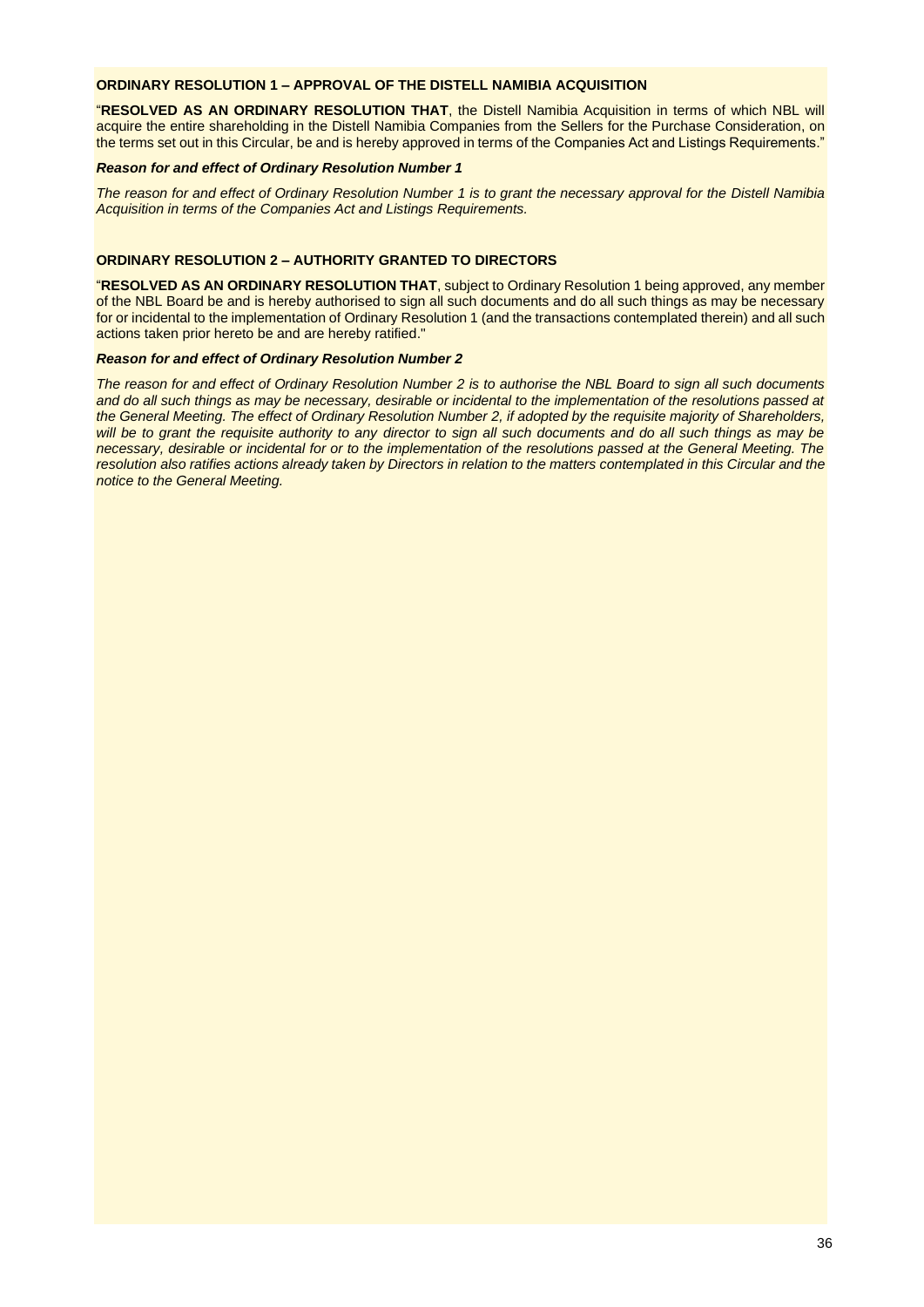

Namibia Breweries Limited ("NBL") (incorporated in the Republic of Namibia) (registration number 1920/0002) NSX Share code: NBS ISIN: NA0009114944

## **FORM OF PROXY – FOR USE BY SHAREHOLDERS WITH OWN-NAME REGISTRATION ONLY**

Unless specifically otherwise provided herein, all terms defined in this Circular to which this Form of Proxy is attached ("Circular") shall bear the same meanings herein..

#### **FOR USE BY SHAREHOLDERS WITH OWN-NAME REGISTRATION AT THE GENERAL MEETING OF NBL TO BE HELD ENTIRELY THROUGH ELECTRONIC MEANS ON THURSDAY, 28 APRIL 2022, AT 10:00 OR AT ANY POSTPONEMENT OR ADJOURNMENT THEREOF**

Shareholders other than those with own-name registration must inform their custodian or Broker to issue them with the necessary letter of representation to attend the General Meeting in person or provide their custodian or Broker with their voting instructions should they not wish to attend the General Meeting in person, but who wish to be represented thereat. Such Shareholders must not use this Form of Proxy.

A Shareholder who is entitled to attend but not vote or entitled to attend and vote at the General Meeting is entitled to appoint one or more proxies to attend, speak and/or, if applicable, vote in his/her stead. A proxy need not be a Shareholder of NBL.

Although voting will be permitted through an electronic participation platform at the General Meeting, Shareholders are encouraged to make use of proxies for purposes of voting at the General Meeting.

| I/We (Full names in block letters)                                                                                                                                                                                                                                                                                                                                                                       |                        |  |  |  |
|----------------------------------------------------------------------------------------------------------------------------------------------------------------------------------------------------------------------------------------------------------------------------------------------------------------------------------------------------------------------------------------------------------|------------------------|--|--|--|
| Of address                                                                                                                                                                                                                                                                                                                                                                                               |                        |  |  |  |
| Telephone number:                                                                                                                                                                                                                                                                                                                                                                                        | Cellphone:             |  |  |  |
| e-mail:                                                                                                                                                                                                                                                                                                                                                                                                  |                        |  |  |  |
| being the holder(s) of<br>Shares appoints                                                                                                                                                                                                                                                                                                                                                                |                        |  |  |  |
| 1.                                                                                                                                                                                                                                                                                                                                                                                                       | or failing him/her     |  |  |  |
| 2.<br>or failing him/her                                                                                                                                                                                                                                                                                                                                                                                 |                        |  |  |  |
| 3. the chairperson of the General Meeting, as my/our proxy to act for me/us on my/our behalf at the General Meeting to be held<br>entirely through electronic means on Thursday, 28 April 2022, at 10:00 and at any adjournment thereof, and [attend but not vote]<br>[attend and vote or to abstain from voting] on my/our behalf on the resolutions to be proposed at the General Meeting, as follows: |                        |  |  |  |
|                                                                                                                                                                                                                                                                                                                                                                                                          | <b>Number of Votes</b> |  |  |  |

|                                                                            | <b>NUMBER OF VOTES</b> |                |                |
|----------------------------------------------------------------------------|------------------------|----------------|----------------|
|                                                                            | For                    | <b>Against</b> | <b>Abstain</b> |
| Ordinary Resolution Number 1 – Approval of the Distell Namibia Acquisition |                        |                |                |
| Ordinary Resolution Number 2 – Authority Granted to Directors              |                        |                |                |

\*Note: One vote per Share held by Shareholders. Shareholders must insert the relevant number of Shares they wish to vote in the appropriate box provided or "X" should they wish to vote all Shares held by them. If this Form of Proxy is returned without an indication as to how the proxy should vote on any particular matter, the proxy will exercise his/her discretion as to whether, and if so, how he/she votes.

Signed at \_\_\_\_\_\_\_\_\_\_\_\_\_\_\_\_\_\_\_\_ on this \_\_\_\_\_\_\_\_\_\_ day of \_\_\_\_\_\_\_\_\_\_\_\_\_\_\_\_\_\_\_\_\_\_\_\_\_\_\_ 2022

Signature of Shareholder

Assisted by (where applicable)

\_\_\_\_\_\_\_\_\_\_\_\_\_\_\_\_\_\_\_\_\_\_\_\_\_\_\_\_\_\_\_\_\_\_

\_\_\_\_\_\_\_\_\_\_\_\_\_\_\_\_\_\_\_\_\_\_\_\_\_\_\_\_\_\_\_\_\_\_

Each Shareholder is entitled to appoint one or more proxy(ies) (who need not be a Shareholder(s)) to attend, speak and vote in his/her stead at the General Meeting.

**Please read the notes on the reverse side hereof.**